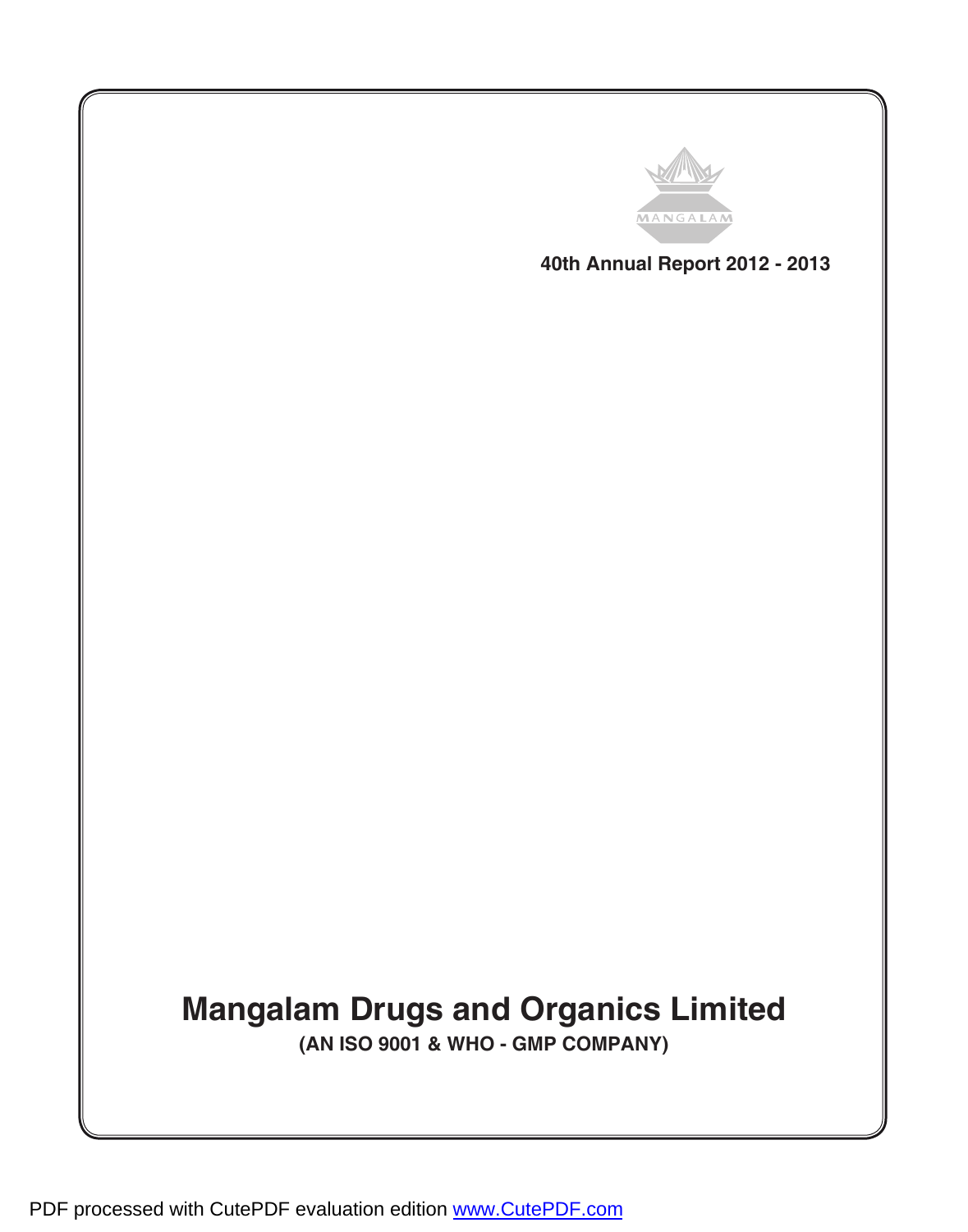### **FINANCIAL HIGHLIGHTS**

| <b>PARTICULARS</b>                       | 31-Mar-05      | 31-Mar-06 | 31-Mar-07 | 31-Mar-08 | 31-Mar-09 | 31-Mar-10 | 31-Mar-11 | 31-Mar-12 | 31-Mar-13 |
|------------------------------------------|----------------|-----------|-----------|-----------|-----------|-----------|-----------|-----------|-----------|
| Sales & Other Sales<br>Income            | 9046.35        | 10432.37  | 8905.38   | 9544.84   | 10277.49  | 11275.82  | 12797.96  | 15413.59  | 12683.14  |
| Profit before Interest &<br>Depreciation | 598.00         | 707.68    | 567.40    | 660.00    | 921.46    | 1089.61   | 1313.62   | 1503.86   | (283.71)  |
| Interest                                 | 161.82         | 234.22    | 282.59    | 328.19    | 513.21    | 572.19    | 685.93    | 1016.43   | 1002.24   |
| Depreciation                             | 122.94         | 158.23    | 206.25    | 230.02    | 258.41    | 297.12    | 327.30    | 373.64    | 393.97    |
| Profit Before Tax                        | 313.24         | 315.23    | 78.56     | 101.79    | 149.84    | 220.30    | 300.39    | 113.79    | (1679.92) |
| Profit After Tax                         | 274.80         | 269.08    | 66.35     | 85.77     | 126.84    | 182.30    | 242.39    | 63.36     | (1179.94) |
| Dividend (%)                             | $\overline{c}$ | 2         |           |           |           |           |           |           |           |
| Payout                                   | 26.36          | 26.36     |           |           |           |           |           |           |           |
| <b>Equity Capital</b>                    | 667.80         | 1317.82   | 1317.82   | 1317.82   | 1317.82   | 1317.82   | 1317.82   | 1317.82   | 1317.82   |
| Reserves & Surplus                       | 1315.39        | 2338.15   | 2404.50   | 2490.27   | 2617.11   | 2799.41   | 2424.98   | 2488.33   | 1308.39   |
| Net Worth                                | 1983.19        | 3655.97   | 3655.97   | 3808.09   | 3934.93   | 4117.23   | 3742.80   | 3806.15   | 2626.21   |
| <b>Borrowings:</b>                       |                |           |           |           |           |           |           |           |           |
| Long Term Loans                          | 873.99         | 575.62    | 378.64    | 361.97    | 925.59    | 852.35    | 1233.66   | 1531.26   | 3012.19   |
| Short Term - Bank                        | 1424.06        | 1470.29   | 1906.41   | 1911.62   | 2031.75   | 2288.67   | 2683.65   | 3265.11   | 2791.27   |
| Short Term - Others                      | 720.61         | 475.84    | 585.13    | 598.89    | 687.91    | 881.86    | 1208.80   | 1279.64   | 1474.98   |
| <b>Total Borrowings</b>                  | 3018.66        | 2521.75   | 2870.18   | 2872.48   | 3645.25   | 4022.88   | 5126.11   | 6076.01   | 7278.44   |
| Gross Block                              | 3373.03        | 4243.33   | 4689.27   | 5041.85   | 6101.32   | 6682.90   | 7790.55   | 8407.70   | 8612.94   |
| Less : Depreciation                      | 903.63         | 1060.72   | 1259.97   | 1488.52   | 1746.93   | 2030.48   | 2343.96   | 2708.93   | 3099.58   |
| Net Block (Fixed Assets)                 | 2469.40        | 3182.61   | 3429.30   | 3553.33   | 4354.39   | 4652.42   | 5446.59   | 5698.77   | 5513.36   |
| Investments                              | 18.95          | 264.79    | 48.05     | 13.89     | 13.89     | 14.40     | 14.40     | 14.44     | 18.44     |
| Current Assets, Loans &<br>Advances      | 3300.42        | 3783.81   | 4274.89   | 4150.48   | 4546.02   | 4902.01   | 5864.18   | 6481.32   | 5945.94   |
| Less: Current Liabilities                | 804.93         | 1150.16   | 1232.25   | 1085.47   | 1358.29   | 1428.72   | 1839.44   | 1648.46   | 1412.68   |
| Net Working Capital                      | 2495.49        | 2633.65   | 3042.64   | 3065.01   | 3187.73   | 3473.29   | 4024.74   | 4832.86   | 4533.26   |
| Book Value (Rs) per<br>share             | 29.70          | 27.74     | 24.76     | 25.19     | 25.65     | 26.82     | 28.40     | 28.88     | 19.93     |
| Earnings (Rs) per share                  | 4.11           | 2.04      | 0.50      | 0.65      | 0.96      | 1.38      | 1.58      | 0.48      | (8.95)    |
| Nominal value per share                  | 10             | 10        | $10$      | 10        | 10        | $10$      | 10        | $10$      | $10$      |

(Figure in Lacs)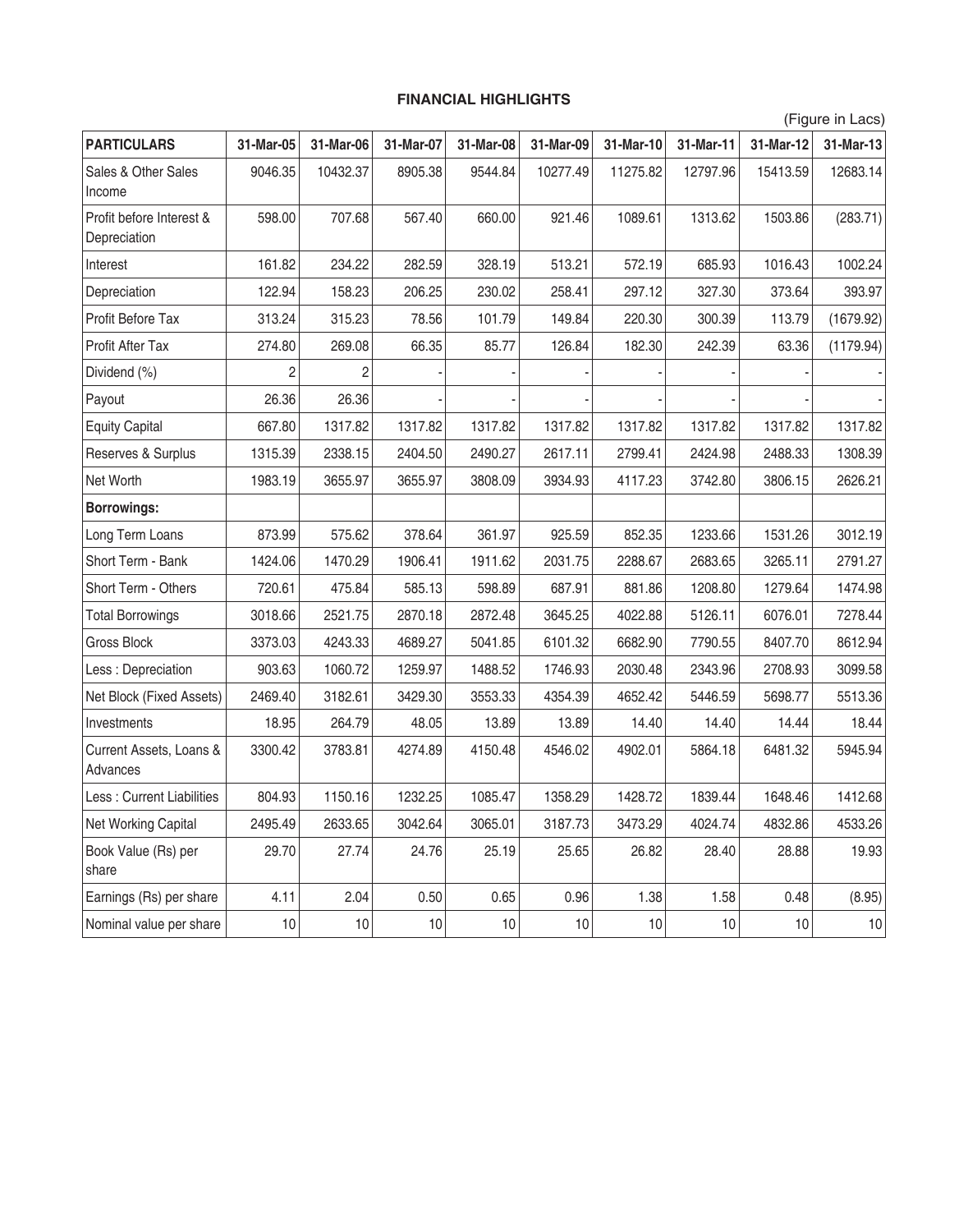

### **BOARD OF DIRECTORS**

GOVARDHAN M. DHOOT – CHAIRMAN SUBHASH C. KHATTAR – INDEPENDENT DIRECTOR RAJENDRAPRASAD MIMANI – INDEPENDENT DIRECTOR

### **REGISTERED OFFICE**

292, PRINCESS STREET 2ND FLOOR, NEAR FLYOVER, MARINE LINES, MUMBAI-400002

### **WORKS**

**VAPI – UNIT 1** PLOT NO. 187, GIDC VAPI, DIST. BULSAR GUJARAT 396195

## **VAPI – UNIT 2**

PLOT NO. 1203, GIDC VAPI, DIST. BULSAR GUJARAT 396195

### **AUDITORS**

M/S. MILWANI ASSOCIATES CHARTERED ACCOUNTANTS BAGARIA HOUSE, 1ST FLOOR KOLBHAT LANE, MUMBAI-400002

### **BANKERS**

STATE BANK OF INDIA IDBI BANK LTD. PUNJAB AND MAHARASHTRA CO-OP. BANK LTD.

### **CONTENTS**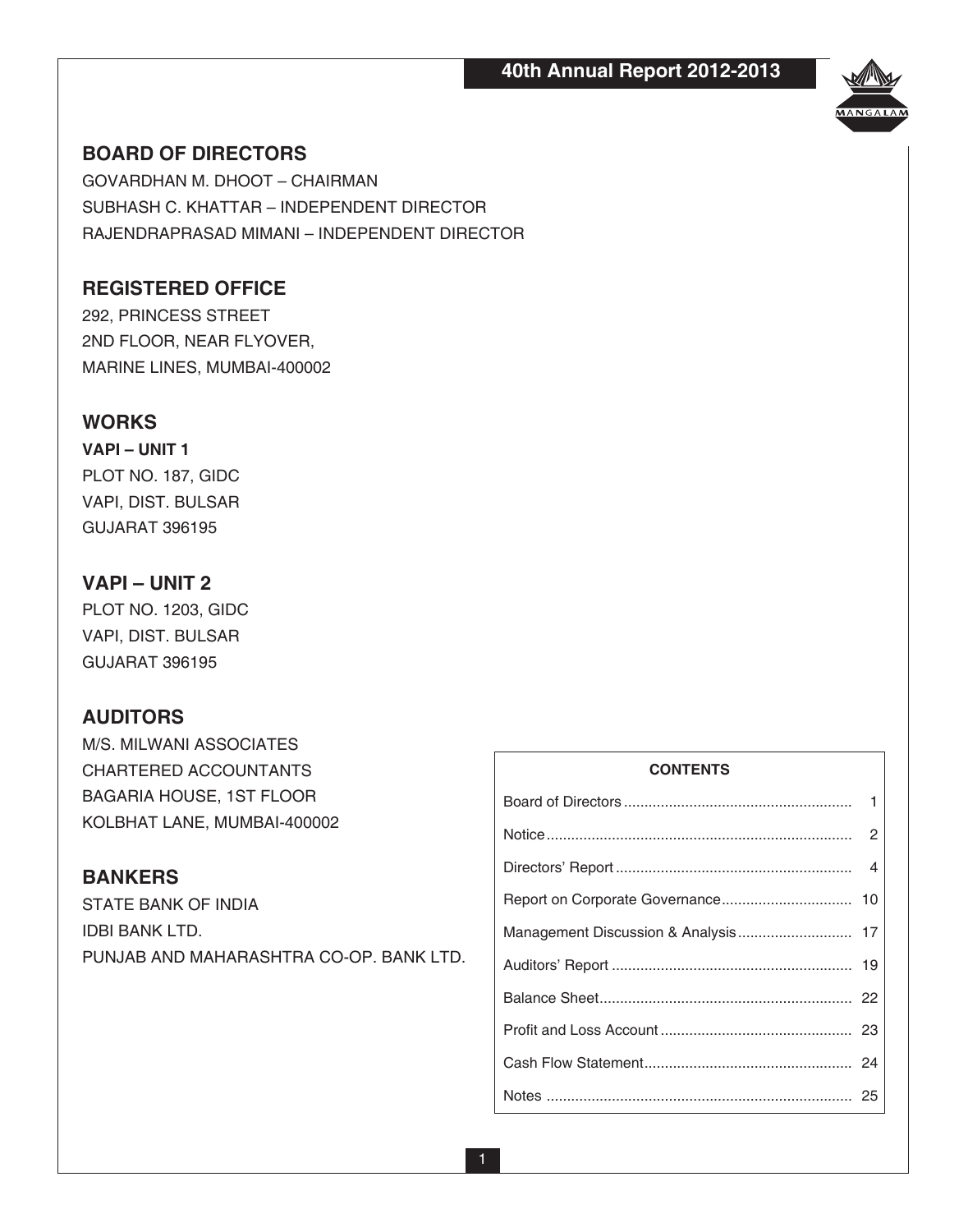

### **NOTICE**

**NOTICE** is hereby given that the Fortieth Annual General Meeting of the Members of **Mangalam Drugs & Organics Limited** will be held at the Registered office of the Company at 292, Princess Street, 2<sup>nd</sup> Floor, Near Fly over, Marine Lines, Mumbai  $-400002$  on Thursday, 26<sup>th</sup> September 2013 at 11.00 a.m. to transact the following business:

#### **ORDINARY BUSINESS:**

- 1. To receive, consider and adopt the Audited Balance Sheet as at 31<sup>st</sup> March, 2013 and Statement of Profit and Loss Account for the year ended as on that date and the Reports of the Board of Directors' and the Auditors' of the Company.
- 2. To appoint a Director in place of Mr. Rajendra Prasad Mimani, who retires from office by rotation and being eligible, offers him for re-appointment.
- 3. To appoint Auditors of the Company to hold office from the conclusion of this Meeting until the conclusion of the next Annual General Meeting of the Company and to fix their remuneration.

#### **NOTES:**

- 1. A MEMBER ENTITLED TO ATTEND AND VOTE IS ENTITLED TO APPOINT A PROXY TO ATTEND AND VOTE INSTEAD OF HIMSELF AND A PROXY NEED NOT BE A MEMBER OF THE COMPANY. Proxies, in order to be effective, must be received by the Company at the registered office not less than 48 hours before the commencement of the meeting.
- 2. All documents referred to in the accompanying Notice are available for inspection at the Registered Office of the Company on any working day between 11.00 a.m. to 1.00 p.m. excluding Saturdays, Sundays and Public Holidays upto the date of Annual General Meeting.
- 3. Members are requested to intimate to the Company, queries, if any, on the accounts at least 10 days before the date of the meeting to enable the management to keep the required information available at the meeting.
- 4. As a measure of economy, copies of the Annual Report shall not be distributed at the meeting and therefore the Members are requested to bring their copy of Annual Report to the Meeting.
- 5. The Company has appointed **M/s. Link Intime India Private Limited, C-13, Pannalal Silk Mills Compound, LBS Marg, Bhandup (West), Mumbai - 400 078,** as Share Transfer Agents and the members are requested to send/address all their shares related matters / correspondence directly to them.
- 6. The Annual Report of the Company for the year 2012-2013 is also uploaded on the Company's website www.mangalamdrugs.com in the "Investor Relations" Section.
- 7. Members holding shares in electronic form are requested to intimate any change in their address, E-mail ID and signature to their respective Depository Participants with whom they are maintaining their demat accounts. Members holding shares in physical form are requested to intimate such changes to the Registrar and Share Transfer Agents of the Company viz. M/s. Link Intime India Private Limited.
- 8. As per Circular No. MRD/Dop/Cir-05/2009 dated May 20, 2009 issued by Securities And Exchange Board of India (SEBI), it is mandatory to quote Permanent Account Number (PAN) for participating in the securities market. Therefore, Members holding shares in dematerialised form are requested to submit the PAN details to their Depository Participant, whereas Members holding shares in physical form are requested to submit the PAN details to the Registrar and Share Transfer Agents of the Company viz. Link Intime India Private Limited.
- 9. The Register of Members and Share Transfer Books of the Company will remain closed from 19<sup>th</sup> September 2013 to 26<sup>th</sup> September 2013 (both days inclusive) for the purpose of Annual General Meeting.
- 10. **Change of Address /Bank details:** Members are requested to inform the Company or M/s. Link Intime India Private Limited, immediately of any change in their address / Bank details. Members holding shares in dematerialized form are requested to intimate all changes with respect to their address, bank details and mandate etc. to their respective Depository Participants. These changes will then be automatically reflected in the Company's records. This will help the Company to provide efficient and better service to the members.
- 11. Members who have not yet encashed their dividend warrant(s) for the financial year 2005-06 are requested to make their claim by writing to the Company's Share Transfer Agents, M/s. Link Intime India Private Limited. It may be noted that the unclaimed dividend for the financial year 2005-06 declared on 30<sup>th</sup> September 2006 can be claimed by the shareholders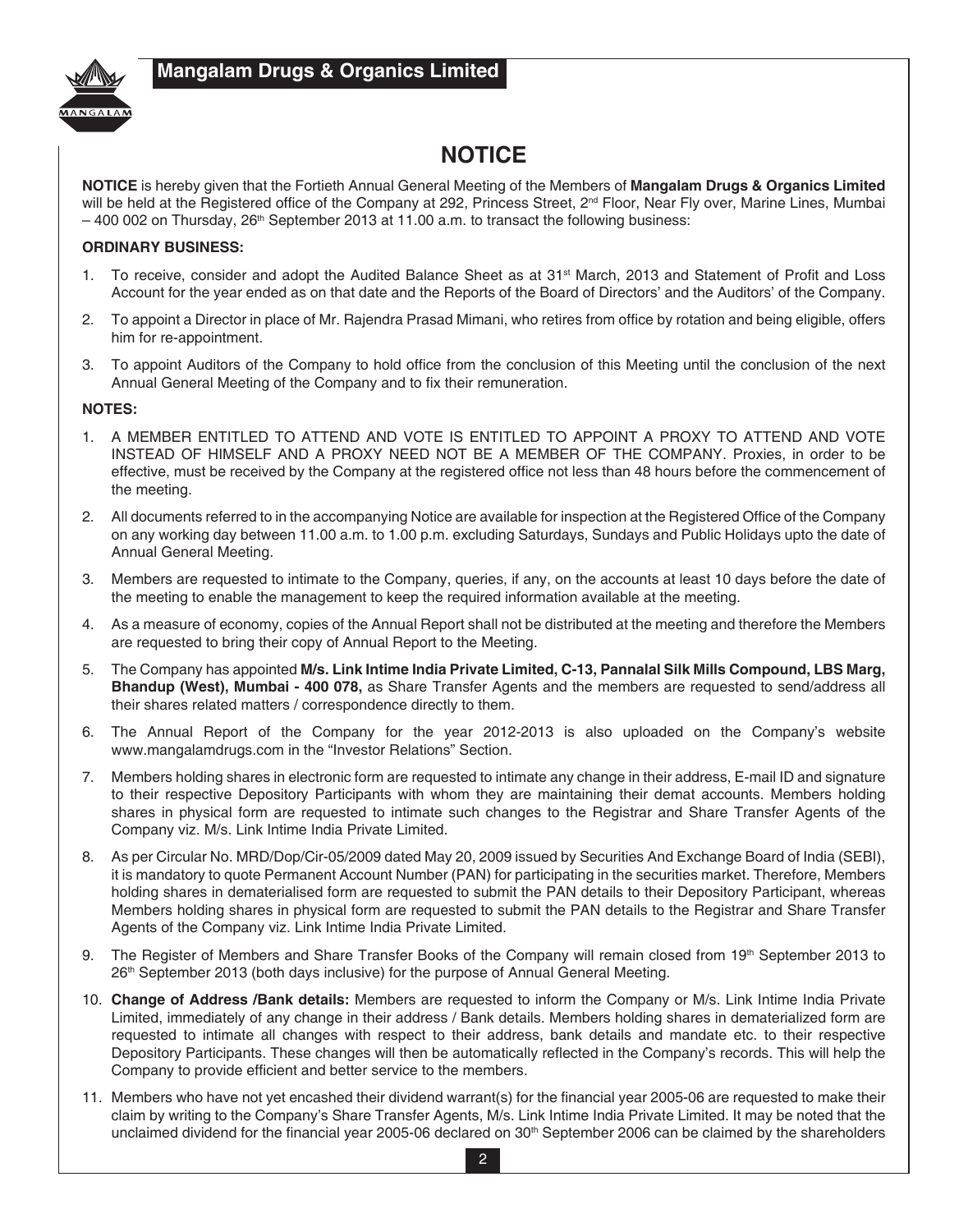

by 29<sup>th</sup> September 2013. Any such amounts of dividend remaining unclaimed for a period of seven years from the date they become due for payment shall be transferred to the Investor Education and Protection Fund (IEPF) established by the Central Government pursuant to Section 205C of the Companies Act, 1956. Kindly note that no claim shall lie against the Company or the IEPF in respect of the amounts which were unclaimed and unpaid for a period of seven years for the date that they first become due for payment and no payment shall be made in respect of any such claims.

The Company has transferred unclaimed application money due for refund of public issue made in the year 2005 and unclaimed dividend for the financial year 2004-05 declared on 10<sup>th</sup> September 2005 to the IEPF established by the Central Government. No claim shall lie against the IEPF or the Company for the amounts so transferred nor shall any payment be made in respect of such claim.

12. A brief profile of Mr. Rajendra Prasad Mimani – director retire by rotation referred to item no. 2 of the Notice required by Clause 49IV G of the Listing Agreement with the Stock exchanges is given below:

| 1.               | Name                                  | Mr. Rajendraprasad K. Mimani                                                                                                          |
|------------------|---------------------------------------|---------------------------------------------------------------------------------------------------------------------------------------|
| 2.               | Date of Birth                         | 02.04.1952                                                                                                                            |
| 3.               | <b>Educational Qualification</b>      | Commerce Background                                                                                                                   |
| 4.               | Date of Appointment on the Board      | 01.11.2004                                                                                                                            |
| 5.               | Category of Director                  | Independent Director                                                                                                                  |
| 6.               | Experience                            | Experience in marketing of various types of products. He has an<br>experience over 35 years.                                          |
| $\overline{7}$ . | <b>Other Directorships</b>            | 1. KDM IMPEX PRIVATE LIMITED.<br>2. ALMIGHTY POWERINFRA SOLUTIONS PRIVATE LIMITED.<br>3. IMP POWERS LIMITED.<br>4. IMP ENERGY LIMITED |
| 8.               | Name of Committees in which Chairman  | Nil                                                                                                                                   |
| 9.               | Name of Committees in which Member    | Mangalam Drugs and Organics Ltd. - Audit Committee                                                                                    |
| 10.              | Number of shares held in the Company. | Nil                                                                                                                                   |

13. Members/Proxies should bring the admission slip duly filled in for attending the meeting.

14. The Ministry of Corporate Affairs, vide its General Circular No. 18/2011 dated 29<sup>th</sup> April, 2011, has clarified that as a measure of "Green initiative in Corporate Governance" it will be in compliance, if the Annual Report (i.e. documents listed in section 219(1) of the Companies Act, 1956) is sent through e-mail. To support this green initiative, members holding shares in demat form are requested to provide their e-mail ID to the depository through their concerned depository participant and members holding shares in physical forms are requested to provide their e-mail ID to the Company's RTA, M/s. Link Intime India Pvt. Ltd. and also update the e-mail address as and when there is any change.

**BY ORDER OF THE BOARD OF DIRECTORS**

Place: Mumbai **GOVARDHAN M. DHOOT** Dated: 23rd May 2013 **CHAIRMAN**

**Registered Office:**

292, Princess Street, Near Flyover, Marine Lines,

Mumbai – 400 002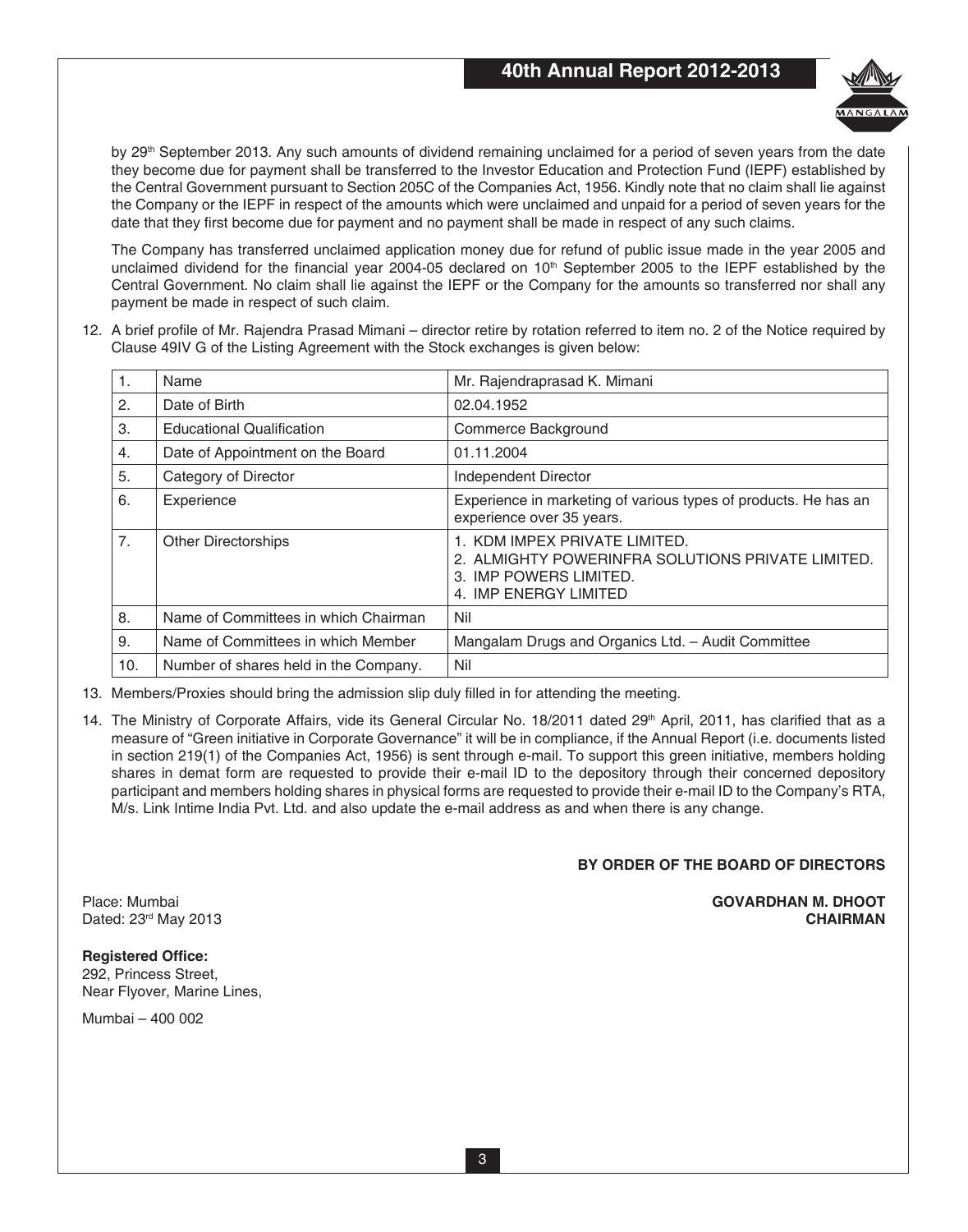

# **DIRECTORS' REPORT**

#### To,

#### The Members of **MANGALAM DRUGS & ORGANICS LIMITED**

The Directors have pleasure in presenting the Fortieth Annual Report and Audited Accounts for the accounting year ended 31st March 2013.

#### **1. FINANCIAL RESULTS: (Rs. in Lacs)**

|                                                              | 2012-2013 | 2011-2012 |
|--------------------------------------------------------------|-----------|-----------|
| Revenue from operations                                      | 12525.87  | 15318.19  |
| Other Income                                                 | 157.27    | 95.40     |
| Profit before Finance Expenses, Depreciation & Amortizations | (283.71)  | 1503.85   |
| Less: Depreciation & Amortizations                           | 393.97    | 373.64    |
| <b>Finance Expenses</b>                                      | 1002.24   | 1016.43   |
| Profit / (Loss) before tax                                   | (1679.92) | 113.78    |
| <b>Provision for Current Tax</b>                             |           | 22.00     |
| Provision for Deferred Tax                                   | (499.98)  | 28.42     |
| Profit / (Loss) after tax                                    | (1179.94) | 63.36     |
| Balance b/f. from previous year                              | 629.25    | 565.89    |
| <b>Balance carried to Balance Sheet</b>                      | (550.69)  | 629.25    |

#### **2. DIVIDEND:**

In view of the loss incurred during the financial year ended March 31, 2013, no amount is transferred to the General Reserve and the directors do not recommend any dividend on equity shares for the year ended March 31, 2013. (Previous Year: Rs. Nil)

#### **3. REVIEW OF PERFORMANCE:**

During the year under review, the Company earned a total income of Rs. 12683.14 lacs as compared to Rs. 15413.59 lacs made in the previous year, a decrease of 17.71%. The reason for decrease was mainly due to Company being a pharma industry had witnessed slowdown in Global Fund Financing and this lead to slowdown in orders to companies customers which resulted them in putting on hold orders they had placed with the company. On the other hand due to weak global scenario. Chinese companies started dumping their products at cheap prices to reduce their inventory levels and due to this our company was also forced to reduce its prices and this had an impact on the profitability of the company; vice versa during the year the company had also been affected due to severe forex fluctuation whereby Rupee had depreciated by more than 20% vis-a-vis US Dollar. All the above factors have put tremendous pressure on the profitability of the Company due to which the company made a loss of Rs. 1179.94 lacs after tax as compared to profit after tax of Rs. 63.36 lacs made in the previous year. During the year under review the company has been sanctioned restructuring of debt by consortium of banks resulting in moratorium of repayments of term loan; the liability of repayment commences from June 2014. Hence there is no repayment of term loan for the financial year 2012-13 and 2013-14 respectively.

#### **4. EXPORTS:**

The Company has achieved exports sales of Rs. 6,402.25 lacs as against export sales of Rs. 1,037.44 lacs made in the previous year. Constant efforts are being made to boost exports.

#### **5. FUTURE OUTLOOK:**

In keeping with the innovative tradition of previous years, your company remains committed to continuously populate it's development pipeline with a new molecule every quarter. During the year under review, the company has developed anti-AIDS API's which have a bright future and a huge potential demand. The company is in the process of preparing the drug master file for getting approval of WHO for the same; similarly three more bulk drugs namely Lamivudine, Efavirenz and Nevirapine are under development at R&D. The CSIR recognition to the R&D had already placed our research activity on the national map. Our business partners have appreciated our efforts by sourcing their requirements of speciality molecules like impurity and metabolites from our R&D team. In devising most economical & ingenious routes toward manufacture of our volume products has been strength of our bench scientists,the regulatory department has been held in respect as a 'serial DMF filer'. It is the robust regulatory strategy & continuous cost minimization which has helped your company to grow steadily inspite of the trying market conditions of last two years.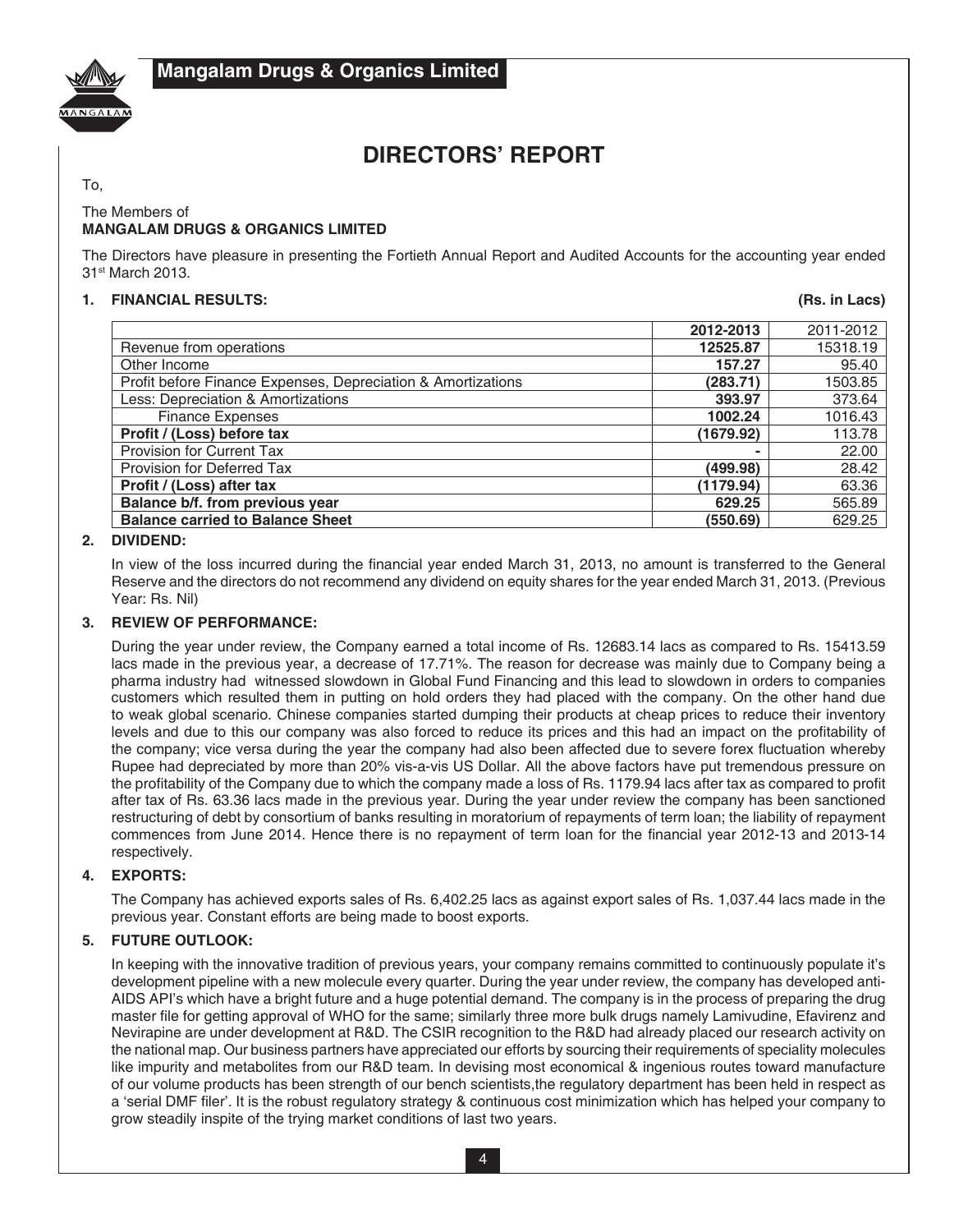

#### **6. RESEARCH & DEVELOPMENT:**

As the global economy is on a path of recovery, our thrust continues to be a research driven company. The backbone of progress and diversification of every industry lies in its technological strength. Low product costs and intellectual property are going to be the most definitive drivers in the international generics market.

From a one product company in 1977, today MANGALAM has build up a diversified range of products involving varied chemistry applications which is achieved by our in-house technical strength. The work at the research centres ensures that the company has a robust pipeline to feed all the markets that the company operate in. The R&D team is engaged in striving for world class quality standards for its various products. Consistently the R&D division is mainly responsible for developing the entire range of products in-house of the Company and has created difficult to-replicate molecules/ products involving innovative and economically viable technologies at competitive costs. The company driving a bold R&D strategy with the goal of delivering the next generation of APIs that will provide better medicines for treatments for many conditions and new hope for people with severe, unmet medical needs. The R&D center has manpower strength of 25 persons.

There is constant effort to reduce, recycle and re-use all resources for conservation and waste reduction,wherever feasible, new processes and improvement,developed are scaled up in the companys pilot plant facility.

Through development of new APIs, the R&D activity continues to support your Company's standing as a "one-stop"source of Antimalarials which have been prioritized by World Health Organisation.The new-product development pipeline has 3 new Molecules.

New Chemicals entity (NCE) generation activity has resulted in a panel of novel compounds which shall be tested against Falciperum malarial parasite.

#### **7. FIXED DEPOSIT:**

The Company has not accepted any public deposit and as such, no amount on account of principal or interest on public deposit was outstanding as on date of the balance sheet.

#### **8. ENERGY CONSERVATION, TECHNOLOGY ABSORPTION AND FOREIGN EXCHANGE EARNING AND OUTGO:**

The information relating to conservation of energy, technology absorption, foreign exchange earnings and outgo as required under Section 217 (1) (e) of the Companies Act, 1956, read with the Companies (Disclosure of Particulars in the Report of Board of Directors) Rules, 1988 is given in Annexure 'I' forming part of this Report.

#### **9. PARTICULARS OF EMPLOYEES:**

Section 217 (2A) of the Companies Act, 1956, read with the Companies (Particulars of Employees) Rules, 1975, as amended, is not applicable to the Company as no employee drawing remuneration exceeding the prescribed limits.

#### **10. DIRECTORS:**

In accordance with the provisions of the Companies Act, 1956 and the Articles of Association of the Company, Mr. Rajendra Prasad Mimani retires by rotation and being eligible, offer himself for re-appointment

#### **11. DIRECTORS' RESPONSIBILITY STATEMENT:**

The Directors' Responsibility statement as required under Section 217 (2AA) of the Companies Act, 1956 is given hereunder:

- (i) That in the preparation of the annual accounts for the year ended  $31<sup>st</sup>$  March 2013 the applicable accounting standards has been followed. There are no material departures from the applicable accounting standards;
- (ii) That the Directors had selected such accounting policies and applied them consistently and made judgments and estimates that are reasonable and prudent so as to give a true and fair view of the state of affairs of the Company at the end of the financial year and of the losses of the Company for that year;
- (iii) That the Directors had taken proper and sufficient care for the maintenance of adequate accounting records in accordance with the provisions of the Act for safeguarding the assets of the Company and for preventing and detecting fraud and other irregularities;
- (iv) That the Directors have prepared the annual accounts on a going concern basis.

#### **12. AUDITORS:**

M/s. Milwani Associates, Auditors of the Company hold office until the conclusion of the forthcoming Annual General Meeting and are eligible for reappointment. Members are requested to appoint Auditors and to fix their remuneration.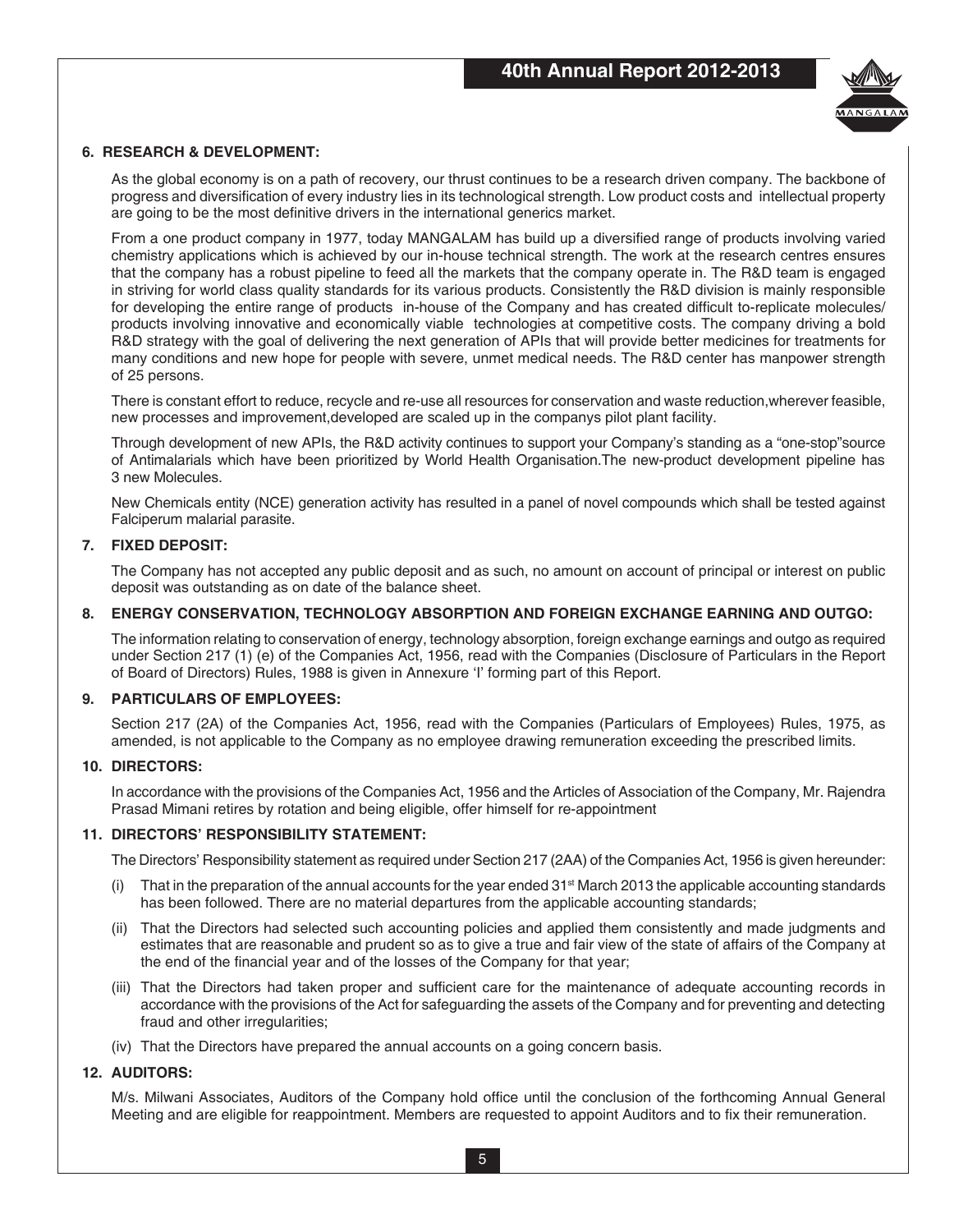

#### **13. COST AUDITORS :**

Pursuant to the direction of the Central Government that the cost accounts maintained by the Company be audited by a Cost Auditor, the Company has appointed Mr. Girish Krishna S. Maniar, Cost Accountants, for conducting the cost audit for the Bulk Drugs business of the Company for the financial year ending March 31, 2013. For the year 2010-2011 and 2011-2012, the Cost Auditor has duly filed the Cost Audit Report. Pursuant to the provisions of section 233B of the Companies Act, 1956, necessary application has been submitted to the Ministry of Corporate Affairs, for the appointment of Mr. Ankit Kishore Chande as Cost Auditors to audit the cost accounts maintained by the Company in respect of Bulk Drugs for the year ending March 31, 2014.

#### **14. CORPORATE GOVERNANCE:**

As per Clause 49 of the Listing Agreement with the Stock Exchanges, a separate section on Corporate Governance together with a certificate from the Company's Auditors confirming compliance is set out in Annexure 'II' forming part of this Report.

#### **15. MANAGEMENT DISCUSSION AND ANALYSIS REPORT:**

Management Discussion and Analysis Report as required under the Listing Agreement with the Stock Exchanges is annexed as Annexure 'III' forming part of this Report.

#### **16. INDUSTRIAL RELATIONS:**

Cordial Industrial relations continued to prevail throughout the financial year under review.

#### **17. ACKNOWLEDGEMENT:**

Your Directors would like to express their grateful appreciation for the assistance and co-operation received from the Financial Institutions, Banks, Government Authorities and Shareholders during the year under review. Your Directors are also grateful to the customers, suppliers and business associates of your Company for their continued cooperation and support. Your Directors wish to place on record their deep sense of appreciation to all the employees for their commendable teamwork and enthusiastic contribution during the year.

**FOR AND ON BEHALF OF THE BOARD**

Dated: 23<sup>rd</sup> May, 2013

Place : Mumbai **GOVARDHAN M. DHOOT**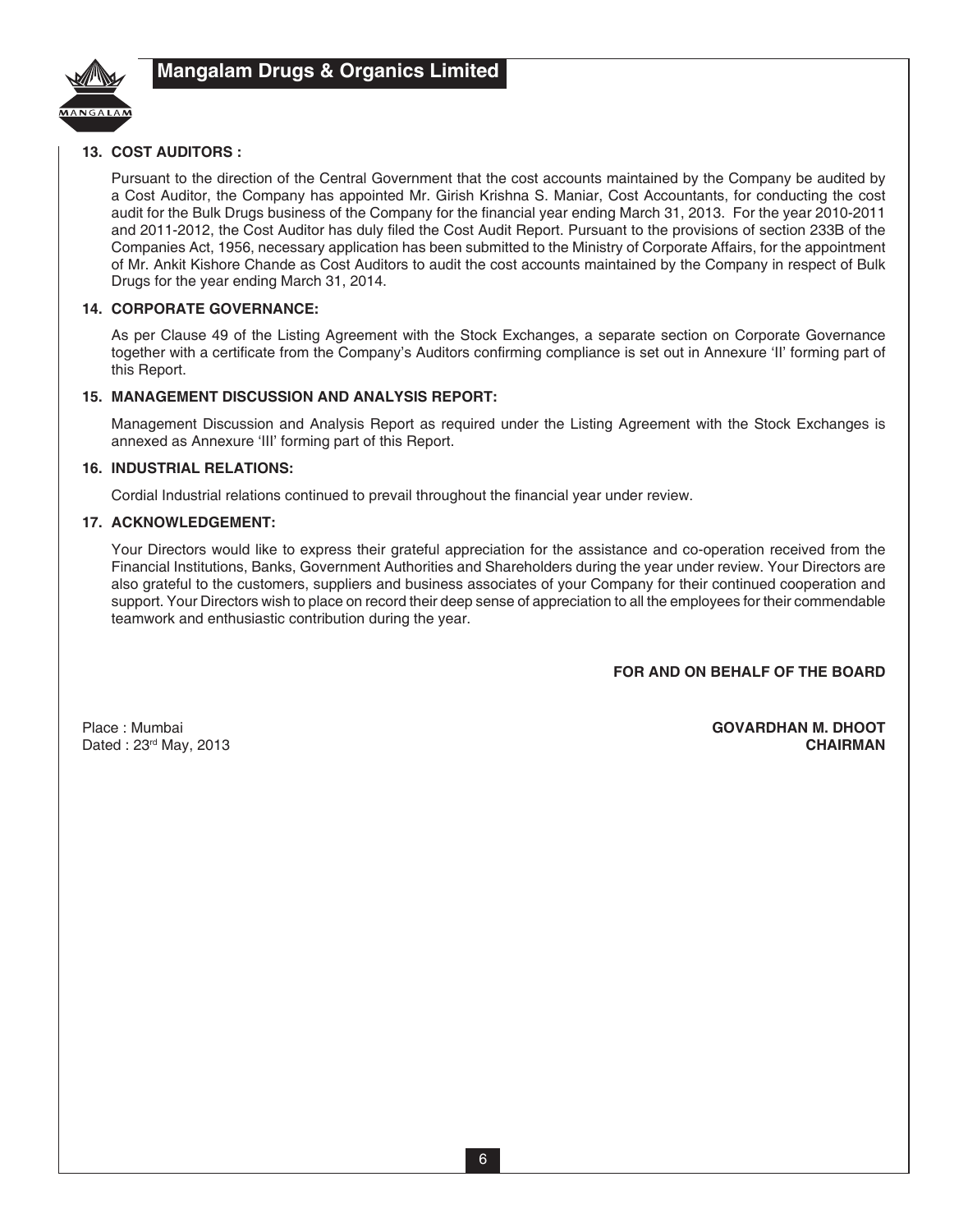

# **ANNEXURE 'I' TO DIRECTORS' REPORT**

Information as per Section 217(1)(e) of the Companies Act, 1956 and Companies (Disclosure Of Particulars in the Report of Board Of Directors) Rules, 1988

#### **A. CONSERVATION OF ENERGY:**

- **(a) Energy conservation measures taken:** The manufacturing processes of the Company are not energy intensive; therefore impact of energy saving devices is insignificant. Energy conservation is an ongoing process within the Company. The Company has been making continuous efforts for enhancement in capacity utilization, cost competitiveness and quality through systematic process monitoring and adherence to technological norms.
- **(b) Additional investment and proposals, if any being implemented for reduction of consumption of energy:** NIL
- **(c) Impact of measures (a) and (b) above for reduction of energy consumption and consequent impact of the cost of production of goods:** The above measure will help in reducing cost.
- **(d) Total energy consumption per unit of production as per Form A in respect of industries specified in the Schedule**

#### **FORM A**

**Form for disclosure of particulars with respect to conservation of energy.**

**Power and Fuel Consumption**

|    |                                              | <b>Current Year</b> | <b>Previous Year</b> |
|----|----------------------------------------------|---------------------|----------------------|
| 1. | <b>Electricity</b>                           |                     |                      |
|    | (a) Purchased Units (KWH)                    | 45,91,252           | 55,47,588            |
|    | Total Amount (Rs.)                           | 2,92,20,414         | 3,22,64,648          |
|    | Cost per unit (Rs.)                          | 6.36                | 5.82                 |
|    | Own generation<br>(b)                        |                     |                      |
|    | Through diesel generator (KWH)<br>(i)        | 55,028              | 85,563               |
|    | Unit per-Itr. of diesel oil                  | 5.80                | 5.80                 |
|    | Cost per unit (Rs.)                          | 31.65               | 30.15                |
|    | Through steam turbine/Generator Unit<br>(ii) | N.A                 | N.A                  |
|    | Unit per-ltr. of fuel oil/gas                | N.A                 | N.A                  |
|    | Cost per unit                                | N.A                 | N.A                  |
| 2. | Coal                                         |                     |                      |
|    | Quantity (Tones)                             | N.A                 | N.A                  |
|    | Total cost                                   | N.A                 | N.A                  |
|    | Average rate                                 | N.A                 | N.A                  |
| 3. | <b>Others/internal generation</b>            |                     |                      |
|    | Quantity                                     | 13,29,793           | 16,76,970            |
|    | Total cost                                   | 4,78,23,546         | 3,78,02,785          |
|    | Rate/unit                                    | 35.96               | 22.54                |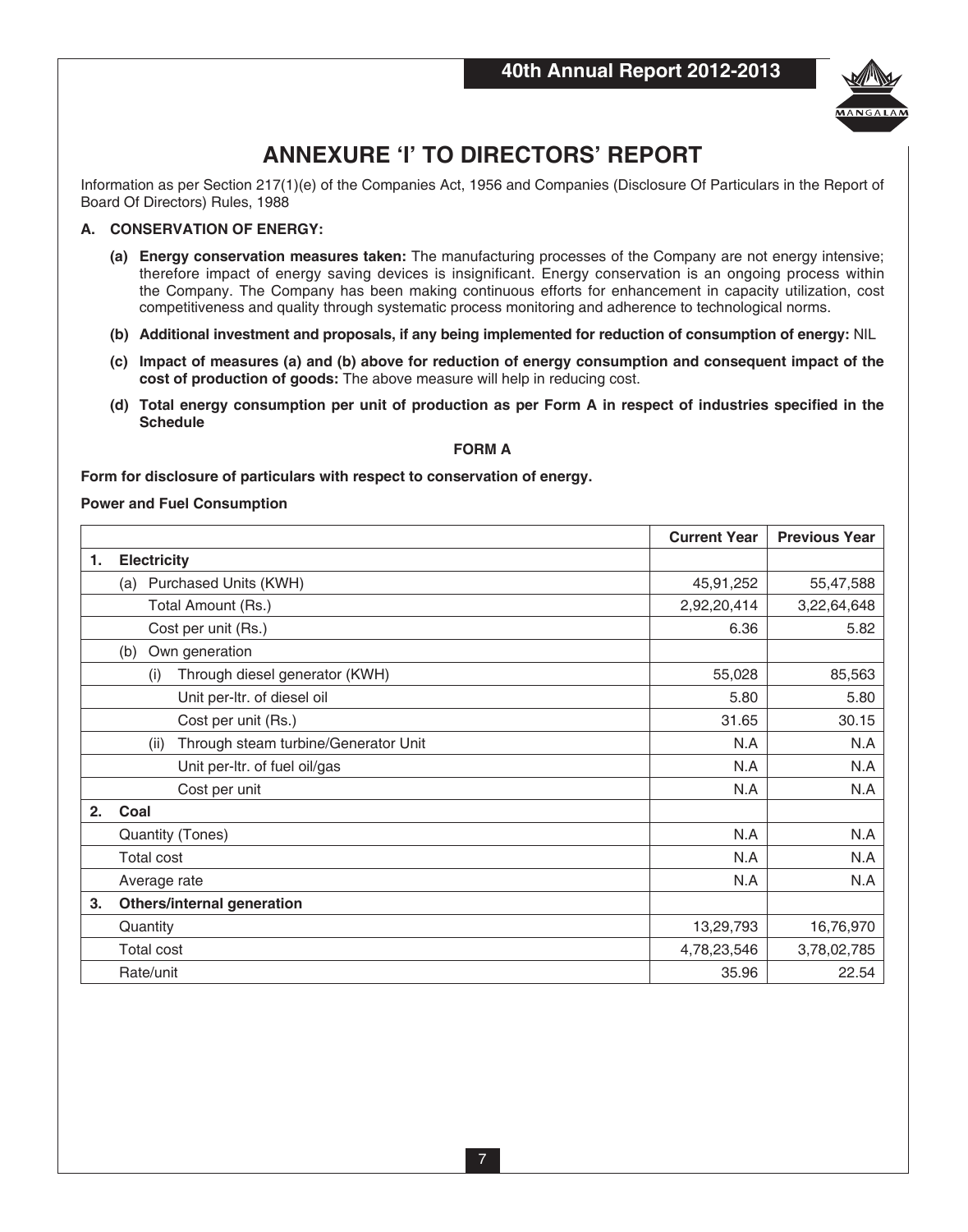

#### **B. TECHNOLOGY ABSORPTION** :

#### **FORM B**

#### **Form for disclosure of particulars with respect to Technology Absorption, Research and Development (R&D)**

#### **a. Specific areas in which R & D carried out by the Company:**

- (i) Study and optimization of processing parameters in the manufacture of antimalarial APIs.
- (ii) Quality upgradation of antimalarial APIs which are on priority list of World Health Organization.
- (iii) Synthesis of antimalarial compounds which are in pre-clinical stages.
- (iv) Analytical method innovations to meet international quality demands.

#### **b. Benefits derived as a result of the above R&D**

- (i) Optimal utilization of resources for the global market.
- (ii) We are the first company to feature on WHO's API prequalification programme.
- (iii) We shall be a preferred source of future drug candidates and hence shall enjoy a competitive advantage.

#### **c. Future plan of action:**

- (i) Development of frontline antimalarial and antiviral API and their intermediates.
- (ii) Additional investment in state-of-the-art analytical instrumentation and plant machinery to boost quality and cost efficiencies.
- (iii) Generate a panel of novel antimalerial candidate compounds by Anagrammatic approach for screening against resistant malarial parasite strains.

#### **d. Expenditure on R&D (Rs. In lacs)**

| <b>Particulars</b> | <b>Current year</b> | <b>Previous year</b> |
|--------------------|---------------------|----------------------|
| Capital            | 0.13                | 34.71                |
| Recurring          | 93.42               | 106.91               |
| Total              | 93.55               | 141.62               |

R &D expenditure was 0.74% of total revenue,as against 0.92% in the previous year.

#### **TECHNOLOGY ABSORPTION, ADAPTATION AND INNOVATION:**

#### **a. Efforts in brief made towards absorption, adaptation and innovation:**

- (i) Development of patent-non-infringing processes for antimalarial and antiviral APIs.
- (ii) Generation of innovative new chemical entities to achieve "Single-dose-cure" in Antimalarial Segment.
- **b. Benefits derived as results of the above efforts: e.g. output improvement, cost reduction, product development, import substitutions etc.**
	- (i) Expansion of product portfolio to cater to emerging markets.
	- (ii) Improvement in operational efficiency through reduction in batch time cycles, increase in batch size and simplification of processes.

#### **c. Details of imported Technology.**

No technology has been imported for last 5 years.

#### **C. FOREIGN EXCHANGE EARNINGS AND OUTGO:**

**a. Activities relating to exports, initiative taken to increase exports, development of new export markets for products and services, and export plans:** The Company is continuously exploring avenues to increase exports to various countries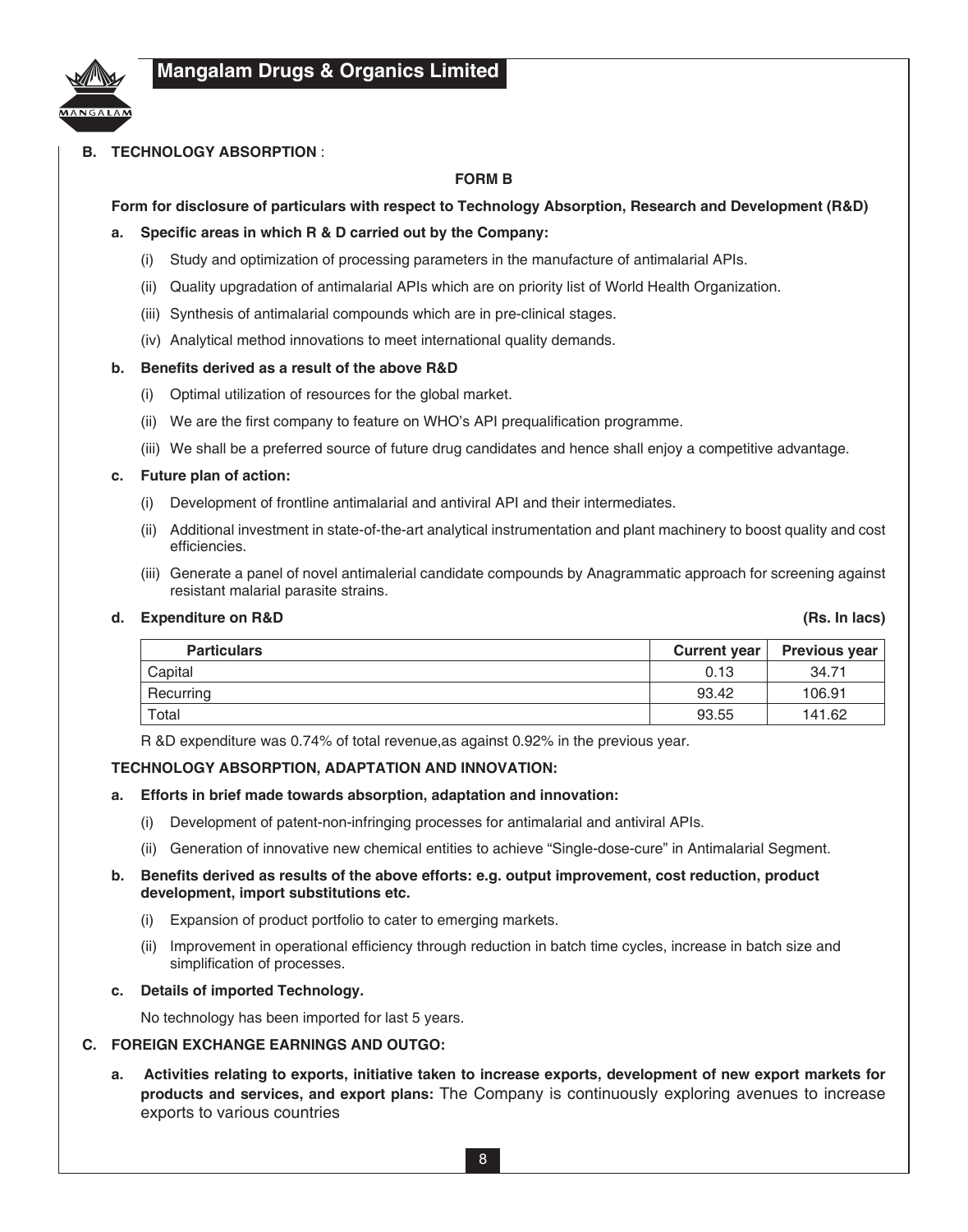

#### **b. Total foreign exchange used and earned:**

|                                     |                     | (Rs. in lakh)        |
|-------------------------------------|---------------------|----------------------|
| <b>Particulars</b>                  | <b>Current year</b> | <b>Previous year</b> |
| <b>Foreign Exchange Earnings</b>    | 6402.25             | 1037.44              |
| <b>Foreign Exchange Outgo</b>       |                     |                      |
| Raw material<br>(i)                 | 5242.05             | 4194.60              |
| Commission<br>(ii)                  | 19.04               | 10.42                |
| <b>Travelling Expenses</b><br>(iii) | 3.08                | 7.30                 |
| <b>Total</b>                        | 5264.17             | 4212.32              |

**FOR AND ON BEHALF OF THE BOARD**

Dated : 23<sup>rd</sup> May, 2013

Place : Mumbai **Place : Mumbai 1999**<br>Dated : 23<sup>rd</sup> May, 2013 **CHAIRMAN**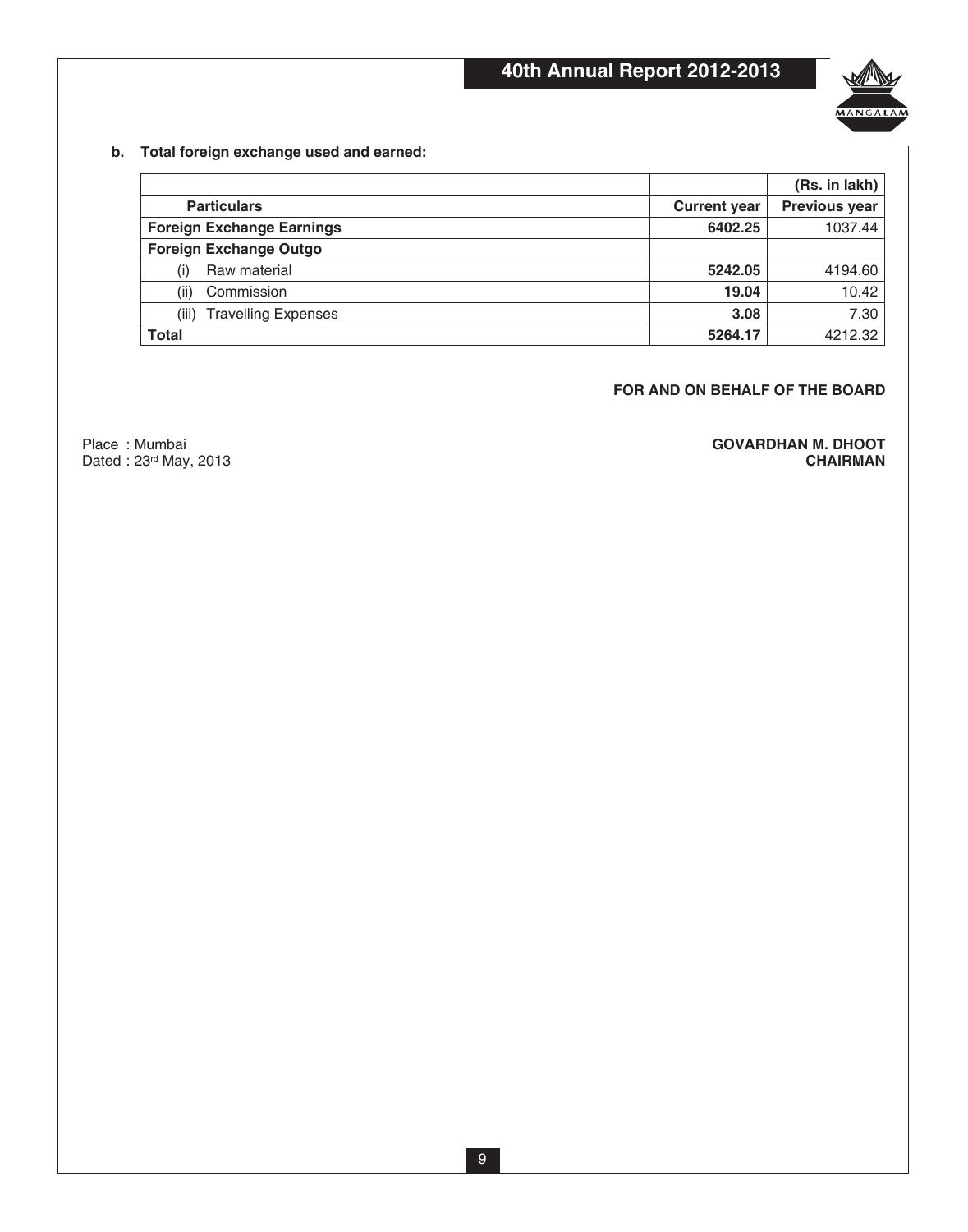

# **ANNUXURE 'II' TO DIRECTORS' REPORT**

#### **REPORT ON CORPORATE GOVERNANCE**

#### **A. MANDATORY REQUIREMENTS**

#### **1. Company's Philosophy on Corporate Governance Code:**

The Company has complied with all the Corporate Governance requirements stipulated under Clause 49 of the Listing Agreement. The Company is committed to the consistent adherence to the said corporate governance code to maintain a greater degree of responsibility and accountability. Corporate Governance is focused on maximizing shareholder value while ensuring fairness to all the stakeholders — customers, employees, vendor-partners, the government of the land, and society at large.

#### **2. Board of Directors:**

The Composition of the Board of Directors of the Company meets the stipulated requirements. The Board of Directors comprised three members consisting of two non - executive and independent directors. The following table gives details of directorship, category, attendance at board meetings and at the last Annual General Meeting and number of membership of Board / Committees of various other companies:

| Name of Director(s)                                        | Category of<br><b>Directorship</b> | No. of other<br>directorship | No. of<br><b>Committee</b><br>membership   Meetings<br>in all<br>companies | No. of<br><b>Board</b><br>attended | <b>Attendance</b><br>at last<br><b>AGM</b> |
|------------------------------------------------------------|------------------------------------|------------------------------|----------------------------------------------------------------------------|------------------------------------|--------------------------------------------|
| Mr. Govardhan M. Dhoot                                     | Chairman & Executive               |                              |                                                                            | 13                                 | Yes                                        |
| Mr. Subhash C. Khattar                                     | Non-Executive & Independent        |                              |                                                                            | 13                                 | Yes                                        |
| Mr. Rajendraprasad K. Mimani   Non-Executive & Independent |                                    |                              |                                                                            | ۰.                                 | No                                         |

There were 13 (thirteen) Board meetings held during the year-ended 31.03.2013. These were on 17<sup>th</sup> April 2012, 19<sup>th</sup> May 2012, 23<sup>rd</sup> May 2012, 4<sup>th</sup> June 2012, 23<sup>rd</sup> July 2012, 13<sup>th</sup> August 2012, 20<sup>th</sup> October 2012, 22<sup>nd</sup> October 2012, 8<sup>th</sup> November 2012, 10<sup>th</sup> December 2012, 8<sup>th</sup> January 2013, 12<sup>th</sup> February 2013 and 19<sup>th</sup> March 2013. The last Annual General Meeting (AGM) was held on 27<sup>th</sup> September 2012.

Necessary information as mentioned in Annexure 1A to Clause 49 of the Listing Agreements has been placed before the Board for their consideration.

No Director is related to any other Director on the Board in terms of the provisions of the Companies Act, 1956.

None of the Independent Directors have any material pecuniary relationship or transaction with the Company.

#### **Code of Conduct:**

The Code of Conduct for the Directors and Employees of the Company has been laid down by the Board. The declaration by Mr. Govardhan M Dhoot, Whole time Director of the Company regarding compliance by the Board members and Senior management personnel, with the said code of conduct is given as Annexure to this Report.

#### **3. Audit Committee:**

The Audit Committee of the Company is constituted pursuant to the provisions of the Companies Act, 1956 and the Listing Agreements with the Stock Exchanges. The constitution of Audit Committee is as follows:

| Name of Director                                                                  | <b>Category</b>                                      | Profession    | No. of meetings attended |
|-----------------------------------------------------------------------------------|------------------------------------------------------|---------------|--------------------------|
| Mr. Subhash C. Khattar, Chairman Non-Executive & Independent Chartered Accountant |                                                      |               |                          |
| IMr. Raiendraprasad K. Mimani                                                     | <b>Non-Executive &amp; Independent Industrialist</b> |               |                          |
| IMr. Govardhan M. Dhoot                                                           | 'Executive                                           | Industrialist |                          |

During the year-ended 31.03.2013, five Audit Committee meetings were held. These were held on 19<sup>th</sup> May 2012, 23rd July 2012, 13th August 2012, 8th November 2012 and 12th February 2013.

The role and terms of reference of the Audit Committee include review of Internal Audit Reports and the Statutory Auditors' Report on the financial statements, general interaction with the internal Auditors and Statutory Auditors, review of financial statements both quarterly and annual before submission to the Board, review of management discussion and analysis of financial conditions and other matters specified under Clause 49 of the Listing Agreement and Section 292A of the Companies Act, 1956.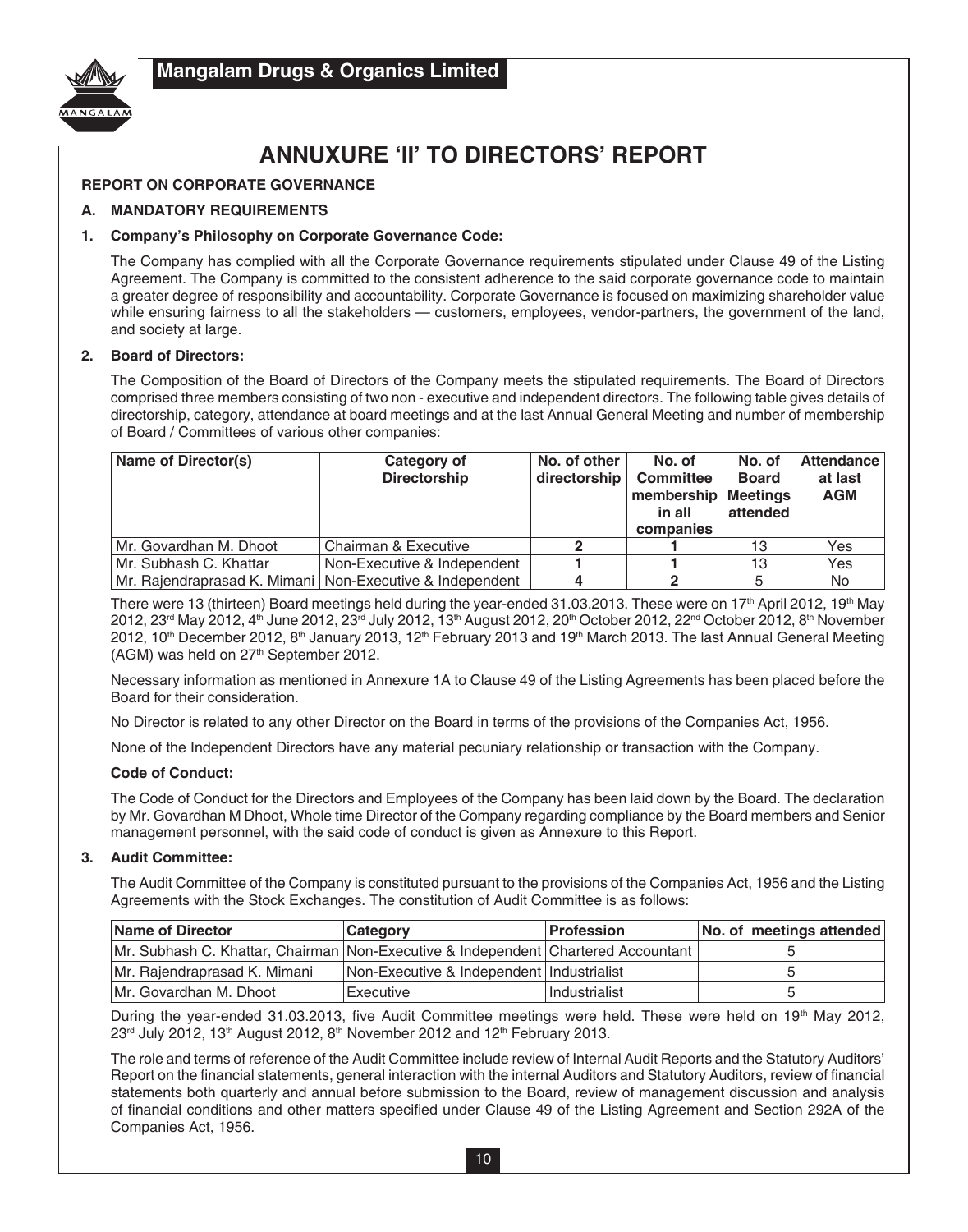

For Audit Committee meetings, the Internal and Statutory Auditors are invited and generally attended by the Whole - time Director, Vice President (Finance) and General Manager (Accounts).

#### **4. Remuneration of Directors:**

Following are the details of remuneration paid to the Executive Director of the Company:

| <b>Name of Director</b>  | Salary (Rs.)(p.a.) | <b>Service Contracts</b> | <b>Notice Period</b> |
|--------------------------|--------------------|--------------------------|----------------------|
| l Mr. Govardhan M. Dhoot | 720.000            | 01-11-2009 to 31-10-2014 | 3 months             |

The Non-executive / Independent directors are paid only sitting fees for attending all the meetings held and attended on a single day. The details of sitting fees paid to non-executive directors during the year under review are as follows:

| Name of Director             | Sitting fees paid (Rs.) | No. of shares held |  |
|------------------------------|-------------------------|--------------------|--|
| Mr. Subhash C. Khattar       | 30000                   | Nil                |  |
| Mr. Rajendraprasad K. Mimani | 10000                   | Nil                |  |

#### **5. Investor Grievances Committee:**

The constitution of Investor Grievances Committee is given below:

| Name of Director                 | Category                  |  |
|----------------------------------|---------------------------|--|
| Mr. Subhash C. Khattar, Chairman | Non-Executive Independent |  |
| Mr. Govardhan M. Dhoot           | Executive                 |  |

#### **Investor Grievances:**

Nature of complaints received from shareholders during the year 2012-2013 and their status is as follows:

| Nature of complaints                                    | <b>Received</b> | <b>Resolved</b> | Pending |
|---------------------------------------------------------|-----------------|-----------------|---------|
| Non – Receipt of dividend / issue of duplicate dividend |                 |                 | Nil     |
| warrants / Annual Report / Share certificate            |                 |                 |         |

Mr. Ajay Samant – Vice President (Finance) is the Compliance Officer of the Company.

#### **6. General Body Meetings:**

Details of last three Annual General Meetings held are given below:

| Year | Day      | Date       | <b>Time</b> | <b>Venue</b>                                                                                                             | No. of Special<br><b>Resolutions passed</b> |
|------|----------|------------|-------------|--------------------------------------------------------------------------------------------------------------------------|---------------------------------------------|
| 2010 | Thursday | 30-09-2010 | 3.00 p.m.   | 292, Princess Street, 2nd Floor,<br>Near Flyover, Marine Lines,<br>Mumbai - 400 002                                      | Nil                                         |
| 2011 | Thursday | 29-09-2011 | 3.00 p.m.   | C/o. IMP Powers Limited, 35C,<br>Popular Press Building, 2nd Floor,<br>Pt. M.M. Malviya Road, Tardeo,<br>Mumbai- 400 034 | Nil                                         |
| 2012 | Thursdav | 27-09-2012 | 11.00 a.m.  | 292, Princess Street, 2nd Floor,<br>Near Flyover, Marine Lines,<br>Mumbai - 400 002                                      | Nil                                         |

No resolution was put through postal ballot during the year under review. This year there is no resolution proposed under postal ballot so far.

#### **Details of unclaimed shares in terms of clause 5A of the Listing Agreement:**

In terms of clause 5A of Listing Agreement, the Company shall credit the shares allotted pursuant to the Initial Public Offer (IPO) of the Company in the year 2005, which are unclaimed and are lying in escrow account to a demat suspense account, and the details thereof as required to be disclosed in the Annual Report are given below: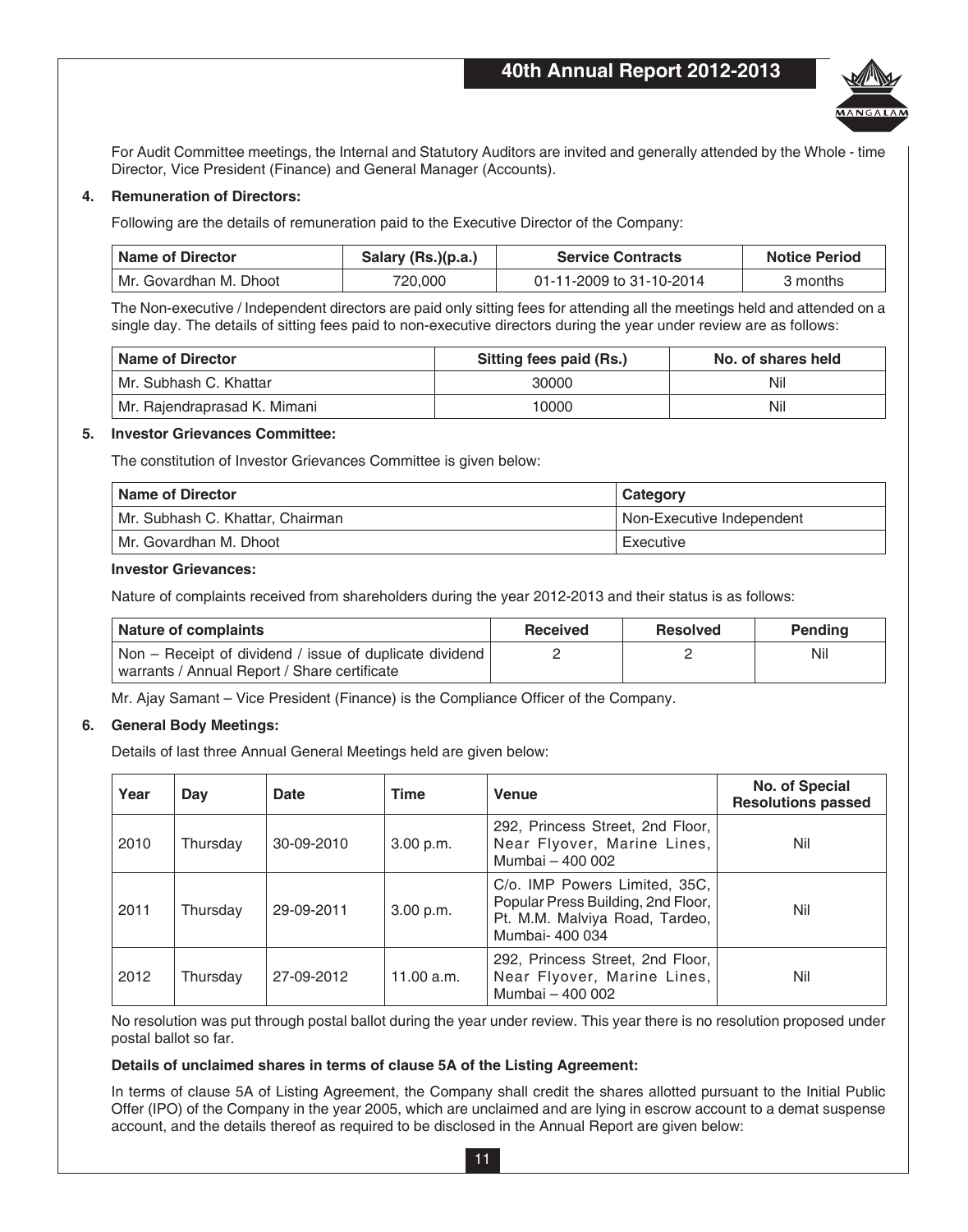

| <b>Particulars</b>                                                                                                                                  | Number of<br><b>Shareholders</b> | Number of<br><b>Equity Shares</b> |
|-----------------------------------------------------------------------------------------------------------------------------------------------------|----------------------------------|-----------------------------------|
| Aggregate number of shareholders and the outstanding Shares lying in the<br>suspense account at the beginning of the year i.e. as on April 1, 2012. | 17                               | 3714                              |
| Number of shareholders who approached to the Issuer, Registrar for transfer of<br>shares from suspense account during the Financial Year 2012-13.   |                                  |                                   |
| Number of shareholders to whom shares were transferred from suspense account<br>during the Financial Year 2012-13.                                  | 0                                |                                   |
| Aggregate number of shareholders and the outstanding shares lying in the suspense<br>account at the end of the year i.e. as on March 31, 2013.      | 17                               | 3714                              |

#### **7. Disclosures:**

| (i)   | Materially significant related party transactions that may<br>have potential conflict with the interests of company<br>at large. | Disclosure of transactions with any related parties <i>i.e.</i><br>Promoters, Directors, Relatives, or Management have<br>been made in the Balance Sheet in Notes to Accounts at<br>Note No. 35                                                                     |
|-------|----------------------------------------------------------------------------------------------------------------------------------|---------------------------------------------------------------------------------------------------------------------------------------------------------------------------------------------------------------------------------------------------------------------|
| (ii)  | Non-compliance by the company, penalties, and None                                                                               |                                                                                                                                                                                                                                                                     |
|       | strictures imposed on the company by Stock Exchange                                                                              |                                                                                                                                                                                                                                                                     |
|       | or SEBI or any statutory authority, on any matter related                                                                        |                                                                                                                                                                                                                                                                     |
|       | to capital markets, during the last three years.                                                                                 |                                                                                                                                                                                                                                                                     |
| (iii) | Whistle Blower policy and affirmation that no personnel<br>have been denied access to the audit committee.                       | The Company has implemented Whistle Blower Policy<br>and we further affirm that no personnel have been denied<br>access to the Audit Committee                                                                                                                      |
| (iv)  | Details of compliance with mandatory requirements<br>and adoption of the non-mandatory requirements of<br>this clause            | The Company has complied with mandatory requirements<br>and has adopted the following non mandatory requirements:<br><b>Whistle Blower Policy</b><br>(a)<br>None of the independent directors on our Board have<br>(b)<br>served for a tenure exceeding nine years. |

#### **8. Means of Communication:**

The quarterly results were published in Free Press Journal (English Newspaper) and Navshakti (Marathi Newspaper) as required and also forwarded to the Stock Exchanges in accordance with the listing agreement. These results, official news releases will also available on the website of The Bombay Stock Exchange (www.bseindia.com) and The National Stock Exchange of India Limited (www.nseindia.com). No presentations were made to institutional investors or to the analysts. The Management Discussion & Analysis Report forms a part of the Annual Report.

#### **9. General Shareholder Information:**

#### **(a) 40th Annual General Meeting – Day, Date. Time and Venue:**

| Dav      | Date                             | Time       | <b>Venue</b>                                                                     |
|----------|----------------------------------|------------|----------------------------------------------------------------------------------|
| Thursdav | 26 <sup>th</sup> September, 2013 | 11.00 a.m. | 292, Princess Street, 2nd Floor, Near Flyover, Marine Lines,<br>Mumbai – 400 002 |

#### **(b) Financial Calendar (tentative):**

| <b>Financial Year</b>                                 | 1 <sup>st</sup> April to 31 <sup>st</sup> March         |
|-------------------------------------------------------|---------------------------------------------------------|
| Adoption of Quarterly Results for the quarter ending: |                                                         |
| June, 2013                                            | 1 <sup>st</sup> / 2 <sup>nd</sup> week of August, 2013  |
| September, 2013                                       | 1st / 2 <sup>nd</sup> week of November 2013             |
| December, 2014                                        | 1 <sup>st</sup> / 2 <sup>nd</sup> week of February 2014 |
| March, 2014                                           | Last week of May, 2014                                  |
|                                                       | 19th September 2013 to 26th September 2013              |
| Dates of Book Closure (Both days inclusive):          | (Both days inclusive)                                   |
| <b>Dividend Payment Date:</b>                         | Not Applicable                                          |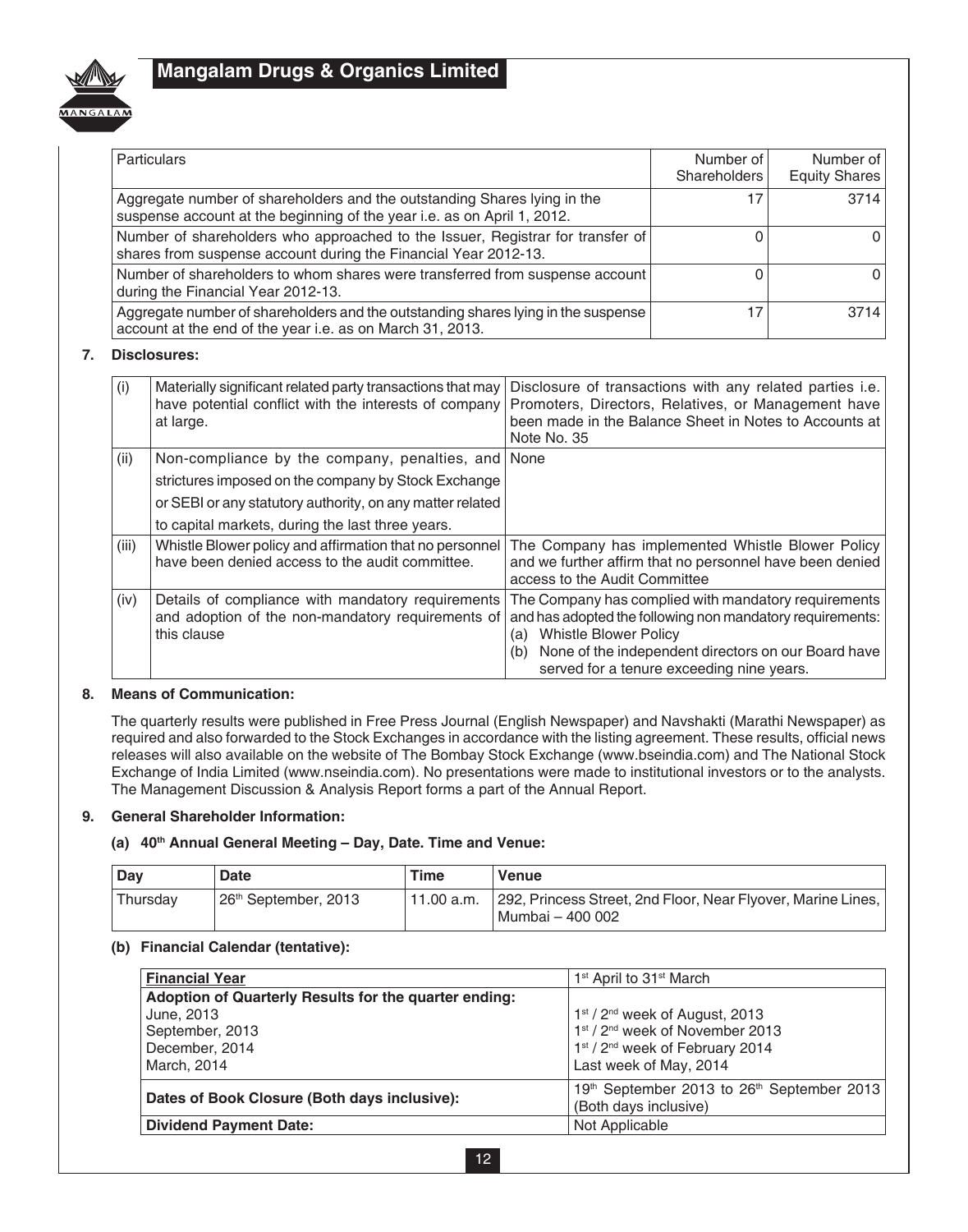

#### **(c) Listing on Stock Exchanges:**

| The Bombay Stock Exchange Limited (BSE), Mumbai                             | Stock Code: 532637 |
|-----------------------------------------------------------------------------|--------------------|
| The National Stock Exchange of India Ltd. (NSE)                             | Symbol: "MANGALAM" |
| The Company has paid the annual listing fees to each of the said exchanges. |                    |

#### **(d) Market Price Data:**

| <b>Month</b>      | <b>Bombay Stock Exchange Ltd.</b> |           |                 |            |           | National Stock Exchange of India Ltd. |
|-------------------|-----------------------------------|-----------|-----------------|------------|-----------|---------------------------------------|
|                   | High (Rs.)                        | Low (Rs.) | <b>Monthly</b>  | High (Rs.) | Low (Rs.) | <b>Monthly</b>                        |
|                   |                                   |           | <b>Volume</b>   |            |           | Volume                                |
|                   |                                   |           | (no. of shares) |            |           | (no. of shares)                       |
| April 2012        | 11.80                             | 9.80      | 85500           | 11.90      | 9.60      | 29157                                 |
| May 2012          | 10.25                             | 8.20      | 42570           | 10.20      | 8.00      | 44253                                 |
| <b>June 2012</b>  | 9.33                              | 6.55      | 84047           | 9.55       | 6.35      | 47751                                 |
| <b>July 2012</b>  | 9.30                              | 6.95      | 76310           | 8.95       | 7.20      | 47300                                 |
| August 2012       | 9.49                              | 7.02      | 38359           | 10.25      | 6.80      | 34932                                 |
| September 2012    | 9.35                              | 6.87      | 36240           | 9.35       | 6.70      | 71493                                 |
| October 2012      | 9.20                              | 6.55      | 24632           | 8.55       | 7.25      | 56454                                 |
| November 2012     | 10.70                             | 7.10      | 66404           | 10.25      | 6.65      | 465749                                |
| December 2012     | 8.96                              | 7.20      | 28259           | 8.60       | 7.40      | 26855                                 |
| January 2013      | 8.74                              | 7.41      | 21219           | 8.65       | 7.45      | 41639                                 |
| February 2013     | 8.10                              | 6.51      | 14069           | 8.20       | 6.30      | 14613                                 |
| <b>March 2013</b> | 6.97                              | 5.44      | 11494           | 7.00       | 5.90      | 146253                                |

#### **(e) Registrar & Transfer Agents**:

#### **M/s. Link Intime India Private Limited**

C-13, Pannalal Silk Mills Compound,

LBS Marg, Bhandup (West), Mumbai – 400 078

Telephone No. 022 – 25963838 Fax No. 022 – 2596 6969

#### **(f) Share Transfer System:**

 The shares of the Company are permitted for trading in dematerialization form only. The Company's shares are available for trading in the depository systems of both NSDL and CDSL. Security Code No. with NSDL and CDSL is - ISIN No. INE584F01014. About 99.98% shares of the Company are in demat mode as on 31<sup>st</sup> March 2013.

#### **(g) Shareholding Pattern as on 31st March, 2013:**

| <b>SN</b>      | No. of Shares held<br>Category      |          |        |  |  |
|----------------|-------------------------------------|----------|--------|--|--|
| А.             | <b>Promoters and Promoter Group</b> |          |        |  |  |
|                | Individual / Hindu Undivided Family | 3154235  | 23.93  |  |  |
| 21             | <b>Bodies Corporate</b>             | 2475560  | 18.79  |  |  |
|                | Total                               | 5629795  | 42.72  |  |  |
| В.             | <b>Non-Promoters Holding</b>        |          |        |  |  |
|                | <b>Institutional Investors</b>      | 0        | 0      |  |  |
|                | Total                               | ŋ        | 0      |  |  |
| $\overline{2}$ | <b>Others</b>                       |          |        |  |  |
|                | a. Private Corporate Bodies         | 3001568  | 22.78  |  |  |
|                | b. Individuals                      | 4429630  | 33.61  |  |  |
|                | c. NRIs / NRNs                      | 79570    | 0.60   |  |  |
|                | d. Clearing Members                 | 37685    | 0.28   |  |  |
|                | Total                               | 7548453  | 57.28  |  |  |
|                | 7548453<br>Sub-Total (1+2)          |          |        |  |  |
|                | <b>GRAND TOTAL (A) + (B)</b>        | 13178248 | 100.00 |  |  |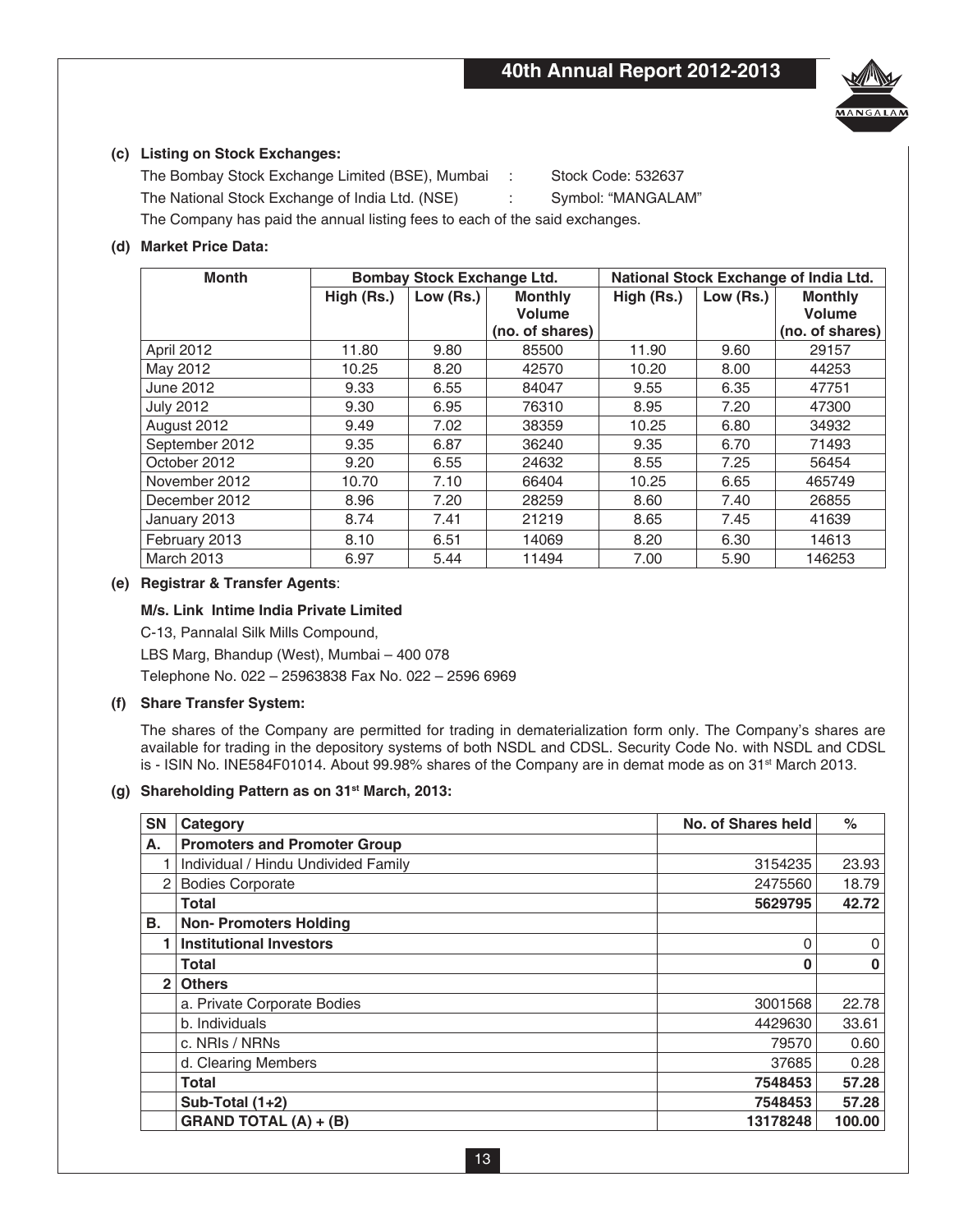

#### **Distribution of Shareholding as on 31st March 2013:**

| No. of Shares   |                | No. of Shareholders |               | No. of Shares |               |                    |
|-----------------|----------------|---------------------|---------------|---------------|---------------|--------------------|
| <b>From</b>     | $\blacksquare$ | To                  | <b>Number</b> | $\%$          | <b>Number</b> | % to total capital |
|                 | ٠              | 500                 | 4995          | 78.9100       | 1093364       | 8.2967             |
| 501             | ٠              | 1000                | 665           | 10.5055       | 568491        | 4.3139             |
| 1001            | ٠              | 2000                | 322           | 5.0869        | 506292        | 3.8419             |
| 2001            | -              | 3000                | 94            | 1.4850        | 241201        | 1.8303             |
| 3001            | ٠              | 4000                | 53            | 0.8373        | 194227        | 1.4738             |
| 4001            | ٠              | 5000                | 53            | 0.8373        | 254766        | 1.9332             |
| 5001            | ۰              | 10000               | 67            | 1.0585        | 486106        | 3.6887             |
| 10001 and above |                | 81                  | 1.2796        | 9833801       | 74.6215       |                    |
| <b>TOTAL</b>    |                | 6330                | 100.00        | 13178248      | 100.00        |                    |

#### **10. Plant locations : Unit No. 1 & 2**

Plot No. 187-Phase II and Plot No. 1203,

Phase III, GIDC, Vapi,

Dist. Valsad, Gujarat 396 195.

 **Tel**: 0260-2430598/2143 **Fax**: 0260-2431919

#### **11. Address for Correspondence:**

The shareholders are requested to address their communications/ suggestions/ grievances/ queries to our Share Transfer Agents:

#### **M/s. Link Intime India Private Limited**

C-13, Pannalal Silk Mills Compound, LBS Marg, Bhandup (West), Mumbai – 400 078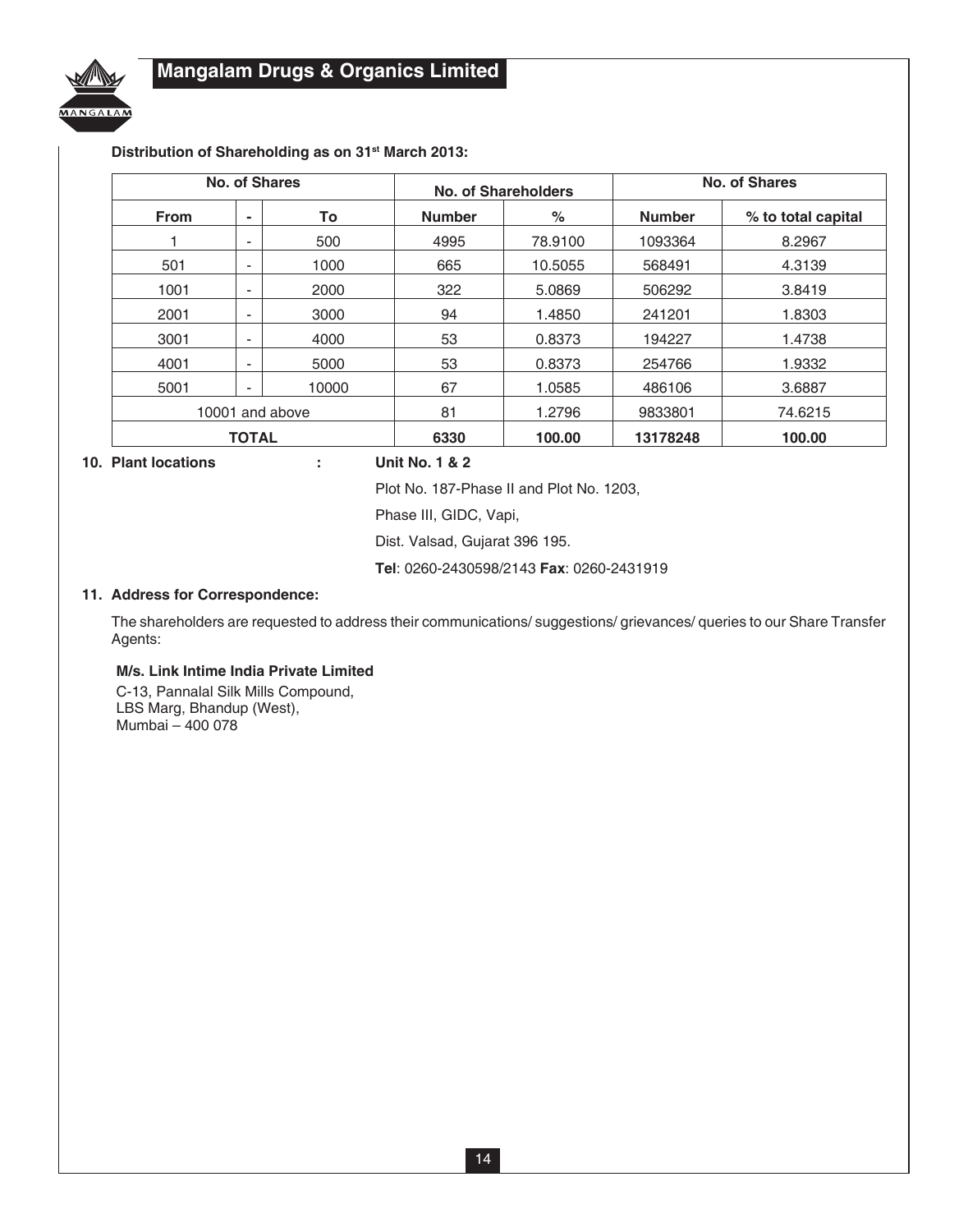

# **DECLARATION**

To

#### The Members of **MANGALAM DRUGS & ORGANICS LIMITED**

It is hereby certified and confirmed that as provided in Clause 49 1(D) of the listing agreement with the stock exchanges, the Board members and the Senior Management personnel of the Company have affirmed compliance with the Code of Conduct of the Company for the financial year ended 31<sup>st</sup> March, 2013.

#### For **MANGALAM DRUGS AND ORGANICS LIMITED**

Place : Mumbai **GOVARDHAN M. DHOOT** CHIEF EXECUTIVE OFFICER

#### **Registered Office:**

292, Princess Street, Marine Lines, Mumbai 400 002.

# **CHIEF EXECUTIVE OFFICER CERTIFICATION**

I hereby certify that:

- (i) I had reviewed financial statements and the cash flow statement for the year ended  $31<sup>st</sup>$  March, 2013 and that to the best of my knowledge and belief;
	- i. These statements do not contain any materially untrue statement or omit any material fact or contain statements that might be misleading;
	- ii. These statements together present a true and fair view of the Company's affairs and are in compliance with existing accounting standards, applicable laws and regulations.
- (ii) There are, to the best of my knowledge and belief, no transactions entered into by the company during the year which are fraudulent, illegal or violative of the Company's Code of Conduct.
- (iii) I accept responsibility for establishing and maintaining internal controls for financial reporting and that I had evaluated the effectiveness of the internal control systems of the Company pertaining to financial reporting and I had disclosed to the Auditors and Audit Committee, deficiencies in the design or operation of such internal Controls, if any, of which I was aware and the steps I had taken or propose to take to rectify these deficiencies.
- (iv) I had indicated to the Auditors and the Audit Committee:
	- (a) There has not been any significant change in internal control over financial reporting during the year under reference.
	- (b) There has not been any significant change in accounting policies during the year requiring disclosure in the notes to the financial statements.
	- (c) I am not aware of any instance during the year of significant fraud with involvement therein of the management or any employee having a significant role in the Company's internal control system over financial reporting.

#### For **MANGALAM DRUGS AND ORGANICS LIMITED**

Place : Mumbai **GOVARDHAN M. DHOOT** CHIEF EXECUTIVE OFFICER

**Registered Office:**

292, Princess Street, Marine Lines, Mumbai 400 002.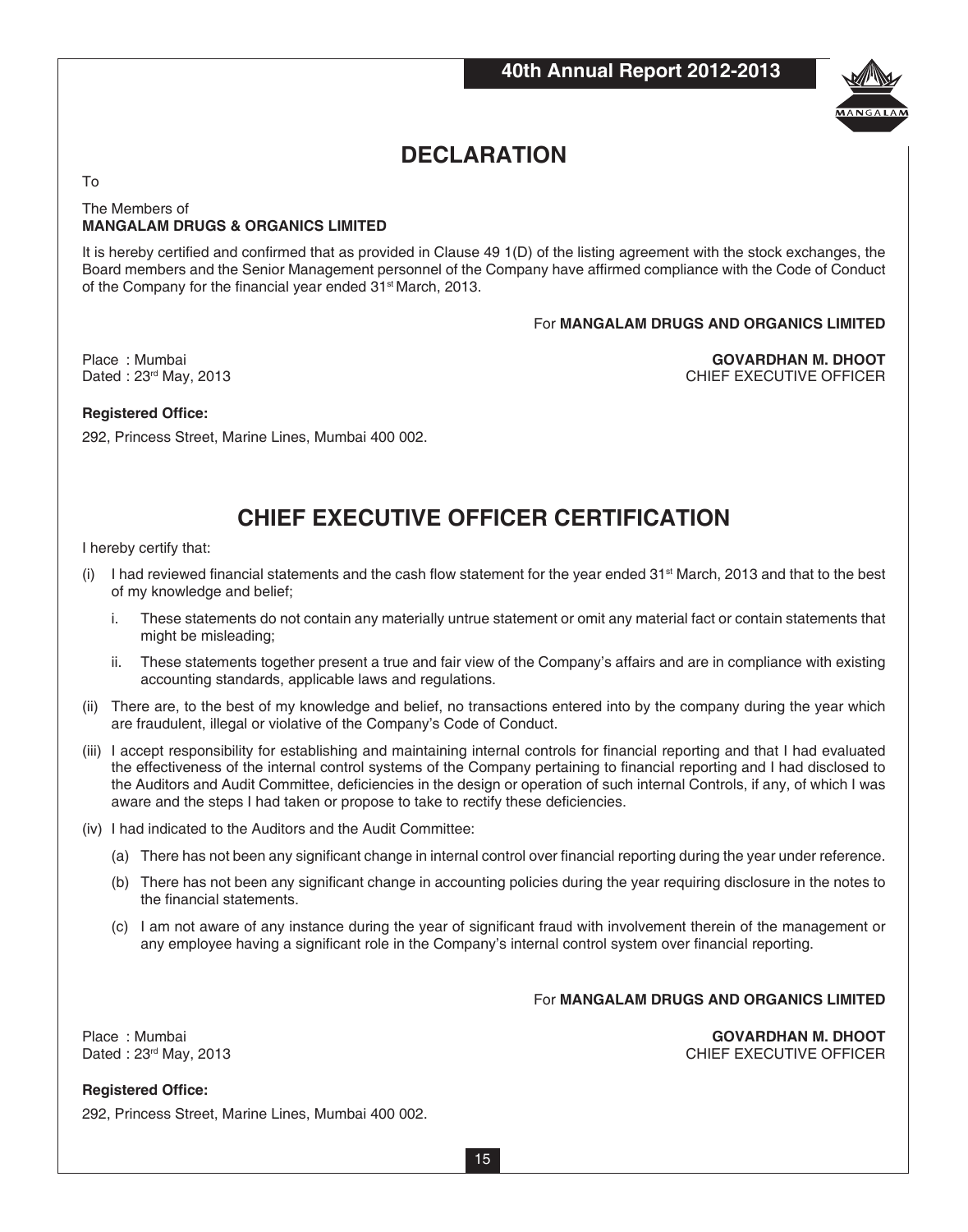

# **COMPLIANCE CERTIFICATE ON CORPORATE GOVERNANCE**

To

#### The Members of **Mangalam Drugs & Organics Limited**

We have examined the compliance of conditions of Corporate Governance by Mangalam Drugs & Organics Limited, for the year ended on 31<sup>st</sup> March 2013, as stipulated in clause 49 of the Listing Agreement of the said company with stock exchanges.

The compliance of conditions of Corporate Governance is the responsibility of the Company's management. Our examination was carried out in accordance with the Guidance Note on Certification of Corporate Governance (as stipulated in Clause 49 of the Listing Agreement), issued by the Institute of Chartered Accountant of India and was limited to procedures and implementation thereof, adopted by the Company for ensuring the compliance of the conditions of the Corporate Governance. It is neither an audit nor an expression of opinion on the financial statements of the Company.

In our opinion and to the best of our information and according to the explanations given to us, we certify that the Company has complied with the conditions of Corporate Governance as stipulated in the abovementioned Listing Agreement.

We further state that such compliance is neither an assurance as to the future viability of the company nor the efficiency or effectiveness with which the management has conducted the affairs of the Company.

> For **Milwani Associates** Chartered Accountants

Place : Mumbai (Rakesh K. Milwani) Date : 23<sup>rd</sup> May 2013 **Proprietor Proprietor Proprietor Proprietor Proprietor** Membership No. 036099 Firm Registration No. 106405W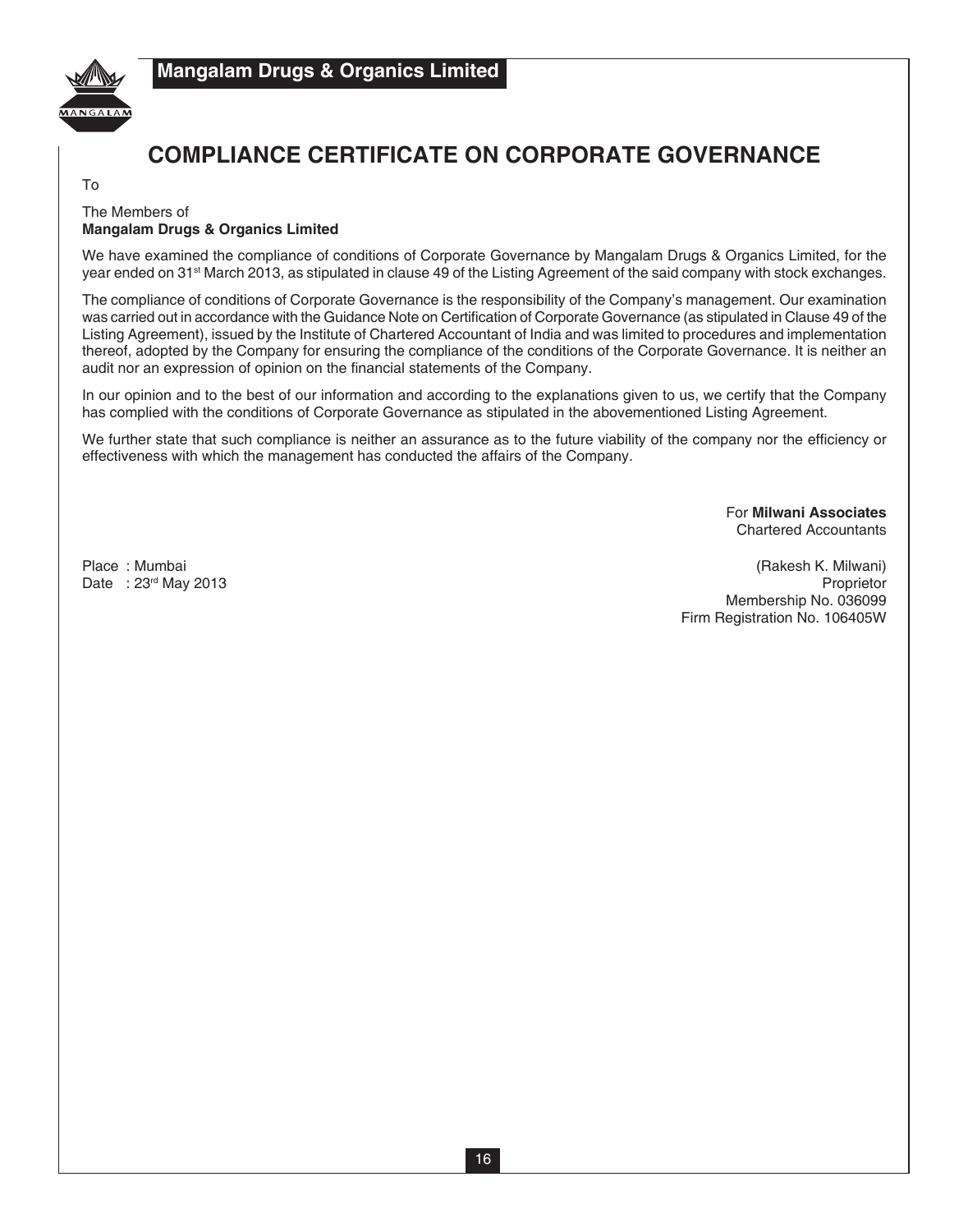

### **ANNEXURE – III TO DIRECTORS REPORT MANAGEMENT DISCUSSION AND ANALYSIS REPORT**

#### **Company Philosophy on Corporate Governance:**

Corporate Governance is a mechanism by which the values, policies and procedures of the organization are inculcated and manifested. The essence of Corporate Governance lies in promoting and maintaining integrity, transparency and accountability throughout the organization.

#### **Industrial Structure and Development:**

The side effects of recession, increase in inflation economic slowdown altogether have had a mixed effect on the overall industry. Indian markets impetus continue to grow amid of all the challenges and crisis and nothing has stopped this surge. The Pharmaceutical market continue to evolve at a rapid pace and is considered to be one of the fastest growing amongst the global market.

#### **Opportunities:**

The company has to face certain threats due to cut throat competition but company always focuses on its strengths and opportunities.

- 1. Strong & Vibrant Market
- 2. Vigourous Research & Development Teams
- 3. Healthy pipeline of Products with a balanced mix of near-term long term potential for regulatory approvals in highly Regulated markets.

#### **Threats Risk and Concerns:**

- 1. Seasonal Fluctuations
- 2. Low Pricing by the competitors
- 3. Volatile foreign exchange market on account of depreciating rupee.
- 4. High cost of production due to increase in raw-material and energy cost.

#### **Financial & Operational Performance:**

During the year under review. The operating income of the company has decreased by 17.71% from Rs. 15413.59 Lacs for 2011-12 to Rs. 12683.14 Lacs in 2012-13. The company has incurred loss of Rs. 1179.94 Lacs after tax as compared to the profit after tax of Rs. 63.36 Lacs made in the Previous year. Over the last one year the Indian Rupee had depreciated considerably. On account of foreign exchange volatility your company has incurred foreign transaction loss to the tune of Rs. 89.20 Lacs. The company has been sanctioned restructuring of debt by consortium of banks resulting in moratorium of repayment of term loan. The Liability of repayment commences from June 2014. Hence there is no repayment of term loan for the financial year 2012-13 & 2013-14 respectively.

#### **Internal Control System Adequacy:**

The Management continuously reviews the internal control systems and procedure leading to orderly and efficient conduct of its business. Internal audit is conducted throughout the year to monitor and report on the effectiveness of the internal controls in the organizations. The internal audit report are brought to the notice of the Audit Committee and corrective measures are recommended for implementation. Reports of the internal auditors are also continuously reviewed by the management and corrective actions are initiated to strengthen the controls and enhance the effectiveness of the existing systems.

#### **Human Resources Development & Research Activities:**

Human Resource Management is the management of an organizations human resources. It is responsible for the attraction, selection,training,assessment and rewarding of employees, while also overseeing organizational leadership and culture and ensuring compliance with employment and labour laws.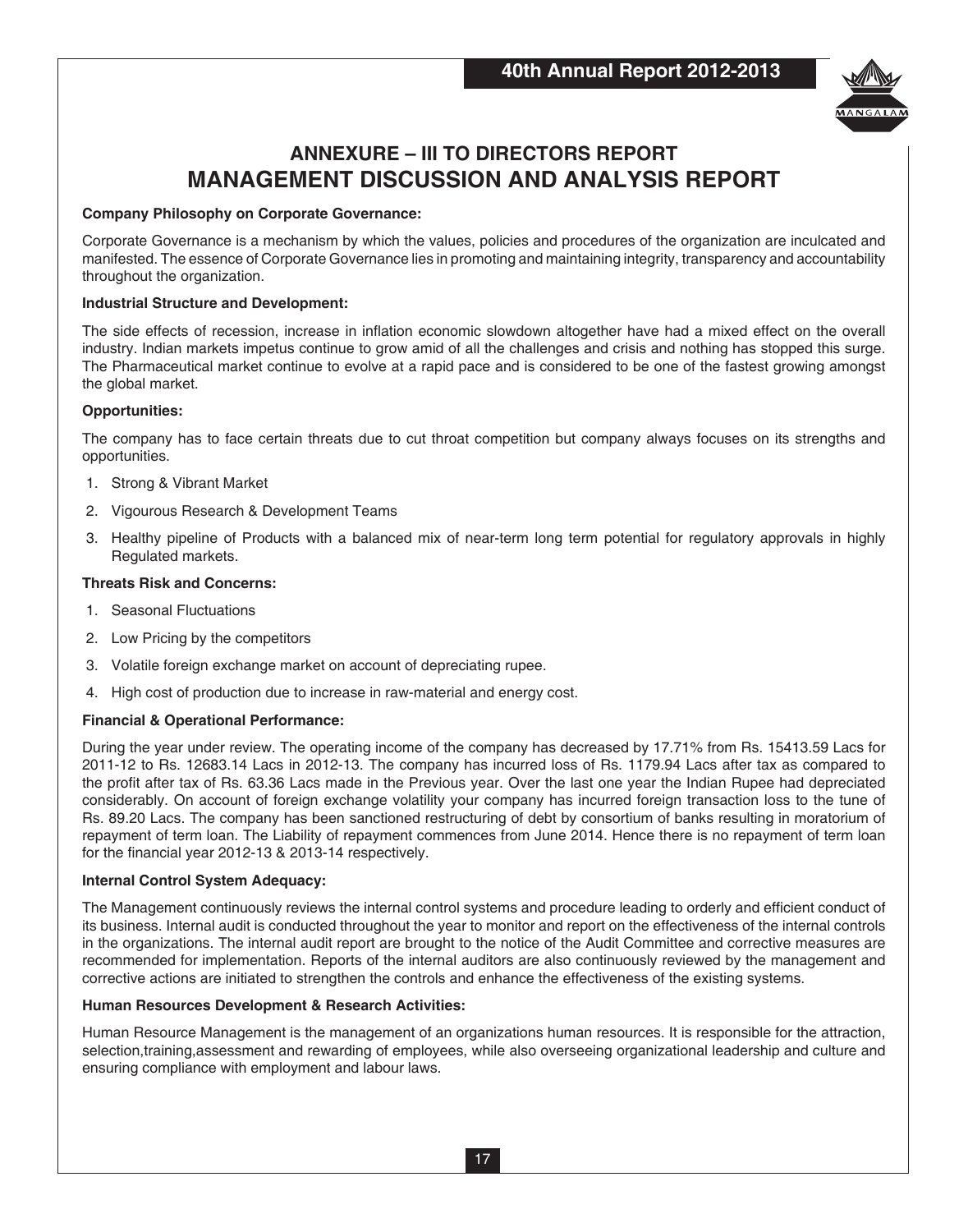

The progress of the company is highly dependent upon satisfaction of human resources. The management believes that happiness and satisfaction of human resources is the ultimate responsibility of the company. The company work force comprises of around 550 employees. A cordial industrial relation environment prevailed in the company during the year.

#### **Health and Safety Measures:**

The Company is fully committed to the safety, health and well-being of its employees and to minimizing the environmental impact of its business operations. A safe and healthy environment is maintained, and appropriate steps are taken with the object of minimizing the environmental impact on all processes and practices. The Company has a range of policies, including on quality, safety and health aspects to guide the employees work practices, actions and decisions. The Company strive to continuously improve the effectiveness of its policies and employees are encouraged to contribute their mite in this direction.

#### **Cautionary Statement:**

Statements in the Management Discussion and Analysis describing the Company's objectives, projections, estimates, expectations or predictions may be forward looking statements within the meaning of applicable laws and regulations. Actual results could differ materially from those expressed or implied. Important factors that could influence the Company's operations include input availability and prices, demand and pricing of finished goods in the Company's principal markets, changes in government regulations, tax laws, economic developments within the country and other incidental factors.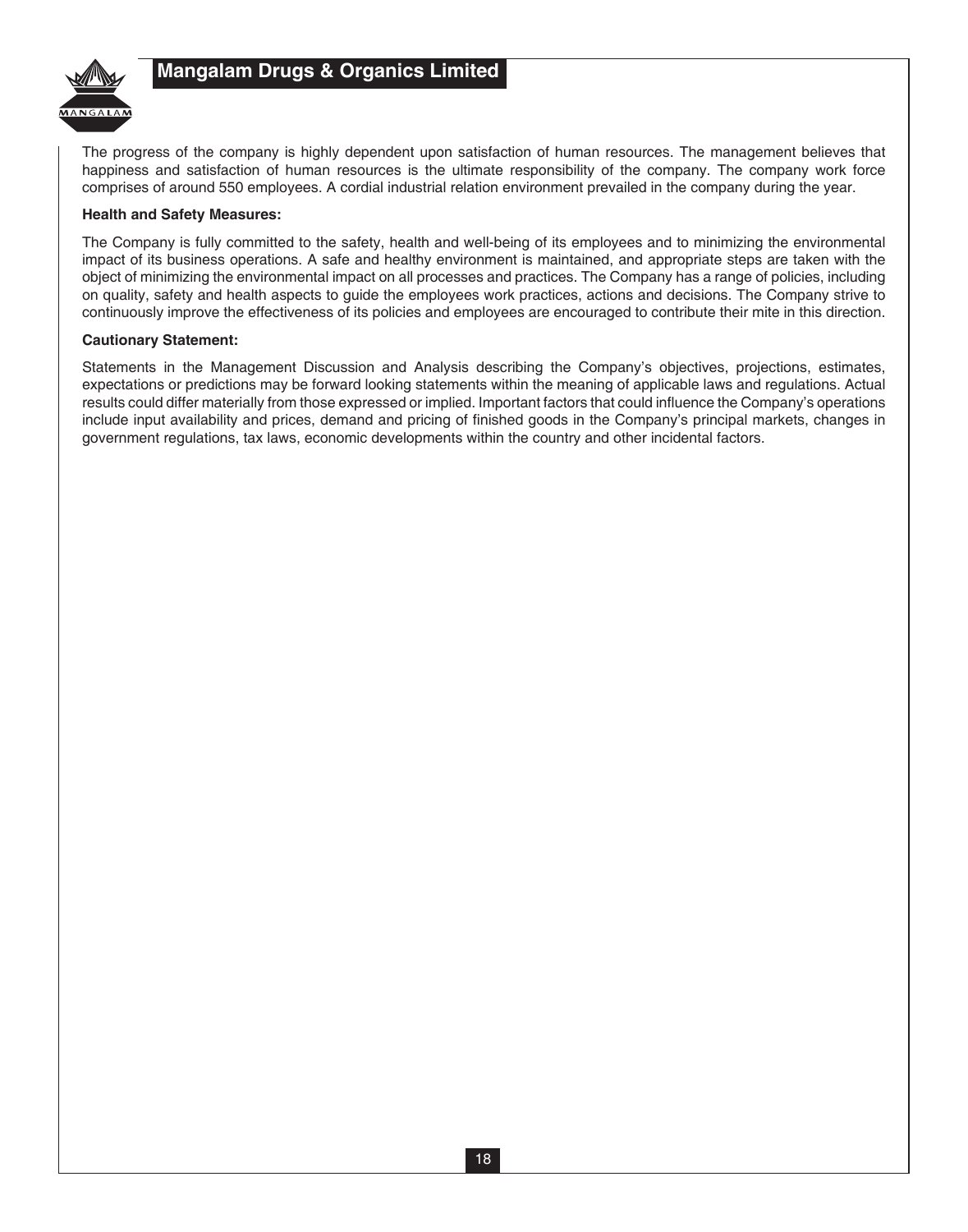

# **AUDITORS REPORT**

To :

#### The Members of **MANGALAM DRUGS & ORGANICS LTD.** Mumbai

#### **REPORT ON THE FINANCIAL STATEMENTS**

We have audited the accompanying financial statements of MANGALAM DRUGS & ORGANICS LIMITED (" the Company"), which comprise the Balance sheet as at 31<sup>st</sup> March, 2013, the Statement of Profit & Loss and the Cash Flow Statement of the Company for the year ended, and a summary of the significant accounting policies and other explanatory information.

#### **MANAGEMENT'S RESPONSIBILITY FOR THE FINANCIAL STATEMENTS**

The Company's Management is responsible for the preparation of these financial statements that give true & fair view of the financial position, financial performance and cash flows of the Company in accordance with the Accounting Standards referred to in sub-section(3C) of section 211 of the Company's Act,1956 ("the Act").This responsibility includes the design,implementation and maintainence of internal control relevant to the preparation and presentation of the financial statements that give true and fair view and are free from material misstatement,whether due to fraud or error.

#### **AUDITOR' RESPONSIBILITY**

Our responsibility is to express an opinion on these financial statements based on our audit. We conducted our audit in accordance with the Standards on Auditing issued by the Institute of Chartered Accountants of India. Those Standards require that we comply with the ethical requirements and plan and perform the audit to obtain reasonable assurance about whether the financial statements are free from material misstatement.

An audit involves performing procedures to obtain audit evidence about the amounts and the disclosures in the financial statements. The procedures selected depend on the auditor's judgement,including the assessment of the risks of material misstatement of the financial statements,whether due to fraud or error. In making those risk assessments,the auditor considers the internal control relevant to the Company's preparation and fair presentation of the financial statements in order to design audit procedures that are appropriate in the circumstances. An audit also includes evaluating the appropriateness of accounting policies used and the reasonableness of the accounting estimates made by the Management,as well as evaluating the overall presentation of the financial statements.

We believe that the audit evidence we have obtained is sufficient and appropriate to provide a basis for our audit opinion.

#### **OPINION**

In our opinion and to the best of our information and according to the explanations given to us,the financial statements give the information required by the Act in the manner so required and give a true and fair view in conformity with the accounting principals generally accepted in India:

- (a) In the case of the Balance Sheet, of the state of affairs of the Company as at  $31^{st}$  March , 2013;
- (b) In the case of the Statement of Profit and Loss, of the Loss of the Company for the year ended on that date,and
- (c) In the case of the Cash Flow Statement, of the cash flows of the Company for the year ended on that date.

#### **REPORT ON OTHER LEGAL AND REGULATORY REQUIREMENTS**

- 1. As required by the Companies (Auditor's Report) Order, 2003 ("the Order") issued by the Central Government of India in terms of sub-section (4A) of Section 227 of the Act, we give in the Annexure a statement on the matters specified in paragraphs 4 and 5 of the Order.
- 2. As required by Section 227(3) of the Act, we report that:
	- (a) We have obtained all the information and explanations which to the best of our knowledge and belief were necessary for the purposes of our audit.
	- (b) In our opinion, proper books of account as required by law have been kept by the Company so far as it appears from our examination of those books.
	- (c) The Balance Sheet, Statement of Profit and Loss, and the Cash Flow Statement dealt with by this Report are in agreement with the books of account.
	- (d) In our opinion, the Balance sheet, Statement of Profit and Loss, and the Cash Flow Statement comply with the Accounting Standards referred to in sub-section (3C) of section 211 of the Act.
	- (e) On the basis of the written representations received from the directors as on  $31^{st}$  March, 2013 taken on record by the Board of Directors, none of the directors is disqualified from being appointed as a director in terms of clause(g) of sub-section(1) of section 274 of the Act.

(CA. RAKESH K. MILWANI) PROPRIETOR: **MILWANI ASSOCIATES**

Place : Mumbai Membership No. 36099 Firm Registration No. 106405W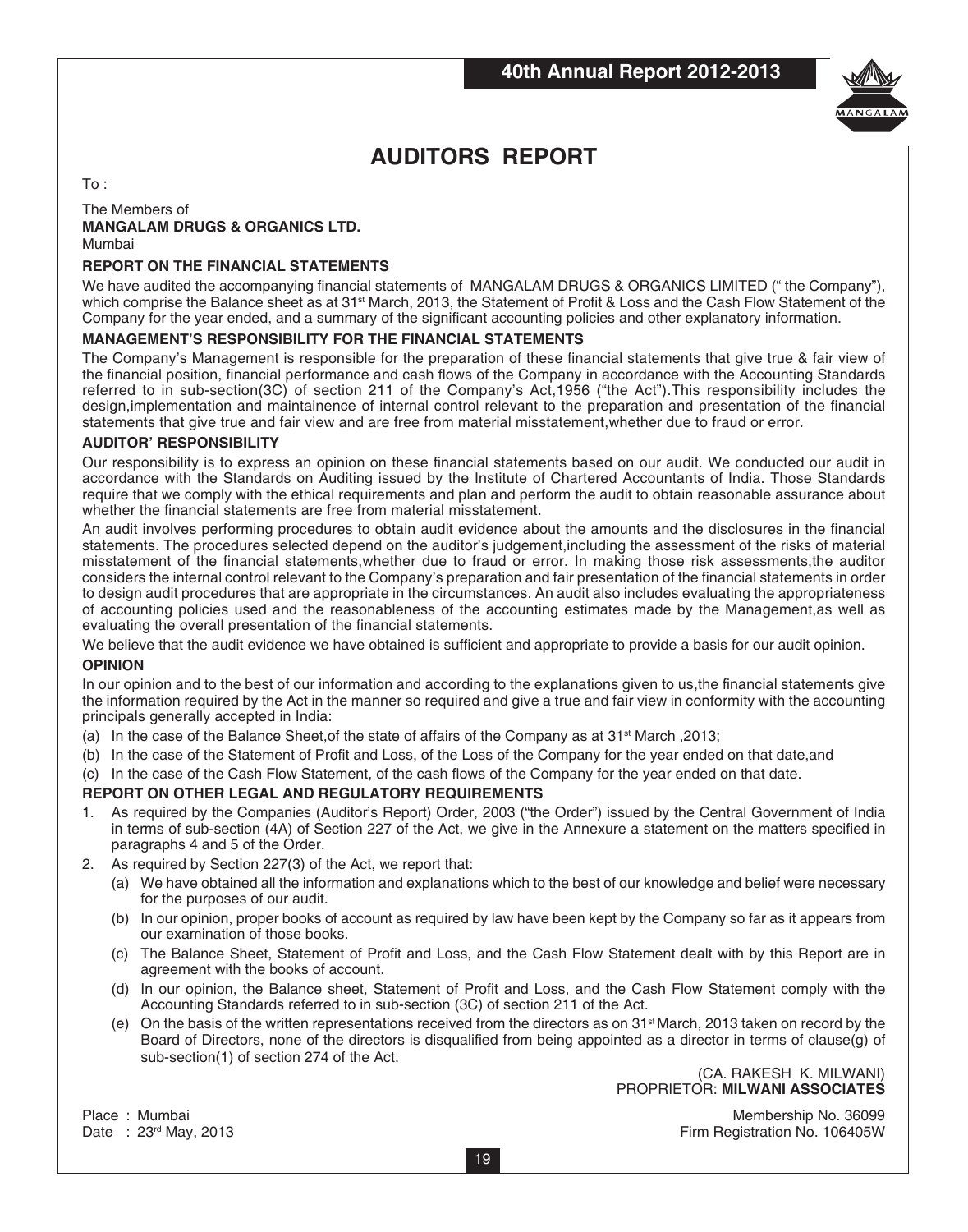

### **Annexure to the Auditors report of the even date to the Members**

- i) (a) The company has maintained proper records showing full particulars, including quantitative details and situation of fixed assets.
	- (b) The fixed assets have been physically verified by the management during the year. In our opinion, the frequency of verification of the fixed assets by the management is reasonable having regard to the size of the company and the nature of its asset. The discrepancies noticed have been properly dealt with in the books of accounts.
	- (c) The asset disposed off during the year are not significant and therefore do not affect the going concern assumptions.
- ii) (a) The physical verification of inventory has been conducted at reasonable intervals by management.
	- (b) In our opinion and according to the information and explanations given to us, the procedures of physical verification of inventory followed by the management are reasonable and adequate in relation to the size of the company and the nature of its business.
	- (c) In our opinion the company has maintained proper records of inventory. The discrepancies between physical stock and the book stock were not material and have been properly dealt with in the books of accounts.
- iii) As informed to us, during the year the company has not granted or taken any loans, secured or unsecured to or from companies, firms or other parties covered in the register maintained under section 301 of the Act.
- iv) In our opinion and according to the information and explanations given to us, there are adequate internal control system commensurate with the size of the company and the nature of its business with regard to purchase of inventory, fixed assets and for sale of goods and services. During the course of our audit, no major weakness has been noticed in the internal control.
- v) (a) Based on the audit procedures applied by us and according to the information and explanation provided by the management, we are of the opinion that the transaction that need to be entered into the register maintained under section 301 of the Act have been properly entered in the said register.
	- (b) In our opinion and according to the information and explanations given to us, the transactions entered in the registers maintained under section 301 and exceeding during the year by Rupees five lakh in respect of each party have been made at prices which are reasonable having regard to the prevailing market prices at the relevant time.
- vi) The company has not accepted any deposits from the public.
- vii) The internal audit function carried out during the year by a firm of chartered accountant appointed by the company and the same is in our opinion, is commensurate with its size and nature of its business.
- viii) The Company is maintaining cost records as prescribed by Central Government under section 209 (1) (b) of the Companies Act, 1956 for the Company.
- ix) a) According to the information and explanation given to us the company is generally regular in depositing undisputed statutory dues including Provident Funds, Investor Education and Protection Fund, Employees State Insurance, Income Tax, Sales Tax, Wealth Tax, Service Tax, Custom Duty, Excise Duty, cess and any other statutory dues wherever applicable with appropriate authorities. There is no outstanding dues for a period of more than six months from the date they become payable.

|                                      | <b>Nature of Dues</b> | <b>Amount</b><br>(Rs. In Lacs) | Forum where dispute is Pending                           |
|--------------------------------------|-----------------------|--------------------------------|----------------------------------------------------------|
| <b>Excise Duty &amp; Service Tax</b> |                       |                                |                                                          |
| a)                                   | $2009 - 10$           |                                | 5.00 CESTAT, Ahmedabad.                                  |
| b)                                   | $2011 - 12$           |                                | 24.82 Commissioner (Appeals)-Daman                       |
| C)                                   | $2011 - 12$           |                                | 364.64   Commissioner Central Excise & service tax-Daman |
|                                      | <b>TOTAL</b>          | 394.46                         |                                                          |

b) The following are the disputed dues which have not been deposited :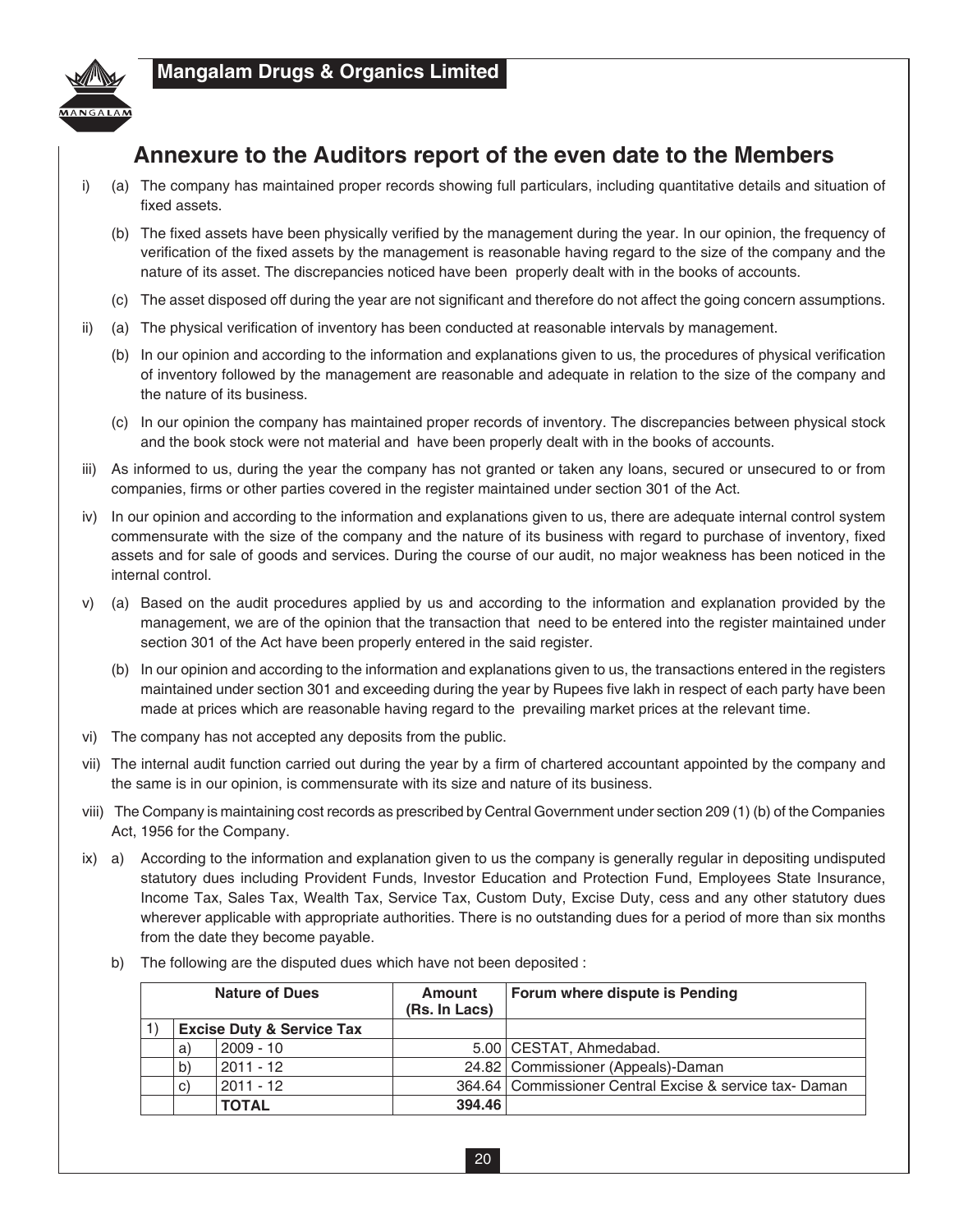

|                          |    | <b>Nature of Dues</b> | <b>Amount</b><br>(Rs. In Lacs) | Forum where dispute is Pending                   |
|--------------------------|----|-----------------------|--------------------------------|--------------------------------------------------|
| (2)<br><b>Income Tax</b> |    |                       |                                |                                                  |
|                          | a) | $2002 - 03$           |                                | 00.86   Income Tax Appellant Tribunal Mumbai     |
|                          | b) | $2003 - 04$           |                                | 00.88   Income Tax Appellant Tribunal Mumbai     |
|                          | C) | $2004 - 05$           |                                | 22.09   Income Tax Appellant Tribunal Mumbai     |
|                          | d) | $2005 - 06$           |                                | 1.36 Commissioner of Income Tax Appeals-Mumbai   |
|                          | e) | $2006 - 07$           |                                | 21.42 Commissioner of Income Tax Appeals- Mumbai |
|                          |    | <b>TOTAL</b>          | 46.61                          |                                                  |

N.B.:- The above demands of Income tax have been shown as they existed without considering the appeal relief in some of the appeals which have been decided.

- x) The company does not have any accumulated losses at the end of the financial year however the company has incurred cash losses during the year. There was no cash losses in the immediately year preceding.
- xi) Based on our audit procedures and on the information and explanation given by the management, the company has not defaulted in repayment of dues to any financial institution or bank or debenture holder.
- xii) Based on our examination and according to the information and explanations given to us, the company has not granted loans and advances on the basis of security by way of pledge of shares, debentures and other securities.
- xiii) The company is not a chit/nidhi/mutul benefit fund/society and therefore clause xiii of the order is not applicable.
- xiv) The company is not dealing or trading in shares, securities, debentures and other investment.
- xv) On the basis of the information and explanation given to us there are no existing corporate guarantee given by the company for loans taken by others from banks, the terms and conditions thereof are not prima-facie prejudicial to the interest of the Company.
- xvi) In our opinion, the term loans were applied for the purpose for which they were raised.
- xvii) On the basis of our examination of the books of accounts and the information and explanation given to us, in our opinion, the funds raised on short-term basis have not been used for long term investment.
- xviii)During the year, the company has not made any preferential allotment of shares to parties and companies covered in the Register maintained under section 301 of the Act.
- xix) The company did not have any outstanding debentures during the year.
- xx) The Company has not raised any money by public issues during the year. Accordingly, the question of disclosure of end use of such monies does not arise.
- xxi) Based on the audit procedures performed and information and explanation given to us by the management, we report that no fraud on or by the Company has been noticed or reported during the course of our audit.

(CA. RAKESH K. MILWANI) PROPRIETOR: **MILWANI ASSOCIATES**

Place:Mumbai Membership No. 36099<br>Date : 23<sup>rd</sup> May, 2013 Firm Registration No. 106405W Firm Registration No. 106405W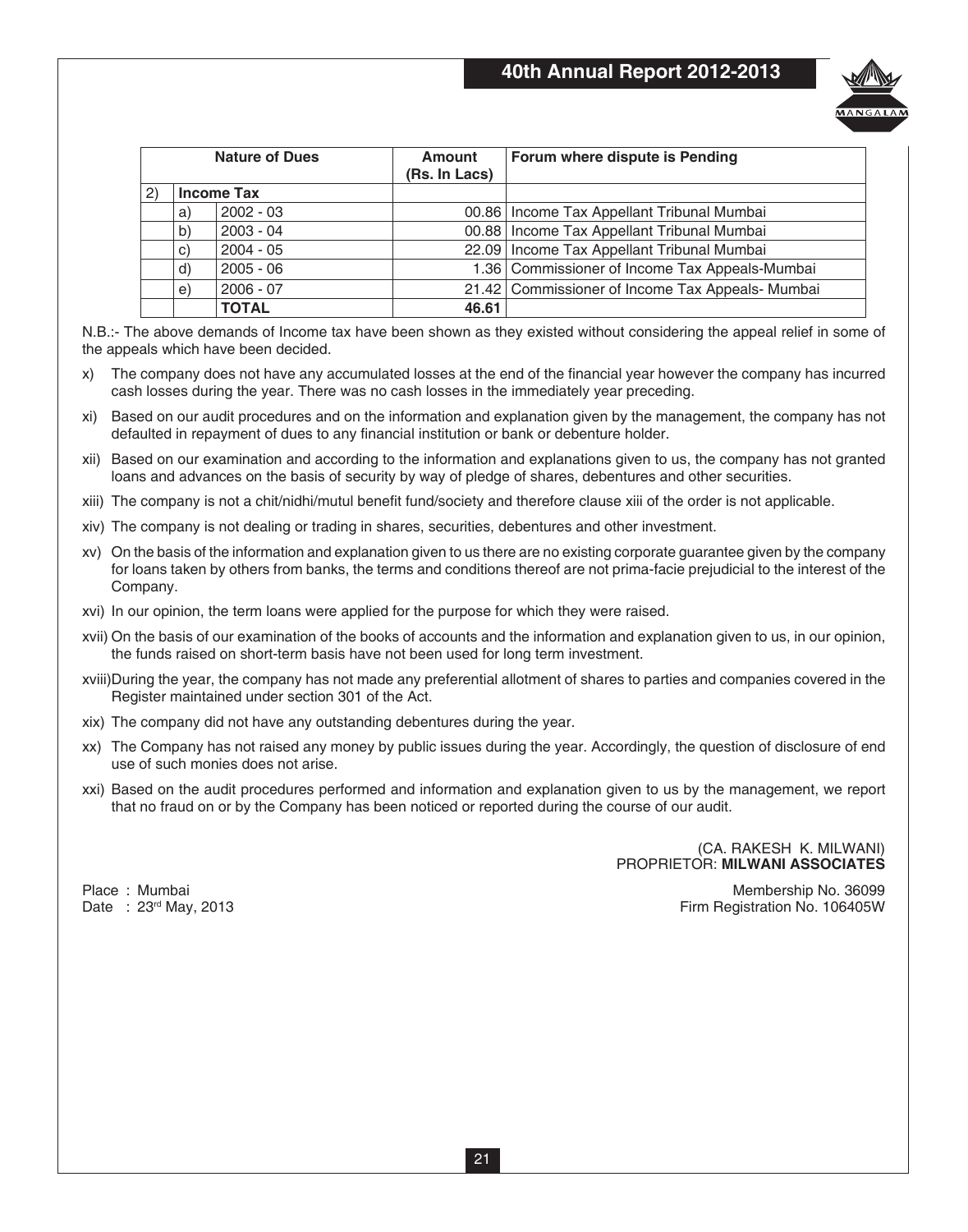

# **BALANCE SHEET AS ON 31ST MARCH, 2013**

(Rs.In Lacs) **Particulars As at** <br>**Rote No <b>As at As at Note No As at As at As at As at As at As at As at As at As at As at As at As at As at As at As at As at As at As at 31 March, 2013 As at 31 March, 2012 A EQUITY AND LIABILITIES 1 Shareholders' funds** (a) Share capital 2 **1,317.82** 1,317.82 (b) Reserves and surplus 3 **1,308.39** 2,488.33 **Sub Total - Shareholders Funds** 2,626.21 3,806.15 **2 Non-current liabilities** (a) Long-term borrowings 4 **4,423.53** 2,195.64 (b) Deferred Tax Liabilities (Net) 5 **145.27** 645.25 **Sub Total - Non - Current Liabilities 4,568.80** 2,840.89 **3 Current liabilities** (a) Short-term borrowings 6 **2,866.27** 3,404.51 (b) Trade payables 1,268.44 (c) Other current liabilities **346.70** 874.54 **Sub Total - Current Liabilities 1.282.74** 5,547.49 **TOTAL** 11,477.75 12,194.53 **B ASSETS 1 Non-current assets** Fixed assets (i) Tangible assets **8 5,513.36** 5,683.60 (ii) Capital work-in-progress **-** 15.18 Long-term loans and advances **1988 221.04 210.79 221.04 210.79 Sub Total -Non-Current Assets 5,909.57 <b>5,734.40** 5,734.40 **2 Current assets** (a) Current Investments **10** 10 10 18.44 16.444 14.44 (b) Inventories 11 **3,105.96** 4,898.46 (c) Trade receivables **12** 12 **2.387.07** 890.99 (d) Cash and cash equivalents  $\begin{vmatrix} 13 & 1 \end{vmatrix}$  **8.79** 102.68 (e) Short-term loans and advances 14 **223.09** 378.39 **Sub Total -Current Assets 5,743.35** 6,284.96 **TOTAL** 11,477.75 12,194.53 **Significant accounting policies** 1 **The accompanying Notes 1 to 37 are an integral part of the financial statements**

**(CA Rakesh K. Milwani) Shri Govardhan M. Dhoot Proprietor Milwani Associates** Chartered Accountants Membership No: 36099 Firm Registration No: 106405W

Place : Mumbai Date : 23<sup>rd</sup> May, 2013

In terms of our report attached. The state of Directors For and on behalf of the Board of Directors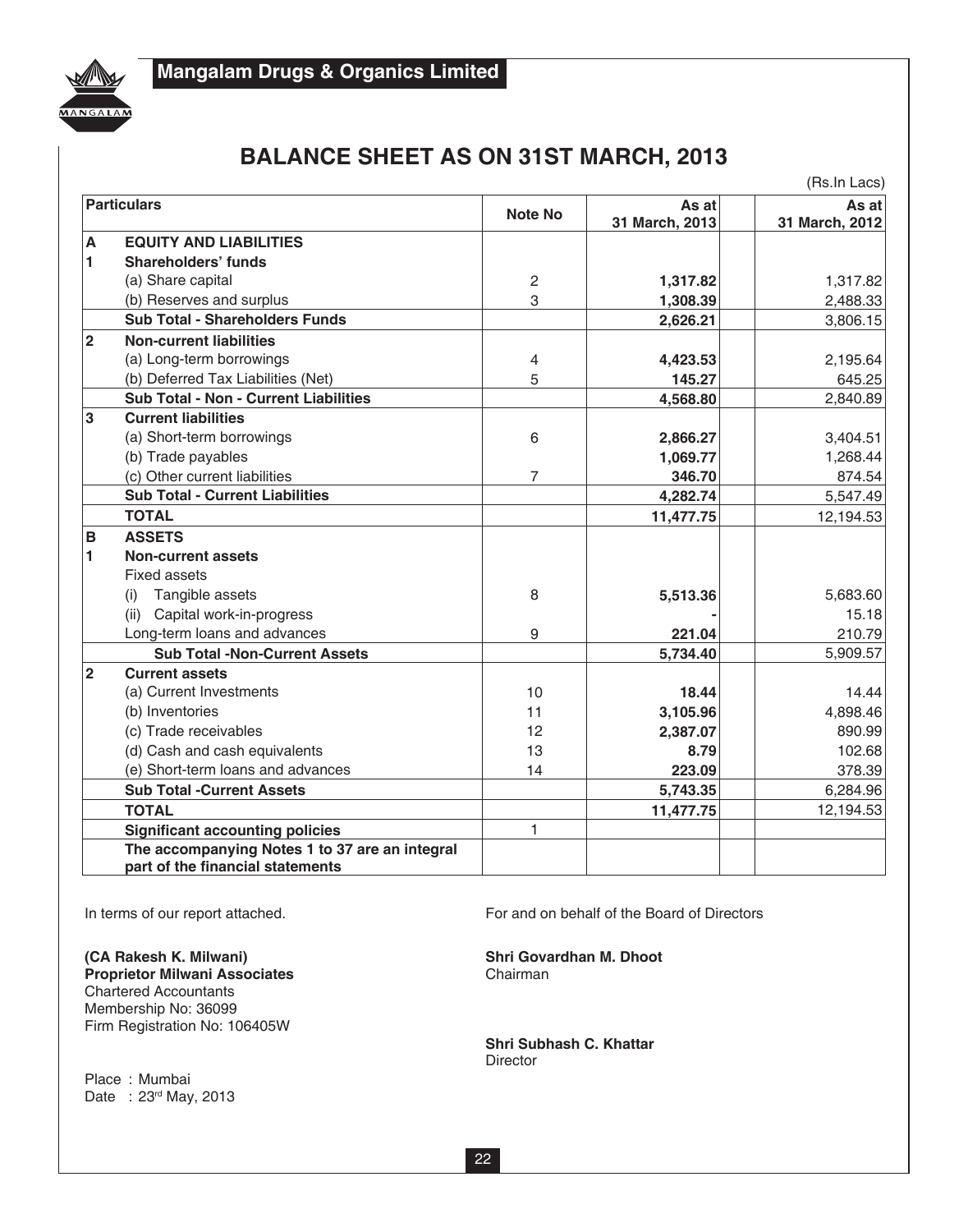

# **STATEMENT OF PROFIT AND LOSS ACCOUNT FOR THE YEAR ENDED 31ST MARCH, 2013**

 $(De \ln \log e)$ 

| <b>Particulars</b><br>Note No<br>For the year ended<br>For the year ended<br>31 March, 2012<br>31 March, 2013<br>A<br><b>CONTINUING OPERATIONS</b><br>1<br>Revenue from operations<br>15<br>12,870.09<br>15,723.25 |
|--------------------------------------------------------------------------------------------------------------------------------------------------------------------------------------------------------------------|
|                                                                                                                                                                                                                    |
|                                                                                                                                                                                                                    |
|                                                                                                                                                                                                                    |
|                                                                                                                                                                                                                    |
| Less: Excise duty<br>405.06<br>344.22                                                                                                                                                                              |
| Revenue from operations<br>15,318.19<br>12,525.87                                                                                                                                                                  |
| $\sqrt{2}$<br>Other income<br>95.40<br>16<br>157.27                                                                                                                                                                |
| $\overline{\overline{3}}$<br>15,413.59<br>Total revenue $(1+2)$<br>12,683.14                                                                                                                                       |
| $\overline{4}$<br>Expenses                                                                                                                                                                                         |
| (a) Cost of materials consumed<br>17<br>12,435.09<br>8,104.06                                                                                                                                                      |
| Changes in inventories of finished goods, work in<br>18<br>2,005.28<br>(1,576.15)<br>(b)                                                                                                                           |
| progress and stock in trade                                                                                                                                                                                        |
| Employee benefits expense<br>834.82<br>19<br>867.19<br>(c)                                                                                                                                                         |
| Finance costs<br>1,016.43<br>20<br>(d)<br>1,002.24                                                                                                                                                                 |
| 373.64<br>8<br>393.97<br>Depreciation<br>(e)                                                                                                                                                                       |
| Other Expenses<br>21<br>2,215.98<br>(f)<br>1,990.32                                                                                                                                                                |
| 15,299.81<br><b>Total expenses</b><br>14,363.06                                                                                                                                                                    |
| 5<br>Profit / (Loss) before exceptional and extraordinary items<br>113.78<br>(1,679.92)                                                                                                                            |
| and tax $(3 - 4)$                                                                                                                                                                                                  |
| $\,6\,$<br><b>Exceptional items</b>                                                                                                                                                                                |
| $\overline{7}$<br>113.78<br>Profit / (Loss) before extraordinary items and tax $(5 + 6)$<br>(1,679.92)                                                                                                             |
| $\overline{8}$<br>Extraordinary items                                                                                                                                                                              |
| $\overline{9}$<br>Profit / (Loss) before tax $(7 + 8)$<br>113.78<br>(1,679.92)                                                                                                                                     |
| 10<br>Tax expense:                                                                                                                                                                                                 |
| (a) Current tax<br>22.00                                                                                                                                                                                           |
| (b) Deferred tax<br>28.42<br>(499.98)                                                                                                                                                                              |
| 50.42<br><b>Total Tax Expenses</b><br>(499.98)                                                                                                                                                                     |
| Profit / (Loss) for the year $(9 + 10)$<br>11<br>63.36<br>(1, 179.94)                                                                                                                                              |
| 12<br>Earning Per equity share:                                                                                                                                                                                    |
| <b>Basic</b><br>22<br>0.48<br>1)<br>(8.95)                                                                                                                                                                         |
| (2)<br><b>Diluted</b><br>(8.95)<br>0.48                                                                                                                                                                            |
|                                                                                                                                                                                                                    |
| <b>Significant accounting Policies</b>                                                                                                                                                                             |

**(CA Rakesh K. Milwani) Shri Govardhan M. Dhoot Proprietor Milwani Associates** Chartered Accountants Membership No: 36099 Firm Registration No: 106405W

Place : Mumbai Date : 23rd May, 2013

In terms of our report attached. For and on behalf of the Board of Directors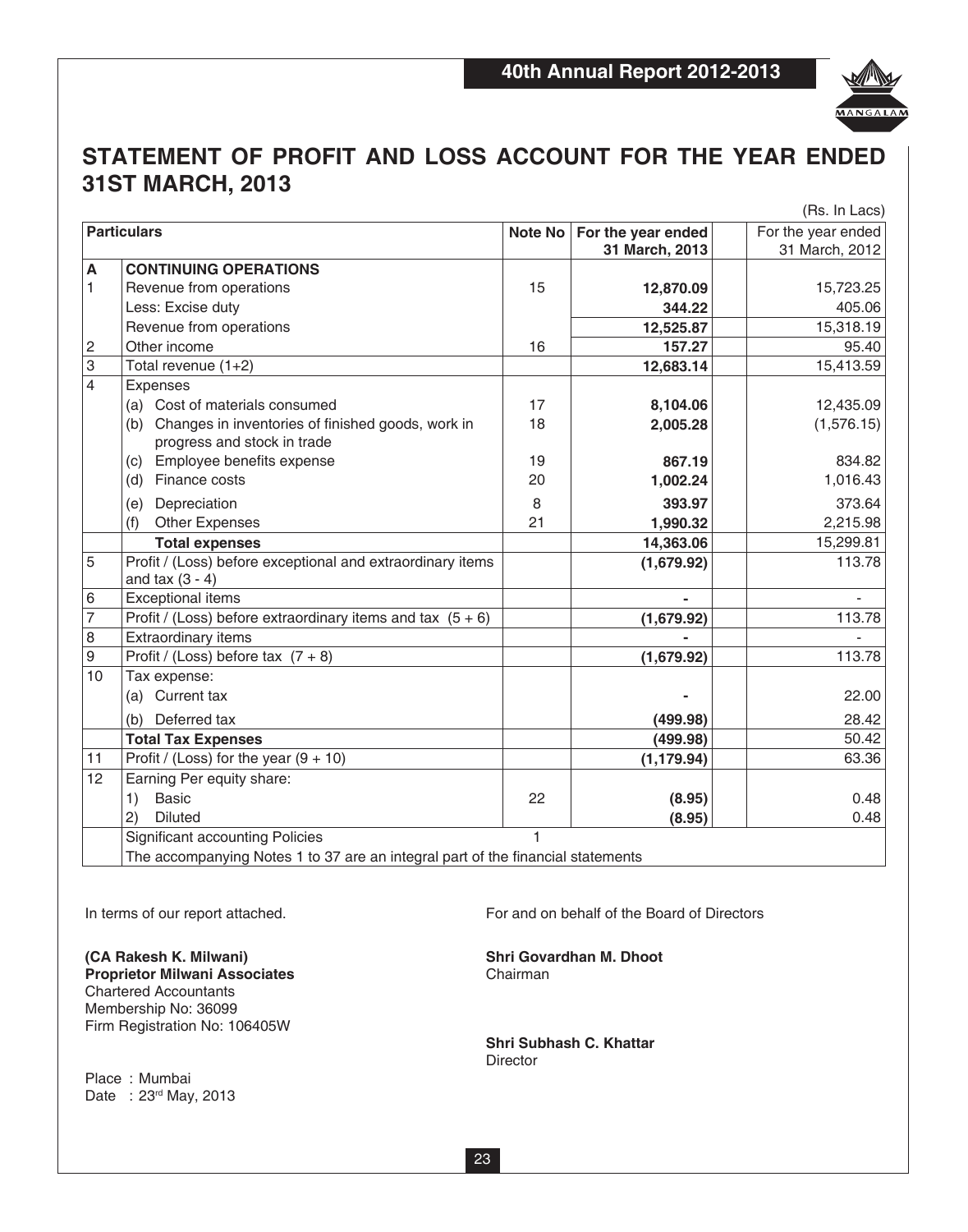

# **CASH FLOW STATEMENT FOR THE YEAR ENDED 31ST MARCH, 2013**

| (Rs.In Lacs) |                                                 |                    |                    |  |  |
|--------------|-------------------------------------------------|--------------------|--------------------|--|--|
|              | <b>PARTICULARS</b>                              | For the year ended | For the year ended |  |  |
|              |                                                 | 31 March, 2013     | 31 March, 2012     |  |  |
| A            | <b>Cash Flow from Operating Activities</b>      |                    |                    |  |  |
|              | 'Net Profit/(loss) before Tax                   | (1679.92)          | 113.78             |  |  |
|              | Adjustment for:                                 |                    |                    |  |  |
|              | Depreciation                                    | 393.97             | 373.64             |  |  |
|              | Profit on sales of Fixed Assets                 | (4.42)             | (10.24)            |  |  |
|              | Dividend Income                                 | (2.64)             | (1.79)             |  |  |
|              | <b>Interest Expenses</b>                        | 1,002.24           | 1,016.43           |  |  |
|              | Operating Profit before Working Capital changes | (290.77)           | 1491.82            |  |  |
|              | Adjustment for:                                 |                    |                    |  |  |
|              | Trade & Other receivables                       | (1,339.92)         | 1,031.47           |  |  |
|              | Inventories                                     | 1,792.50           | (1,571.40)         |  |  |
|              | <b>Trade Payable</b>                            | (217.02)           | (190.97)           |  |  |
|              | Cash generated from Operation                   | (55.21)            | 760.92             |  |  |
|              | Less:                                           |                    |                    |  |  |
|              | <b>Taxes Paid</b>                               | (10.62)            | (55.80)            |  |  |
|              | Net Cash from Operating Activities              | (65.83)            | 705.12             |  |  |
| B            | <b>Cash Flow from Investing Activities</b>      |                    |                    |  |  |
|              | Purchase of Fixed Assets / Capital Expenditure  | (210.34)           | (627.52)           |  |  |
|              | <b>Purchase of Shares</b>                       | (4.00)             |                    |  |  |
|              | Sale of fixed Assets                            | 6.20               | 1.67               |  |  |
|              | Dividend received                               | 2.64               | 1.79               |  |  |
|              | Net Cash from Investing Activities              | (205.50)           | (624.06)           |  |  |
| C            | <b>Cash Flow from Financing Activities</b>      |                    |                    |  |  |
|              | Long Term Borrowings                            | 1,717.92           | 395.08             |  |  |
|              | <b>Short Term Borrowings</b>                    | (538.24)           | 573.73             |  |  |
|              | <b>Interest Expenses</b>                        | (1,002.24)         | (1,016.43)         |  |  |
|              | Net Cash from Financing Activities              | 177.44             | (47.62)            |  |  |
|              | Net decrease in cash & cash Equivalents (A+B+C) | (93.89)            | 33.44              |  |  |
|              | Opening Balance of Cash & Cash Equivalents      | 102.68             | 69.24              |  |  |
|              | Closing Balance of Cash & Cash Equivalents      | 8.79               | 102.68             |  |  |

**(CA Rakesh K. Milwani) Shri Govardhan M. Dhoot Proprietor Milwani Associates** Chartered Accountants Membership No: 36099 Firm Registration No: 106405W

Place : Mumbai Date : 23rd May, 2013

In terms of our report attached. For and on behalf of the Board of Directors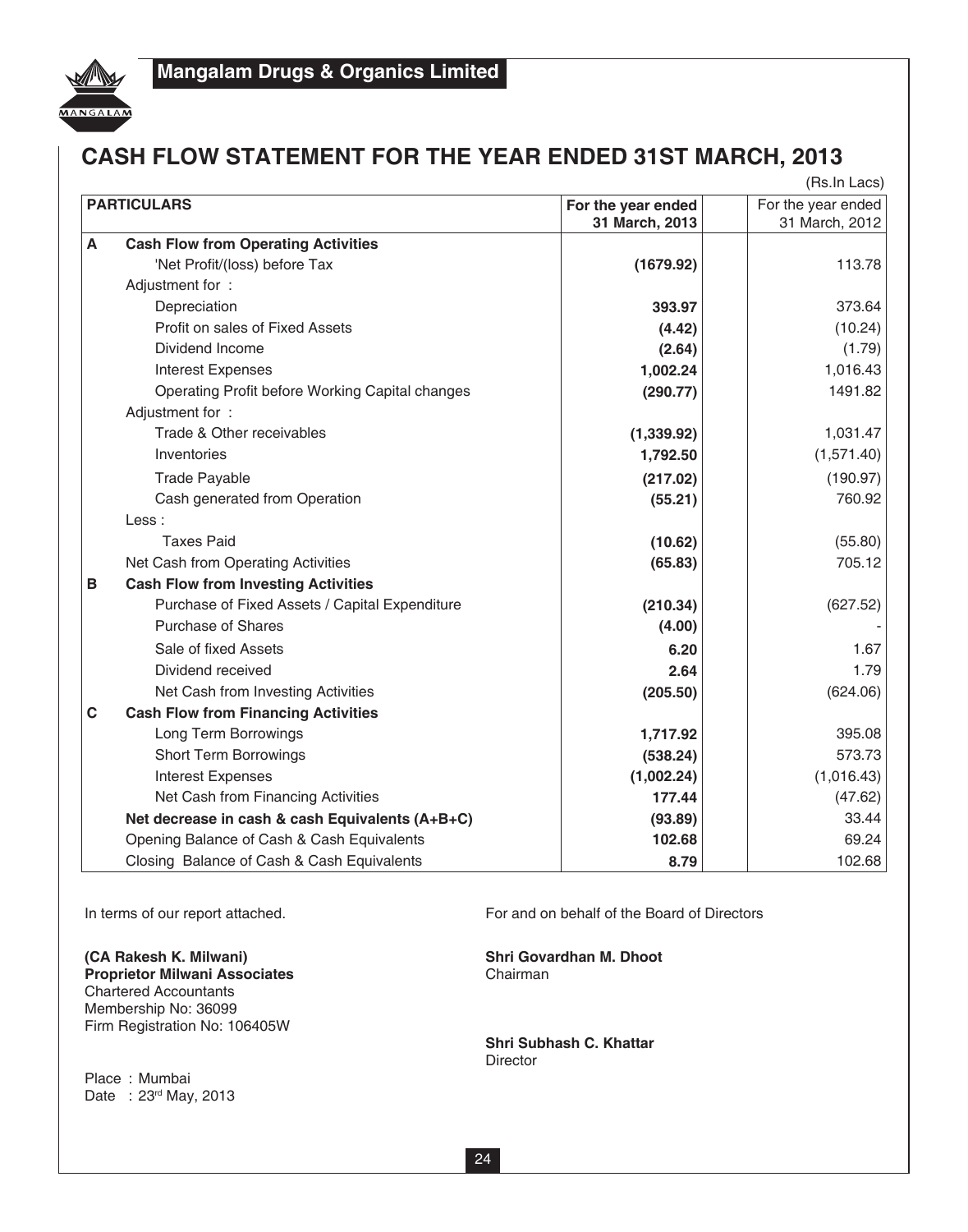

# **NOTES FORMING PART OF THE FINANCIAL STATEMENTS**

### **NOTE 01. Significant Accounting Policies.**

#### **a. BASIS OF ACCOUNTING**

- 1) The Books of Account are prepared under the Historical cost convention method using the accrual method of Accounting, based on principle of going concern and in accordance with the generally accepted accounting principle and the accounting standards referred to in section 211(3C) of Companies Act, 1956, as adopted consistently by the Company.
- 2) Excise and Custom duty is accounted for at the time of clearance of the goods.
- 3) Contingent Liabilities are disclosed by way of notes to accounts.

#### **b. REVENUE RECOGNITION: -**

- i) Sale of goods is recognised on dispatch to customers. Amount of sale includes central excise duty, sales tax and other incidental expenses. Purchases are accounted on the basis of goods dispatched to the company by its suppliers. Purchases include central excise, sales tax and also custom duty, clearing and forwarding charges and bank charges in case of imports.
- Dividends are accounted on receipt basis.
- iii) Income from services rendered is accounted for when the work is performed.

#### **c. FIXED ASSETS**

Fixed Assets are stated at cost of acquisition or construction net of CENVAT credit taken and are inclusive of freight, duties, taxes, interest up to the start of commercial production and incidental expenses.

#### **d. IMPAIREMENT OF ASSETS**

Consideration is given at each balance sheet date to determine whether there is any indication of impairment of the carrying amount of the company's fixed assets. If any indication exits, an assets recoverable amount is estimated. An impairment loss is recognized whenever the carrying amount of an asset exceeds its recoverable amount. Recoverable amount is the greater of the net selling price and value in use.

#### **e METHOD OF DEPRECIATION**

The company is charging depreciation on Straight Line Method at the rates and in the manner specifies in the Schedule XIV of the Companies Act, 1956.

#### **f. INVESTMENTS**

Investments are stated at cost.

#### **g. INVENTORIES**

- i) Raw Materials & Packing materials are valued at Cost or net realizable value whichever is lower.
- ii) Stock in process is valued at cost determined by taking in to material cost, Labour charges & other direct expenses
- iii) Finish goods are valued at cost or realizable market value whichever is lower.

#### **h. FOREIGN CURRENCY TRANSACTIONS**

- i) In respect of Export of goods, the transactions in foreign currency are recorded in rupees of the amount realized on such export sale proceeds. However in respect of export sale proceeds those of which are outstanding on the last date of the year the same are accounted at foreign exchange rate prevailing on that date. The differences of export proceeds received in respect of outstanding export of earlier year are transferred to sales.
- ii) In respect of Import of goods the transaction in foreign currency amount is recorded in rupees of the amount paid on such imports. However in respect of import purchases payable on last date of the year the same are accounted at foreign exchange rate prevailing on that date. The difference of payments for import purchase of earlier year is transferred to purchases.
- iii) In respect of foreign currency loan, exchange rate difference on loan outstanding at the end of the year and on repayments during the year is considered as finance charges.

#### **I. RETIREMENT BENEFITS**

- i) The Company makes regular monthly contribution to provident and pension fund Maintained by provident fund commissioners.
- ii) Defined Benefit plan in the form of gratuity are determined using the projected Unit credit method as at Balance sheet date
- iii) The Company has provided for leave encashment for the leave balances as on  $31<sup>st</sup>$  March, 2013.

#### **j. RESEARCH AND DEVELOPMENT**

Revenue Expenditure on Research and Development is charged to Profit and Loss account in the year in which it is incurred.

#### **k. TAXATION**

- i) The current charge for Income Tax is calculated on assessable profit of the company determine under Income Tax Act, 1961.
- ii) The Company accounts for taxes on income to include the effect of timing difference in the tax expenses in the profit & loss account and the deferred tax assets and liabilities in the balance sheet in accordance with the Accounting Standard AS 22 "Accounting for Taxes on Income" issued by the Institute of Chartered Accountants of India, (ICAI). The company has evaluated various elements of tax computation to determine whether any deferred tax asset or liability needs to be recognized.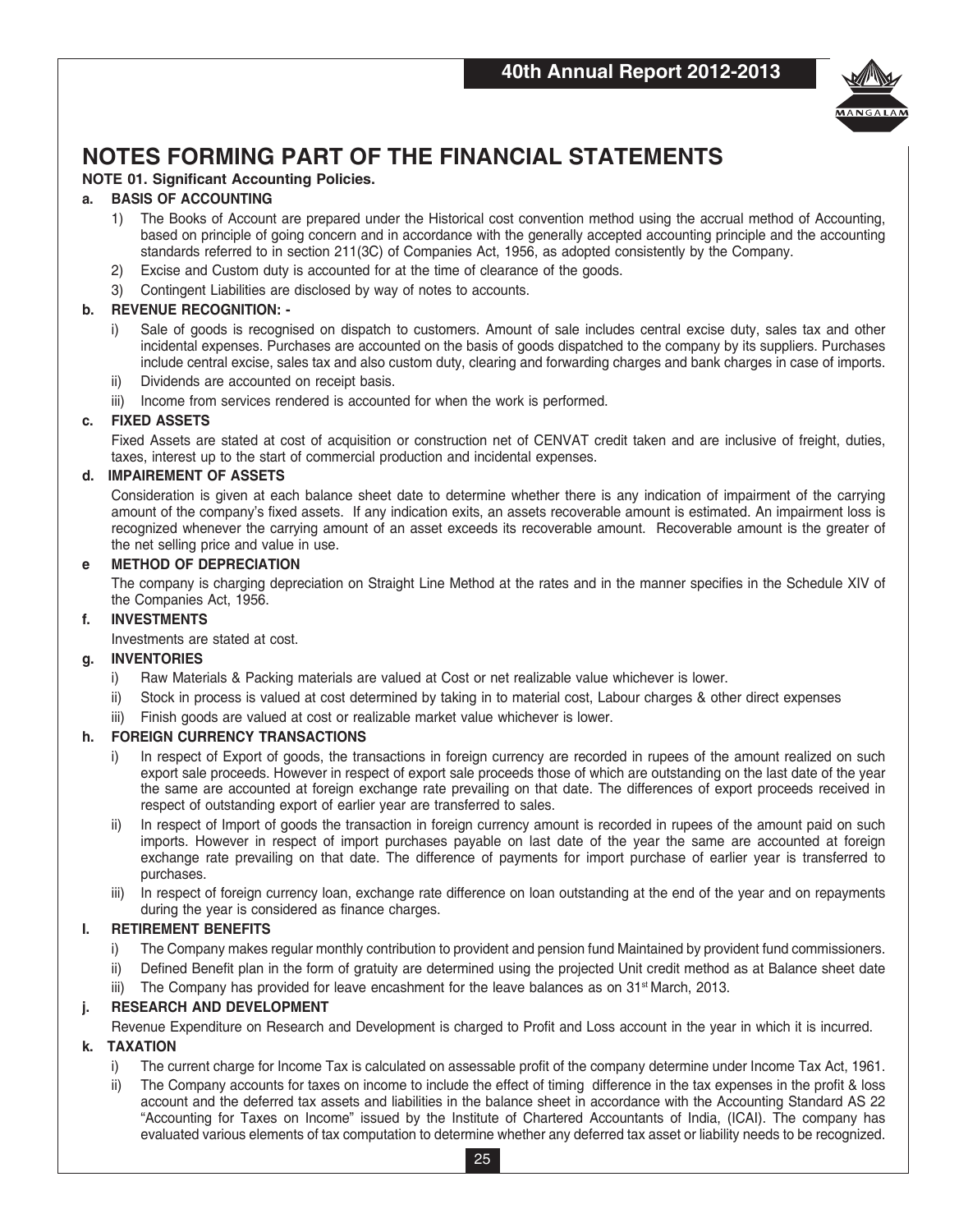

|              | <b>Particulars</b> |                                                                                                                                                                                                                                                                                                           | As At 31-03-2013  |          | As At 31-03-2012 |          |
|--------------|--------------------|-----------------------------------------------------------------------------------------------------------------------------------------------------------------------------------------------------------------------------------------------------------------------------------------------------------|-------------------|----------|------------------|----------|
|              | Note No            |                                                                                                                                                                                                                                                                                                           | <b>In Numbers</b> | In Lacs  | In Numbers       | In Lacs  |
| $\mathbf{z}$ |                    | <b>SHARE CAPITAL</b>                                                                                                                                                                                                                                                                                      |                   |          |                  |          |
|              | a)                 | <b>Authorised</b>                                                                                                                                                                                                                                                                                         |                   |          |                  |          |
|              |                    | (2,00,00,000 Equity Shares of Rs.10 Each)                                                                                                                                                                                                                                                                 | 200,00,000        | 2,000.00 | 200,00,000       | 2,000.00 |
|              |                    | (31st March-2011: 200,00,000/-Egity shares of Rs.10)<br>each)                                                                                                                                                                                                                                             |                   |          |                  |          |
|              |                    |                                                                                                                                                                                                                                                                                                           |                   | 2,000.00 |                  | 2,000.00 |
|              | b)                 | <b>ISSUED SUBSCRIBED AND PAID UP</b>                                                                                                                                                                                                                                                                      |                   |          |                  |          |
|              |                    | 1,31,78,248 Equity Shares of Rs.10/-each fully paid up                                                                                                                                                                                                                                                    |                   | 1,317.82 |                  | 1,317.82 |
|              |                    | (Previous Year 1,31,78,248/-Equity Shares of Rs.10/-<br>each)                                                                                                                                                                                                                                             |                   |          |                  |          |
|              | 1)                 | Pursuant to acquisition of business with undertaking<br>of Mangalam Organics Pvt. Ltd., Mangalam Rasayan<br>Pvt.Ltd. & Shree Mangalam Pharma Pvt. Ltd.,<br>10,38000/ - Equity shares for value Rs.10/- each were<br>alloted to sharesholders of such companies without<br>payment being received in cash. |                   |          |                  |          |
|              | (2)                | During Financial year 2002-2003,11,13000/-Equity<br>Shares of face value of Rs.10/- each fully paid up were<br>alloted as bonus shares without payment being received<br>in cash by capitalisation of General Reserve.                                                                                    |                   |          |                  |          |
|              | 3)                 | During the year-2003-04, 44,52,000/- Equity shares of<br>Rs.10/- each fully paid up were Alloted, by way of Bonus<br>shares by capitalisation of General Reserves.                                                                                                                                        |                   |          |                  |          |
|              | 4)                 | During the year 2005-06, 65,00,248/- Equity shares of<br>Rs.10/- each fully paid up were Alloted, by way of initial<br>public offer, at a premium of Rs.12/- per share.                                                                                                                                   |                   |          |                  |          |
|              |                    |                                                                                                                                                                                                                                                                                                           |                   | 1317.82  |                  | 1317.82  |

#### **c) Terms / Right attached to equity shares**

The Company has one class of issued shares referred to as equity shares having a par value Rs. 10/-each holder of equity shares is entitled to one vote per share. The dividend proposed by the board of directors, If any,is subjected to the approval of shareholders in Annual General Meeting. In the event of liquidation of the Company the holder of the equity shares will be entitled to receive remaining assets of the Company after settlement of all preferential amount. The distribution will be in proportion to the number of equity shares held by the equity shareholders.

#### **d) Reconciliation of the number of Shares outstanding and the amount of Share Capital as at March 31, 2013.**

| <b>Equity Shares (issued Capital)</b>           |            | As At 31-03-2013 | As At 31-03-2012 |             |  |
|-------------------------------------------------|------------|------------------|------------------|-------------|--|
|                                                 | In Numbers | In Lacs          | In Numbers       | In Lacs $ $ |  |
| Shares outstanding at the beginning of the year | 13,178,248 | 1317.82          | 13,178,248       | 1317.82     |  |
| Shares issued during the year                   |            | -                |                  |             |  |
| Shares outstanding at the end of the year       | 13,178,248 | 1,317.82         | 13,178,248       | 1,317.82    |  |

#### **e) Aggregate number of bonus shares issued, shares issued for consideration other than cash and shares bought back during the period of five years immediately preceding the reporting date:**

| <b>Equity Shares</b>                   | 31/3/2013 | 31/3/2012 | 31/3/2011 | 31/3/2010 | 31/3/2009 |
|----------------------------------------|-----------|-----------|-----------|-----------|-----------|
| Fully paid up pursuant to contract (S) |           |           |           |           |           |
| without payment being received in cash |           |           |           |           |           |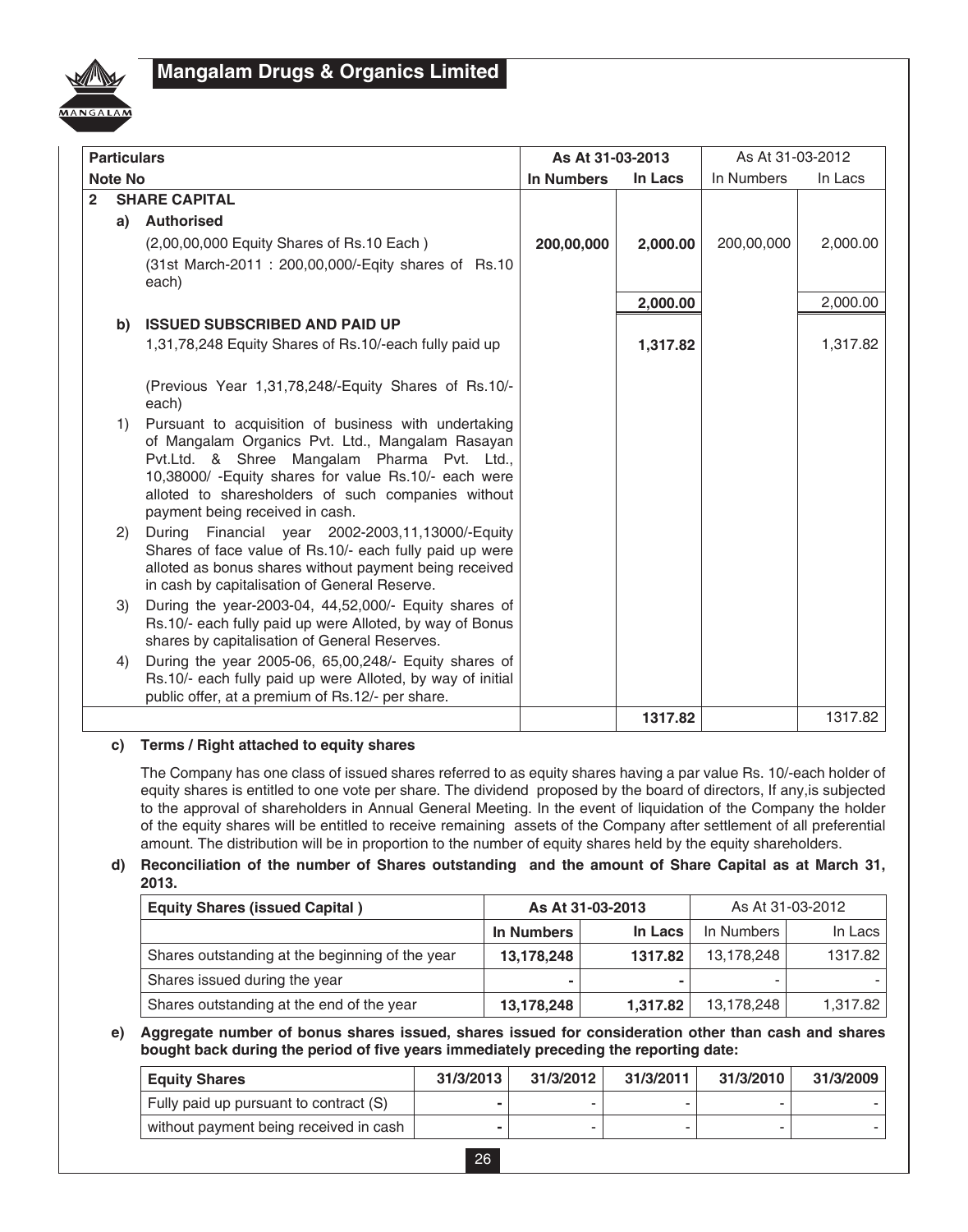

#### **f) Shareholders holding more than 5% shares in the Company is set out below:**

|                  |                                                    | <b>Equity Shares</b> |                          |                      |                     |  |  |
|------------------|----------------------------------------------------|----------------------|--------------------------|----------------------|---------------------|--|--|
| Sr.<br><b>No</b> | Name of Shareholder                                | As at 31 March 2013  |                          |                      | As at 31 March 2012 |  |  |
|                  |                                                    | No of Shares<br>held | $%$ of<br><b>Holding</b> | No of<br>Shares held | $%$ of<br>Holding   |  |  |
|                  | Shree Kishoriju Trading and Investment Pvt. Ltd.   | 1144522              | 8.68                     | 1144522              | 8.68                |  |  |
| $\overline{2}$   | Shreee Rashbihari Trading and Investment Pvt. Ltd. | 1139518              | 8.65                     | 1139518              | 8.65                |  |  |
| 3                | <b>IPCA Laboratories Ltd.</b>                      | 1633417              | 12.39                    | 1633417              | 12.39               |  |  |

|                   | (Rs.In lacs)                  |                                   |                     |                     |  |  |
|-------------------|-------------------------------|-----------------------------------|---------------------|---------------------|--|--|
| <b>Note</b><br>No |                               | <b>RESERVES AND SURPLUS</b>       | As at<br>31-03-2013 | As at<br>31-03-2012 |  |  |
| 3                 | A)                            | <b>GENERAL RESERVE :-</b>         |                     |                     |  |  |
|                   |                               | Balance as per last Balance Sheet | 1,079.05            | 1,079.05            |  |  |
|                   | Add:-Transfer During the Year |                                   |                     |                     |  |  |
|                   | <b>Total Amount (A)</b>       |                                   | 1,079.05            | 1,079.05            |  |  |
|                   | <b>SHARE PREMIUM :-</b><br>B) |                                   |                     |                     |  |  |
|                   |                               | Balance as per last Balance Sheet | 780.03              | 780.03              |  |  |
|                   |                               | Add:-Transfer During the Year     |                     |                     |  |  |
|                   |                               | <b>Total Amount (B)</b>           | 780.03              | 780.03              |  |  |
|                   | C)                            | <b>PROFIT AND LOSS ACCOUNT :-</b> |                     |                     |  |  |
|                   |                               | Balance as per Last Balance Sheet | 629.25              | 565.88              |  |  |
|                   |                               | Add:- Profit for the year         | (1, 179.94)         | 63.37               |  |  |
|                   |                               | <b>Total Amount (C)</b>           | (550.69)            | 629.25              |  |  |
|                   |                               | Total Amount (A+B+C)              | 1,308.39            | 2,488.33            |  |  |

(Rs. In lacs)

| <b>Note</b> | <b>LONG TERM BORROWINGS</b>           | As at              | As at      | As at                   | As at      |  |
|-------------|---------------------------------------|--------------------|------------|-------------------------|------------|--|
| <b>No</b>   |                                       | 31-03-2013         | 31-03-2012 | 31-03-2013              | 31-03-2012 |  |
| 4           |                                       | <b>Non-Current</b> |            | Current (Refer Note 07) |            |  |
|             | <b>Term Loans</b>                     |                    |            |                         |            |  |
|             | (Secured)                             |                    |            |                         |            |  |
|             | Rupee Term loans from Banks           | 3,012.19           | 1,040.52   |                         | 490.74     |  |
|             | Motorcar Loan From ICICI Bank Ltd.    | 11.62              | 15.14      | 3.52                    | 3.52       |  |
|             | From Others (Unsecured)               | 1,360.00           | 1.100.00   | ۰                       |            |  |
|             | <b>Deferred Payment Liabilities:-</b> |                    |            |                         |            |  |
|             | Deferred Sales tax loan (unsecured)   | 39.72              | 39.98      | 0.26                    | 0.26       |  |
|             | <b>Total Amount</b>                   | 4,423.53           | 2.195.64   | 3.78                    | 494.52     |  |

Note :-

(1) Term loan from State Bank of India, IDBI Bank and Punjab and Maharashtra Co.Op.Bank Ltd Bank are secuted by way of;

a) First Pari passu charge on entrire fixed assets of the company.

b) Second Pari Passu Charge on entire current assets of the company.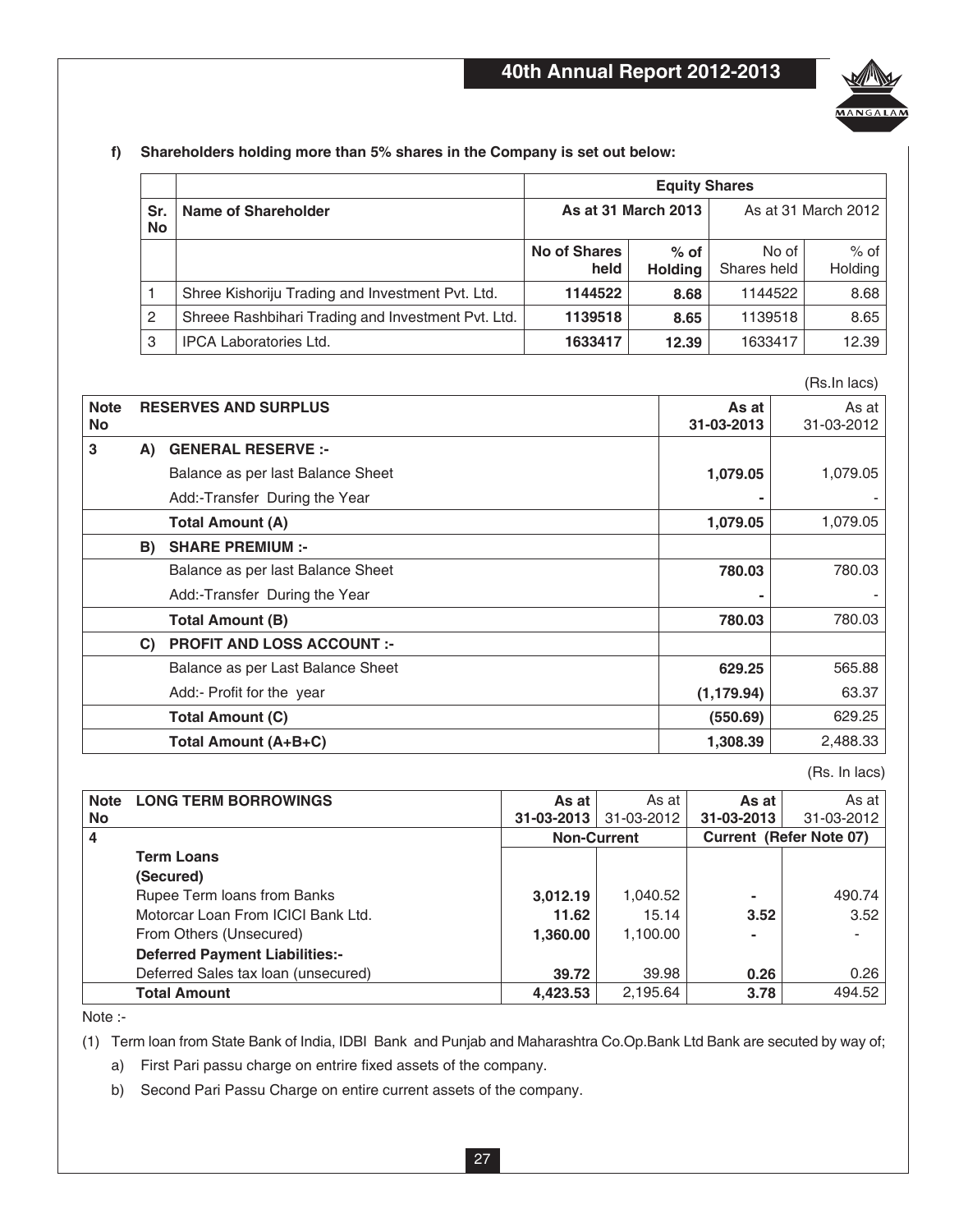

|             |                                            |            | (Rs. In lacs) |
|-------------|--------------------------------------------|------------|---------------|
| <b>Note</b> | DEFERRED TAX LIABILITY (NET)               | As at      | As at         |
| No          |                                            | 31-03-2013 | 31-03-2012    |
| 5           | <b>Balance as per Last Balance Sheet</b>   | 645.25     | 616.83        |
|             | Add:-Transfer during the year              | (499.98)   | 28.42         |
|             | <b>Total Amount</b>                        | 145.27     | 645.25        |
|             |                                            |            | (Rs.In lacs)  |
| <b>Note</b> | <b>SHORT TERM BORROWINGS</b>               | As at      | As at         |
| No          |                                            | 31-03-2013 | 31-03-2012    |
| 6           | <b>Secured</b>                             |            |               |
|             | Loans Repayable on demand<br>$\mathbf{D}$  |            |               |
|             | From Banks                                 | 2,791.27   | 3,264.43      |
|             | Other Short Terms Borrowing<br>$\parallel$ |            |               |
|             | From Banks                                 |            | 0.68          |
|             | <b>From Others Parties</b>                 | 75.00      | 139.40        |
|             | <b>Total Amount</b>                        | 2,866.27   | 3.404.51      |

**Note No.**

1) Working Capital facilities from State Bank of India , IDBI Bank Ltd and Punjab and Maharashtra Co. Op. Bank Ltd is secured by

**Total Amount 2,866.27 <b>3,204.51 3,204.51 3,304.51 3,304.51 3,304.51 3,304.51 3,304.51 3,304.51 3,304.51** 

- a) First Pari Passu charge on the entire current assets of the company.
- b) Second Pari Passu charge on the entire fixed assets of the company.

(Rs. In lacs)

| <b>Note</b><br>No | <b>OTHER CURRENT LIABILITIES</b>          | As at<br>31-03-2013 | As at<br>31-03-2012 |
|-------------------|-------------------------------------------|---------------------|---------------------|
|                   | a) Current maturities of long-term debt   |                     |                     |
|                   | (refer note no.4" Longterm borrowing")    | 3.78                | 494.52              |
|                   | b) Accrued salaries and benefit           | 104.50              | 100.91              |
|                   | c) Interest accrued and due on borrowings |                     | 19.22               |
|                   | d) Statutory dues                         | 179.46              | 212.19              |
|                   | e) Provision for expenses                 | 58.96               | 47.70               |
|                   | <b>Total Amount</b>                       | 346.70              | 874.54              |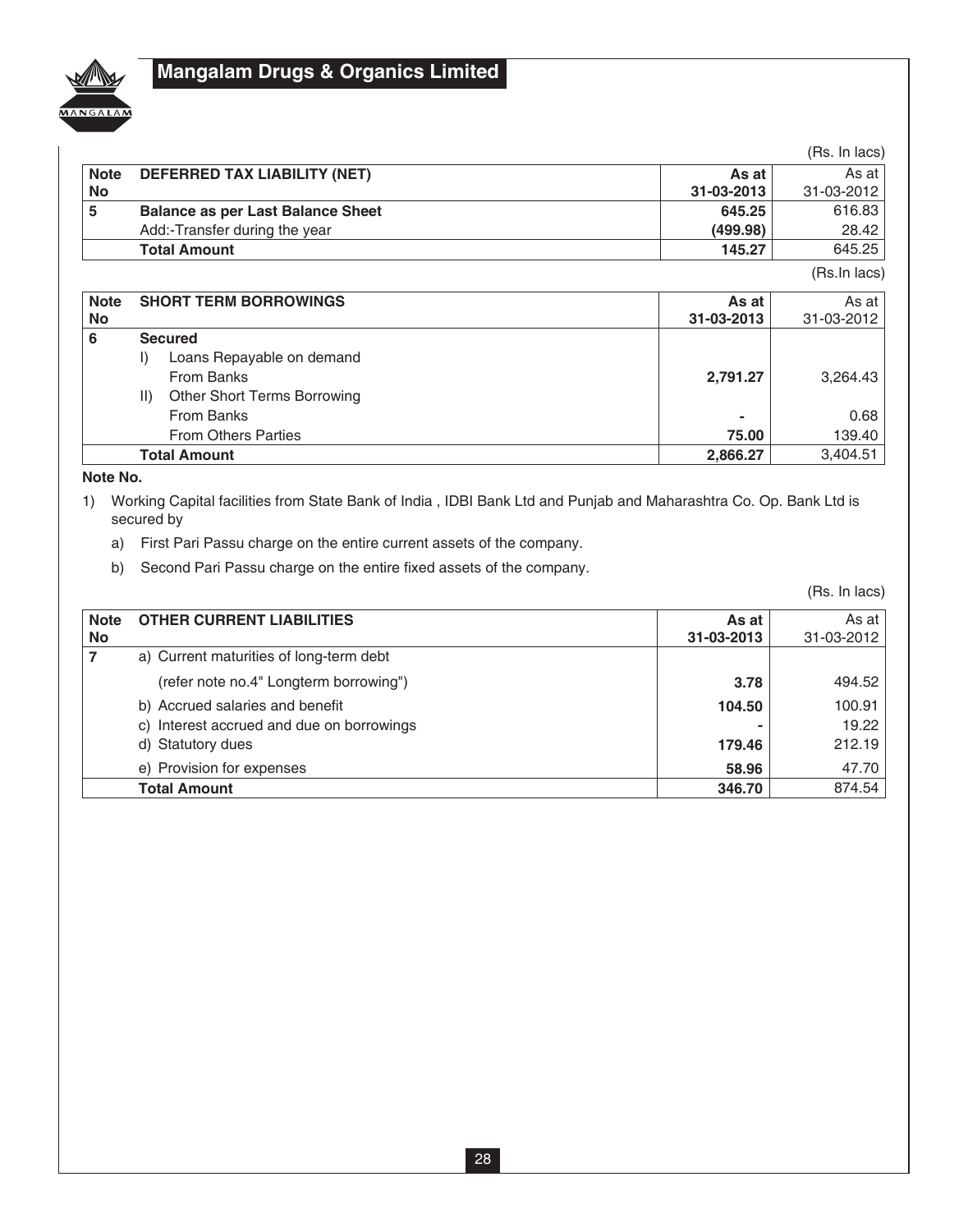

| 8) FIXED ASSETS               |                |          |                    |                |                |                     |           |                |                  | (RS. In Iacs)  |
|-------------------------------|----------------|----------|--------------------|----------------|----------------|---------------------|-----------|----------------|------------------|----------------|
| <b>Description of Assets</b>  |                |          | <b>GROSS BLOCK</b> |                |                | <b>DEPRECIATION</b> |           |                | <b>NET BLOCK</b> |                |
|                               | <b>Balance</b> | Addition | <b>Deletions</b>   | <b>Balance</b> | <b>Balance</b> | Depreciation        | Deduction | <b>Balance</b> | <b>Balance</b>   | <b>Balance</b> |
|                               | as at          |          |                    | as at          | as at          | Charge for          |           | as at          | as at            | as at          |
|                               | 01-04-2012     |          |                    | 31-03-2013     | 01-04-2012     | the year            |           | 31-03-2013     | 31-03-2013       | 31-03-2012     |
| A) Tangible Assets            |                |          |                    |                |                |                     |           |                |                  |                |
| (Not Under Lease)             |                |          |                    |                |                |                     |           |                |                  |                |
| Land                          | 54.40          |          |                    | 54.40          |                |                     |           |                | 54.40            | 54.40          |
| <b>Building</b>               | 956.81         | 22.38    | 1.50               | 977.69         | 243.29         | 30.42               |           | 273.71         | 703.98           | 713.52         |
| Plant & Machinery             | 6.846.00       | 200.32   | 11.42              | 7,034.90       | 2,193.57       | 329.87              | ٠         | 2,523.44       | 4,511.46         | 4,652.43       |
| <b>Furniture and Fixtures</b> | 62.41          | 0.95     |                    | 63.36          | 45.50          | 3.96                |           | 49.46          | 13.90            | 16.91          |
| Motor Care & Vehicles         | 122.97         |          | 3.38               | 119.59         | 71.63          | 11.36               | 3.29      | 79.70          | 39.89            | 51.34          |
| Office & Electrical           | 165.49         | 0.19     | 0.08               | 165.60         | 68.72          | 8.69                | 0.03      | 77.38          | 88.22            | 96.76          |
| Equipments                    |                |          |                    |                |                |                     |           |                |                  |                |
| Laboratory Equipments         | 65.93          | 8.18     |                    | 74.11          | 23.22          | 3.26                |           | 26.48          | 47.63            | 42.71          |
| Air Conditioner               | 13.59          | 0.37     |                    | 13.96          | 3.95           | 0.66                |           | 4.61           | 9.35             | 9.65           |
| Computer                      | 70.21          | 4.42     | 0.14               | 74.49          | 58.04          | 4.10                | ٠         | 62.14          | 12.35            | 12.18          |
| R/D Equipments                | 34.71          | 0.13     |                    | 34.84          | 1.01           | 1.65                |           | 2.66           | 32.18            | 33.70          |
| Sub Total                     | 8,392.52       | 236.94   | 16.52              | 8,612.94       | 2,708.93       | 393.97              | 3.32      | 3,099.58       | 5,513.36         | 5,683.60       |
| B) Intangible Assets          |                |          |                    |                |                |                     |           |                |                  |                |
| Sub Total                     |                | ٠        |                    | $\blacksquare$ | $\blacksquare$ | ٠                   | ٠         | ٠              |                  |                |
| C) Capital Work in            | 15.18          |          | 15.18              |                |                |                     |           |                |                  | 15.18          |
| <b>Process</b>                |                |          |                    |                |                |                     |           |                |                  |                |
| Sub Total                     | 15.18          |          | 15.18              |                |                |                     |           |                |                  | 15.18          |
| <b>Total Assets</b>           | 8.407.70       | 236.94   | 31.70              | 8,612.94       | 2,708.93       | 393.97              | 3.32      | 3,099.58       | 5,513.36         | 5,698.78       |
| Previous Year                 | 7,790.55       | 697.38   | 80.22              | 8,407.70       | 2,343.96       | 373.64              | 8.67      | 2,708.93       | 5,698.78         |                |

(Rs.In lacs)

| <b>Note</b><br>No. | <b>LONG TERM LOANS AND ADVANCES</b>     | As at<br>31-03-2013 | As at<br>31-03-2012 |
|--------------------|-----------------------------------------|---------------------|---------------------|
| 9                  |                                         |                     |                     |
|                    | Unsecured and Considered good           |                     |                     |
|                    | <b>Security Deposits</b><br>A)          |                     |                     |
|                    | Unsecured and Considered Good           | 55.76               | 56.98               |
|                    | <b>Other Loans &amp; advances</b><br>B) |                     |                     |
|                    | Tax Payments less Provisions            | 165.28              | 153.81              |
|                    | <b>Total Amount</b>                     | 221.04              | 210.79              |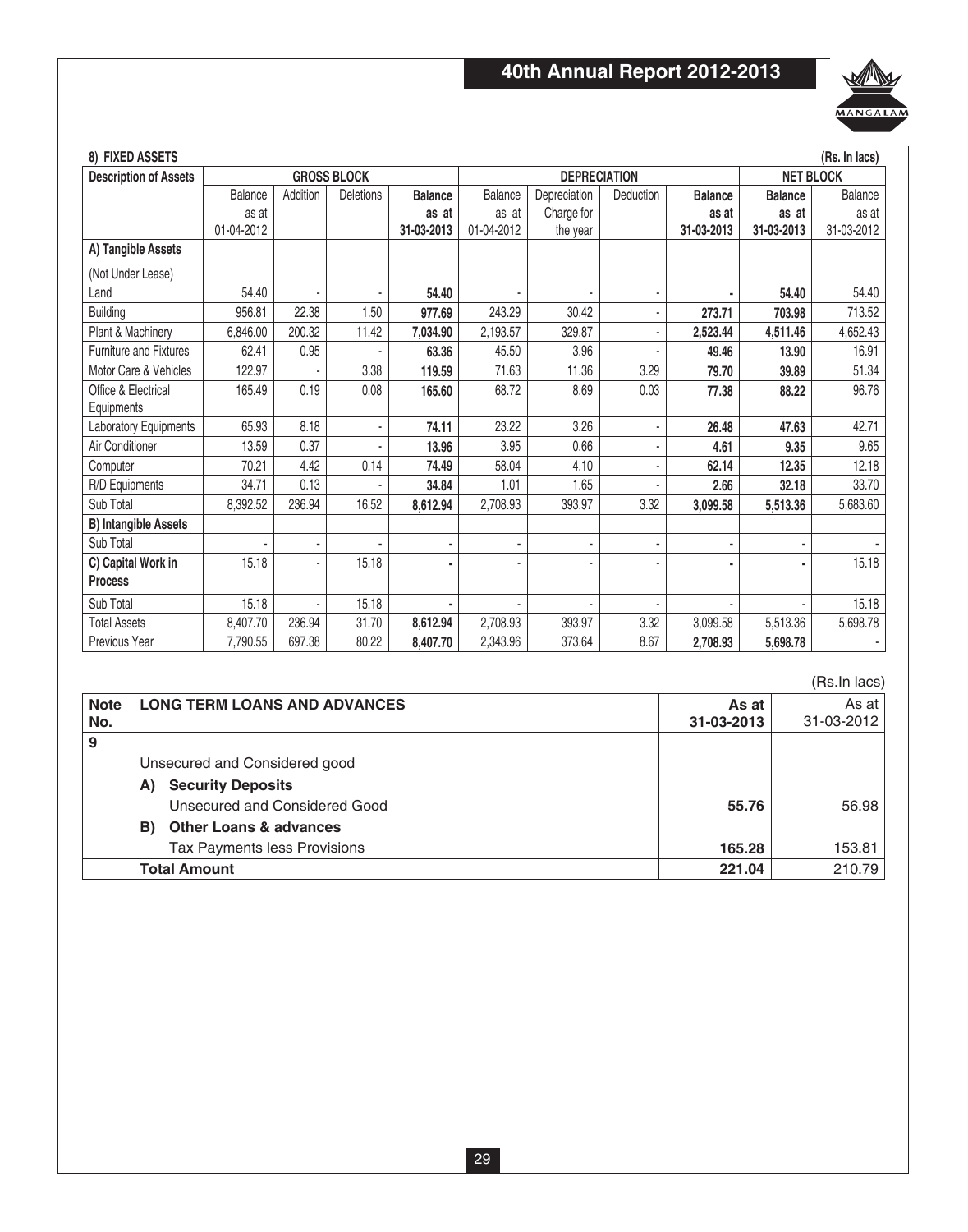

|                           |    |                                                |                     | (Rs. In lacs)        |                     |               |                                   |
|---------------------------|----|------------------------------------------------|---------------------|----------------------|---------------------|---------------|-----------------------------------|
| <b>Note</b>               |    | <b>CURRENT INVESTMENTS</b>                     | <b>Face Value</b>   | <b>Nos of Shares</b> |                     |               | <b>Amount of Shares (in lacs)</b> |
| No.                       |    | per share                                      | <b>Current Year</b> | Previous Year        | <b>Current Year</b> | Previous Year |                                   |
| 10                        |    |                                                | (in Rs.)            | 31.03.13             | 31.03.12            | 31.03.13      | 31.03.12                          |
| $\boldsymbol{\mathsf{A}}$ |    | <b>Quoted Investments:</b>                     |                     |                      |                     |               |                                   |
|                           | 1  | IMP Power Ltd.                                 | 10                  | 172,172              | 172,172             | 11.65         | 11.65                             |
|                           | 2  | <b>Gujarat State Finance</b><br>Corpn. Ltd.    | 10                  | 900                  | 900                 | 0.19          | 0.19                              |
|                           | 3  | Ajanta Pharma                                  | 10                  | 2                    | 1                   |               |                                   |
|                           | 4  | Avon Organics                                  | 10                  | 1                    | 1                   |               |                                   |
|                           | 5  | Ipca Laboratories                              | 10                  | 50                   | 50                  |               |                                   |
|                           | 6  | <b>Hikal Chemicals</b>                         | 10                  | 1                    | 1                   |               |                                   |
|                           | 7  | J. B. Chemicals                                | $\overline{c}$      | 5                    | 5                   |               |                                   |
|                           | 8  | Kanoria Chem                                   | 10                  | 1                    | 1                   |               |                                   |
|                           | 9  | Krebs Biochem                                  | 10                  | 1                    | 1                   |               |                                   |
|                           | 10 | Morepen Lab                                    | $\overline{c}$      | 1                    | 1                   |               |                                   |
|                           | 11 | <b>Neuland Lab</b>                             | 10                  | 1                    | 1                   |               |                                   |
|                           | 12 | Orchid Chem                                    | 10                  | 1                    | 1                   |               |                                   |
|                           | 13 | Pearl Organics                                 | 10                  | 1                    | 1                   |               |                                   |
|                           | 14 | Sun Pharmaceuticals                            | 5                   | 6                    | 1                   |               |                                   |
|                           | 15 | <b>Torrent Pharma</b>                          | 5                   | 4                    | 4                   |               |                                   |
|                           | 16 | <b>Torrent Gujarat</b>                         | 10                  | 1                    | 1                   |               |                                   |
|                           | 17 | Aarti Drugs Ltd                                | 10                  | 5                    | 5                   |               |                                   |
|                           | 18 | <b>Granules Industries</b>                     | 10                  | 1                    | 1                   |               |                                   |
|                           | 19 | Aarti Industries                               | 5                   | 6                    |                     |               |                                   |
|                           |    | Total (A)                                      |                     | 173,160              | 173,148             | 11.84         | 11.84                             |
|                           |    | Market Value of quoted<br>shares Rs. 48,28,368 |                     |                      |                     |               |                                   |
|                           |    | Previous year Rs.<br>89,40,305/-               |                     |                      |                     |               |                                   |
| в                         |    | <b>Unquoted Investments:</b>                   |                     |                      |                     |               |                                   |
|                           | 1  | National Savings Certificate                   |                     |                      |                     | 2.34          | 2.33                              |
|                           | 2  | Shares of Saraswat Co-op<br>Bank Ltd.          |                     | 2,500                | 2,500               | 0.25          | 0.25                              |
|                           | 3  | Shares of PMC Bank Ltd                         |                     | 18,200               | 40                  | 4.01          | 0.02                              |
|                           |    | Total (B)                                      |                     | 20,700               | 2,540               | 6.60          | 2.60                              |
|                           |    | TOTAL (A+B)                                    |                     | 193,799              | 175,639             | 18.44         | 14.44                             |

|             |                                                    |            | (Rs. In Lacs) |
|-------------|----------------------------------------------------|------------|---------------|
| <b>Note</b> | <b>INVENTORIES</b>                                 | As at      | As at         |
| No          |                                                    | 31-03-2013 | 31-03-2012    |
| 11          | (Valued at lower of cost and net realisable value) |            |               |
|             | <b>Raw Materials</b>                               | 1,093.49   | 881.76        |
|             | <b>Packing Materials</b>                           | 11.00      | 9.95          |
|             | <b>Finished Goods</b>                              | 1,039.39   | 3,355.52      |
|             | Work-in-Progress                                   | 962.08     | 651.23        |
|             | <b>Total Amount</b>                                | 3,105.96   | 4,898.46      |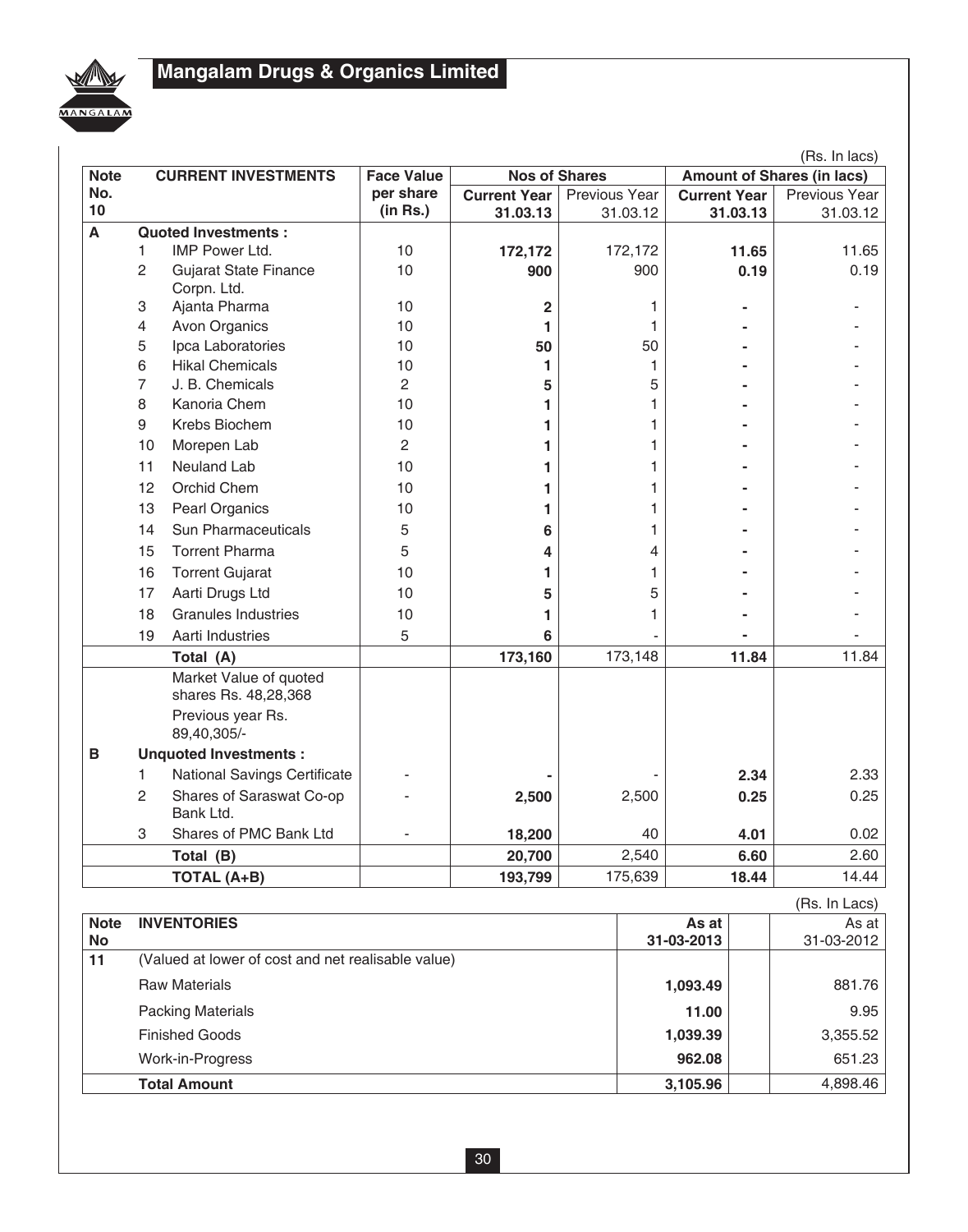# **40th Annual Report 2012-2013**



|             |                                                      |            | (Rs.In Lacs) |
|-------------|------------------------------------------------------|------------|--------------|
| <b>Note</b> | <b>TRADE RECEIVABLES</b>                             | As at      | As at        |
| <b>No</b>   |                                                      | 31-03-2013 | 31-03-2012   |
| 12          | Trade receivables outstanding for a period less than |            |              |
|             | six months from the date they are due for payment    |            |              |
|             | Unsecured and Considered Good                        | 2,347.57   | 845.72       |
|             | Trade receivable outstanding for a period exceeding  |            |              |
|             | six months from the date they are due for payment    |            |              |
|             | Unsecured and Considered Good                        | 39.50      | 45.27        |
|             | <b>Total Amount</b>                                  | 2,387.07   | 890.99       |
| 13          | <b>CASH AND CASH EQUIVALENTS</b>                     |            |              |
|             | A) Cash on Hand                                      | 1.27       | 45.61        |
|             | B) Balance with Banks                                |            |              |
|             | I) In Current Accounts                               | 3.79       | 4.76         |
|             | II) In Deposits Accounts                             | 3.73       | 52.31        |
|             | <b>Total Amount</b>                                  | 8.79       | 102.68       |
| 14          | <b>SHORT-TERM LOANS AND ADVANCES</b>                 |            |              |
|             | (Unsecured & Considered good)                        |            |              |
|             | <b>Prepaid Expenses</b>                              | 10.11      | 10.17        |
|             | Loans to employees-staff advances                    | 3.21       | 2.86         |
|             | Balance with statutory / Goverments authorities      | 203.37     | 337.43       |
|             | <b>Others</b>                                        | 6.40       | 27.93        |
|             | <b>Total Amount</b>                                  | 223.09     | 378.39       |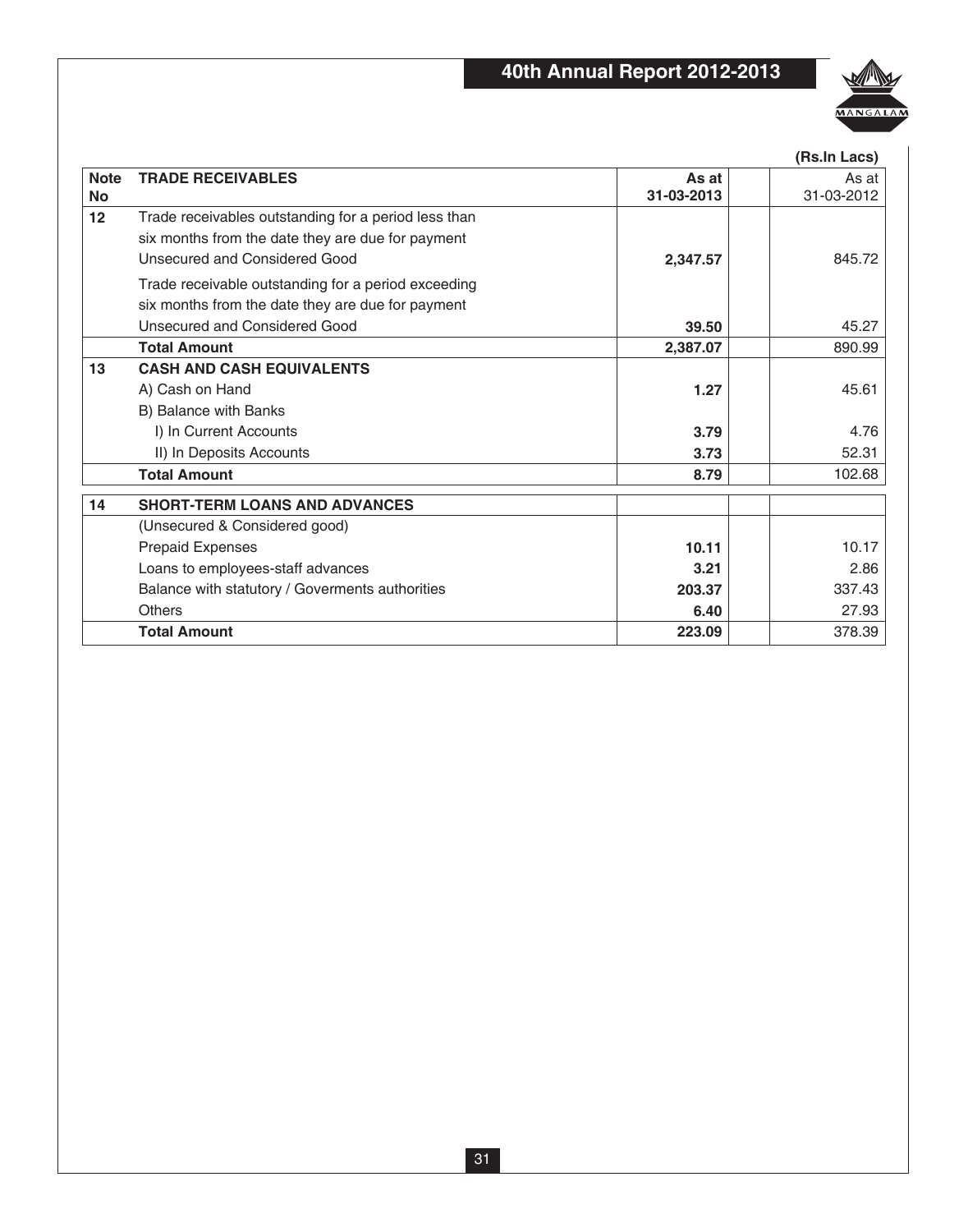

|                          |                                                                                |                                 | (Rs.In Lacs)    |
|--------------------------|--------------------------------------------------------------------------------|---------------------------------|-----------------|
| <b>Note</b><br><b>No</b> | <b>REVENUE FROM OPERATIONS</b>                                                 | <b>Year ended</b><br>31-03-2013 | Year ended      |
|                          |                                                                                |                                 | 31-03-2012      |
| 15                       | Sale of products<br>Sale of Services                                           | 12,820.53<br>44.08              | 15,569.18       |
|                          | <b>Scrap Sales</b>                                                             | 5.48                            | 138.60<br>15.47 |
|                          | <b>Revenue from Operations (Gross)</b>                                         | 12,870.09                       | 15,723.25       |
|                          | Less:- Excise Duty                                                             | 344.22                          | 405.06          |
|                          | <b>Revenue from Operations (Net)</b>                                           | 12,525.87                       | 15,318.19       |
|                          |                                                                                |                                 |                 |
| 16                       | <b>OTHER INCOME</b><br><b>Exports Benefits</b><br>1)                           |                                 |                 |
|                          | Duty Drawback Rebate Claim<br>a) -                                             | 18.16                           | 9.07            |
|                          | b) Excise Duty Rebate Claim                                                    | 86.15                           | 51.36           |
|                          | Total - (I)                                                                    | 104.31                          | 60.43           |
|                          | Others<br>$\parallel$                                                          |                                 |                 |
|                          | House Rent Recd.<br>a)                                                         | 3.70                            | 3.99            |
|                          | Sundry Bal Written back<br>b)                                                  |                                 | 2.20            |
|                          | Insurance Claim Recd.<br>C)                                                    |                                 | 26.99           |
|                          | Profit on sale of Asset<br>d)                                                  | 4.42                            |                 |
|                          | Miscellaneous receipts<br>e)                                                   | 42.20                           |                 |
|                          | Total - (II)                                                                   | 50.32                           | 33.18           |
|                          | III) Dividend Recd.                                                            | 2.64                            | 1.79            |
|                          | Total -(III)                                                                   | 2.64                            | 1.79            |
|                          | <b>Total Amount (I+II+III)</b>                                                 | 157.27                          | 95.40           |
| 17                       | <b>COST OF RAW MATERIALS CONSUMED</b>                                          |                                 |                 |
|                          | Inventory at the beginning of the year                                         | 881.76                          | 885.78          |
|                          | Add:- Purchases                                                                | 8,531.42                        | 12,945.29       |
|                          |                                                                                | 9,413.18                        | 13,831.07       |
|                          | Less:- Inventory at the end of the year                                        | 1,093.49                        | 881.76          |
|                          | <b>Cenvat Availed</b>                                                          | 215.63                          | 514.22          |
|                          | <b>Total Amount</b>                                                            | 8,104.06                        | 12,435.09       |
|                          |                                                                                |                                 | (Rs. In Lacs)   |
| <b>Note</b>              |                                                                                | <b>Year ended</b>               | Year ended      |
| <b>No</b>                |                                                                                | 31-03-2013                      | 31-03-2012      |
| 18                       | <b>CHANGES IN INVENTORIES OF FINISHED GOODS AND WORK IN</b><br><b>PROGRESS</b> |                                 |                 |
|                          | Inventory at the end of the year                                               |                                 |                 |
|                          | Work in Progress                                                               | 962.08                          | 651.23          |
|                          | <b>Finished Goods</b>                                                          | 1,039.39                        | 3,355.52        |
|                          | Total (A)                                                                      | 2,001.47                        | 4,006.75        |
|                          | Inventory at the beginning of the year                                         |                                 |                 |
|                          | Work in Progress                                                               | 651.23                          | 454.85          |
|                          | <b>Finished Goods</b>                                                          | 3,355.52                        | 1,975.75        |
|                          | Total (B)                                                                      | 4,006.75                        | 2,430.60        |
|                          | Increase / (Decrease) in inventories (A-B)                                     | 2,005.28                        | (1,576.15)      |
|                          |                                                                                |                                 |                 |
| 19                       | <b>EMPLOYEE BENEFITS EXPENSES</b>                                              |                                 |                 |
|                          | Salaries, Wages and Bonus                                                      | 757.61                          | 750.48          |
|                          | Contribution to -Provident and other funds                                     | 76.72                           | 58.81           |
|                          | Staff welfare expenses                                                         | 16.65                           | 17.29           |
|                          | Others                                                                         | 16.21                           | 8.24            |
|                          | <b>Total Amount</b>                                                            | 867.19                          | 834.82          |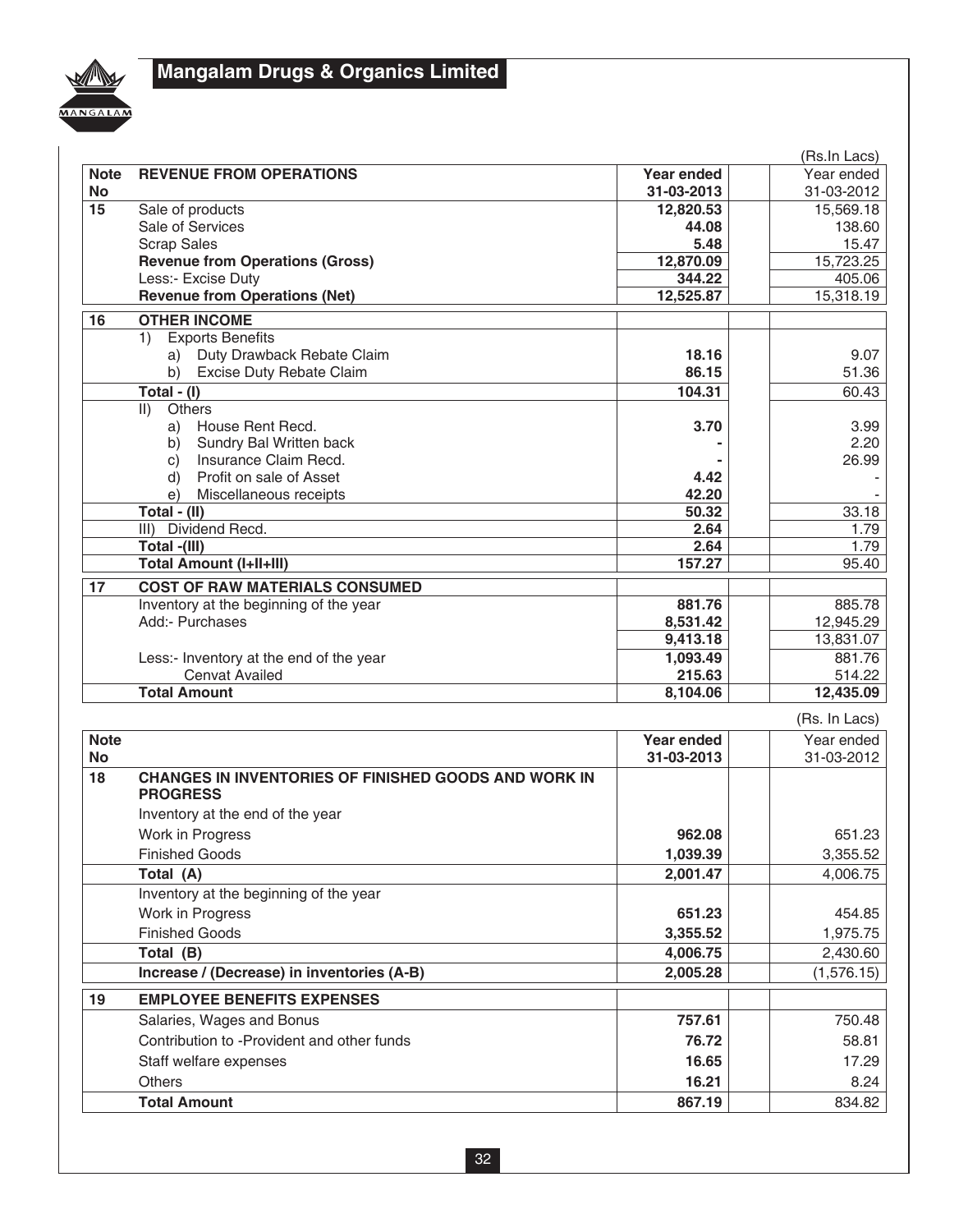

| 20              | <b>FINANCE COST</b>                                                       |                   |                 |
|-----------------|---------------------------------------------------------------------------|-------------------|-----------------|
|                 | <b>Interest Expenses</b>                                                  | 770.42            | 773.39          |
|                 | <b>Bank Charges</b>                                                       | 102.52            | 59.35           |
|                 | <b>Other Borrowing Costs</b>                                              | 129.30            | 183.69          |
|                 | <b>Total Amount</b>                                                       | 1,002.24          | 1,016.43        |
|                 |                                                                           |                   | (Rs. In Lacs)   |
| <b>Note</b>     | <b>OTHERS EXPENSES</b>                                                    | <b>Year ended</b> | Year ended      |
| <b>No</b>       |                                                                           | 31-03-2013        | 31-03-2012      |
| $\overline{21}$ | <b>MANUFACTURING EXPENSES</b>                                             |                   |                 |
|                 | Carriage Inward & Freight                                                 | 13.99             | 14.49           |
|                 | Excise duty diff on Finished & semi finished stock                        | (66.52)           | 114.06          |
|                 | Job Work                                                                  | 48.50             | 222.65          |
|                 | Power, Fuel, Electricity& Water<br>Repairs and Maintenance                | 813.63<br>152.09  | 729.06<br>88.50 |
|                 | Sales Tax Paid                                                            | 99.78             | 131.69          |
|                 | <b>Stores and Spares</b>                                                  | 85.95             | 108.08          |
|                 | Total (A)                                                                 | 1,147.42          | 1,408.53        |
|                 | <b>ADMINISTRATIVE EXPENSES</b>                                            |                   |                 |
|                 | Auditors' Remuneration                                                    | 2.75              | 1.65            |
|                 | Clearing, and Forwarding                                                  |                   | 0.16            |
|                 | <b>Directors Remuneration</b>                                             | 7.20              | 7.20            |
|                 | Donation                                                                  | 0.11              | 1.21            |
|                 | Insurance Charges                                                         | 15.36             | 11.08           |
|                 | Legal and Professional Fees                                               | 24.80             | 45.18           |
|                 | Miscellaneous Expenses                                                    | 19.28             | 1.54            |
|                 | Postage and Telegram                                                      | 8.22              | 7.46            |
|                 | <b>Printing and Stationery</b>                                            | 21.02             | 22.84           |
|                 | Rent, Rates and Taxes                                                     | 15.76             | 38.51           |
|                 | <b>Travelling and Conveyance</b>                                          | 29.10<br>36.17    | 58.18           |
|                 | <b>Vehicle Expenses</b><br>Service charges                                | 15.32             | 33.75<br>19.70  |
|                 | <b>Laboratory Expenses</b>                                                | 60.58             | 85.97           |
|                 | <b>Office Expenses</b>                                                    | 14.37             | 8.86            |
|                 | Telephone telex & fax charges                                             | 11.29             | 12.21           |
|                 | <b>Retainership Fees</b>                                                  | 24.83             | 13.07           |
|                 | <b>Pollution Control Exps</b>                                             | 75.83             | 58.45           |
|                 | Membership and subscription fees                                          | 1.90              | 1.34            |
|                 | Registration & Licence Fees                                               | 19.08             | 9.66            |
|                 | <b>Stamp Duty Expense</b>                                                 | 8.82              | 13.05           |
|                 | <b>Computer Expense</b>                                                   | 5.40              | 5.61            |
|                 | <b>Testing Fees</b>                                                       | 13.85             | 14.40           |
|                 | <b>Listing Fees</b>                                                       | 0.98              | 0.98            |
|                 | Service & Cess Tax on Goods Transport                                     | 1.48              | 1.01            |
|                 | Profit/Loss on Sale of Asset                                              |                   | 10.24           |
|                 | $\overline{\text{Total}}$ (B)<br><b>SELLING AND DISTRIBUTION EXPENSES</b> | 433.50            | 483.31          |
|                 | Advertisement & Sales promotion                                           | 26.75             | 26.88           |
|                 | Packing and Forwarding                                                    | 72.33             | 60.49           |
|                 | Carriage Inward & Freight                                                 | 152.27            | 40.08           |
|                 | Sales Commission and Discount                                             | 64.63             | 89.78           |
|                 | Total (C)                                                                 | 315.98            | 217.23          |
|                 | <b>Research &amp; Development Expenses (Unit-2)</b>                       |                   |                 |
|                 | Research & Development Expenses                                           | 5.22              | 7.54            |
|                 | Salary & Wages                                                            | 79.13             | 79.95           |
|                 | <b>Laboratory Expenses</b>                                                | 9.07              | 9.66            |
|                 | <b>Raw Material Expenses</b>                                              |                   | 9.76            |
|                 | Total (D)                                                                 | 93.42             | 106.91          |
|                 | <b>Total Amount (A+B+C+D)</b>                                             | 1,990.32          | 2,215.98        |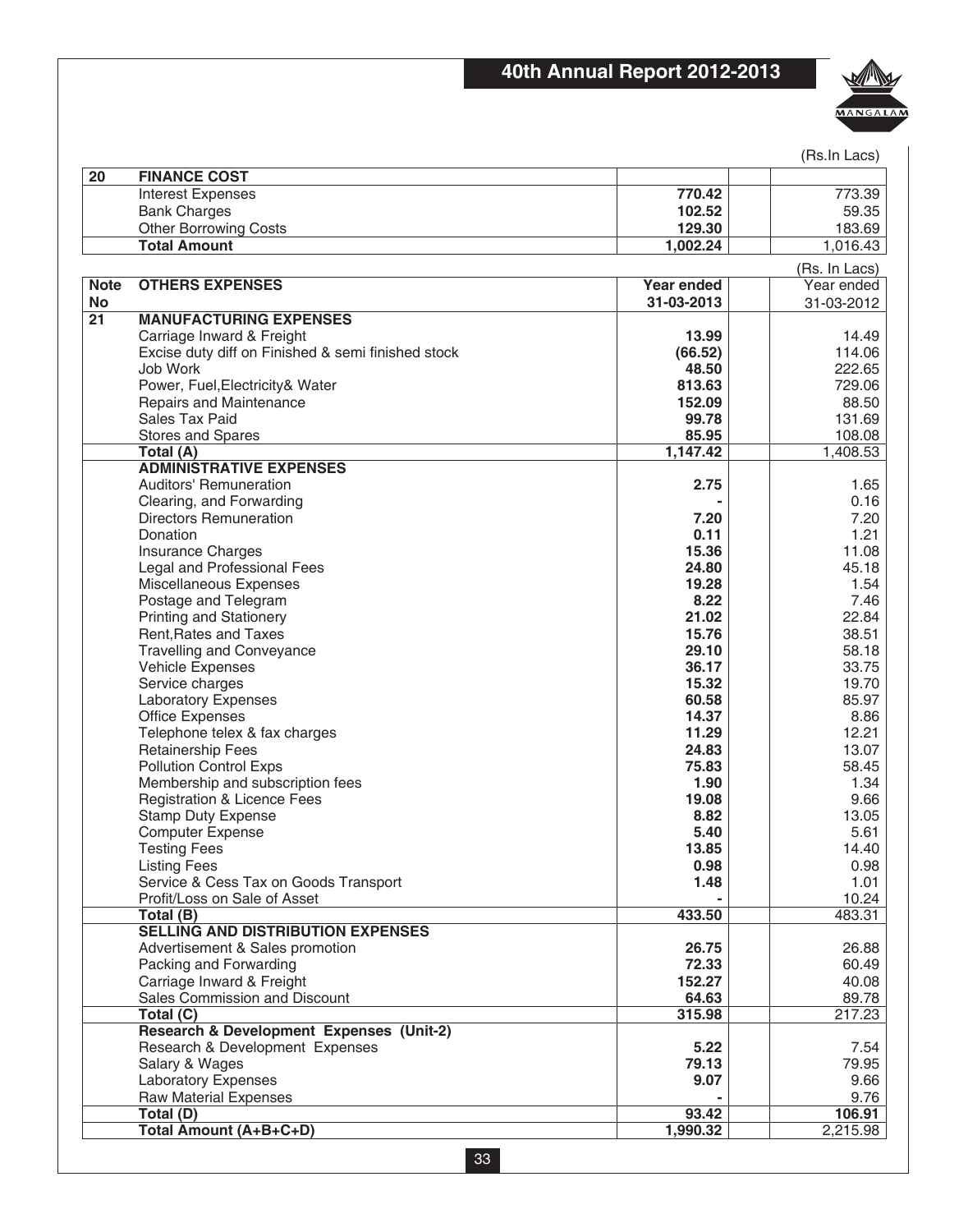

#### **Note No. 22. PROFIT / LOSS AFTER TAXATION AS PER PROFIT & LOSS ACCOUNT**

| <b>PARTICULARS</b>                          | <b>CURRENT</b>        | <b>PREVIOUS</b> |
|---------------------------------------------|-----------------------|-----------------|
|                                             | <b>YEAR</b>           | YEAR            |
|                                             | <b>Amount in Lacs</b> | Amount in Lacs  |
| <b>Profit &amp; Loss Account</b>            | (1179.94)             | 63.36           |
| Number of equity shares outstanding         | 131.78                | 131.78          |
| Basic & Diluted Earnings Per Share in rupee | (8.95)                | 0.48            |
| (Equity Shares of Rs.10/-Each               |                       |                 |

#### **Note No. 23. CONTINGENT LIABILITIES:**

|    | <b>PARTICULARS</b>                                                   | <b>CURRENT</b><br><b>YEAR</b><br>Amount in Rs. | <b>PREVIOUS</b><br><b>YEAR</b><br>Amount in Rs. |
|----|----------------------------------------------------------------------|------------------------------------------------|-------------------------------------------------|
|    | A) Performance Guarantees/ Bonds                                     |                                                |                                                 |
|    | Guarantee executed in favor of Assistant Collector of Customs<br>(i) | 19, 85,000                                     | 19, 85,000                                      |
|    | Guarantee executed in favor of Export Parties.<br>(ii)               | 68,300                                         | 68300                                           |
|    | Guarantee executed in favor of Central Excise<br>(iii)               | 15,21,053                                      | 8, 83, 740                                      |
| B) | <b>Others</b>                                                        |                                                |                                                 |
|    | Guarantee given to GSPC Gas Co Ltd<br>(iv)                           | 67,28,843                                      | 66,01,729                                       |
|    | Guarantee given to GPCB<br>(v)                                       | 8,00,000                                       | 8,00,000                                        |
|    | Guarantee given to Sale Tax (Gujarat)<br>(vi)                        |                                                | 2,70,869                                        |

#### **Note No. 24. DIRECTORS REMUNERATION:**

| <b>PARTICULARS</b> | <b>CURRENT YEAR</b> | <b>PREVIOUS YEAR</b> |
|--------------------|---------------------|----------------------|
|                    | Amount in Rs.       | Amount in Rs.        |
| Salary             | 7.20.000            | 20,000               |

#### **Note No. 25. AUDITORS REMUNERATION**

| <b>PARTICULARS</b>               | <b>CURRENT</b>       | <b>PREVIOUS</b> |
|----------------------------------|----------------------|-----------------|
|                                  | <b>YEAR</b>          | YEAR            |
|                                  | <b>Amount in Rs.</b> | Amount in Rs.   |
| (i) For Statutory Audit *        | 1,96,630             | 1, 12,360       |
| (ii) For Tax Audit *             | 89,888               | 56,180          |
| (iii) For Vat Audit              | 22.472               | 16.854          |
| (iv) For Certification & Others. | 54.492               | 1,36,233        |

\* Inclusive of service Tax

#### **Note No. 26. EXPENDITURE AND EARNINGS IN FOREIGN CURRENCY**

| <b>PARTICULARS</b>                                         |                       | <b>CURRENT YEAR   PREVIOUS YEAR</b> |
|------------------------------------------------------------|-----------------------|-------------------------------------|
|                                                            | <b>Amount in lacs</b> | Amount in lacs                      |
| (i) Raw Materials                                          | 5242.05               | 4194.60                             |
| (ii) Commission on Exports                                 | 19.04                 | 10.42                               |
| (iii) Travelling Expenses                                  | 3.08                  | 7.30                                |
| (iv) Earnings in foreign currency                          | 6402.25               | 1037.44                             |
| on export of goods on CIF basis (Including deemed exports) |                       |                                     |

#### **Note No. 27. CONSUMPTION OF RAW MATERIAL**

| <b>PARTICULARS</b> | $\%$    | VALUE (RS. IN LACS) |
|--------------------|---------|---------------------|
| (i) Imported       | 64      | 5211.08             |
|                    | (33.85) | (4209.71)           |
| (ii) Indigenous    | 36      | 2892.98             |
|                    | (66.15) | (8225.38)           |

#### **Note No. 28. CAPACITIES, PRODUCTION AND SALES (As Certified by Management)**

| Description of products               | Licensed | Installed       | Production (Tons) |
|---------------------------------------|----------|-----------------|-------------------|
|                                       | Capacitv | Capacity (Tons) |                   |
| <b>Bulk Drugs &amp; Intermediates</b> | N.A.     | 600             | 387.79            |
|                                       | (N.A.)   | (600)           | (369.22)          |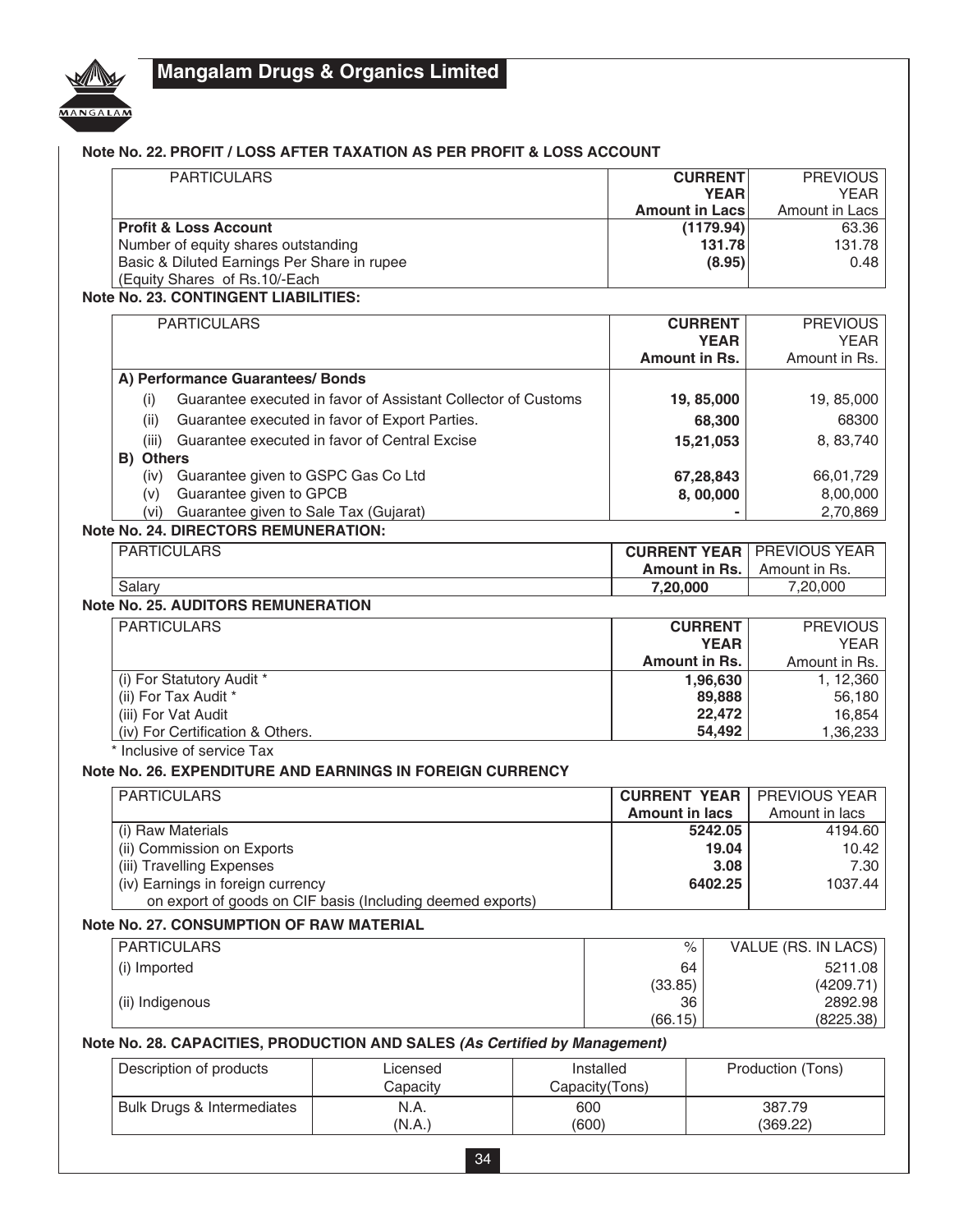

NOTE: 1) Installed Capacity varies depends on the product-mix manufactured by the company From year to year and accordingly figures of Installed Capacity have been regrouped Wherever necessary.

#### **Note No. 29. SALES AND STOCKS (QTY. IN TONS AND VALUE IN LACS)**

| Particulars                   | Opening Stock       |           | Sales    |            | Closing Stock |              |
|-------------------------------|---------------------|-----------|----------|------------|---------------|--------------|
|                               | OTY                 | VALUE     | QTY      | VALUE      | OTY           | <b>VALUE</b> |
| 1. Bulk Drugs & Intermediates | 137.30              | 3355.52   | 441.06   | 12525.87   | 84.03         | 1039.39      |
|                               | $^{\prime}$ 118.41. | (1975.75) | (350.33) | (15318.19) | (137.30)      | (3355.52)    |

#### **Note No. 30**

The balances in the accounts of Debtors and Creditors are as appeared in the books of account and subject to confirmation.

#### **Note No. 31**

In the opinion of the Director's Current Assets, Loans and Advances, if realised in ordinary course of the business have on realisation at least the value at which they are stated in the Balance Sheet.

#### **Note No. 32**

Number of employees in respect of remuneration of Rs. 60,00,000/- p.a. or more if employed throughout the financial year (or Rs. 5,00,000/- if employed for the part of the period) is NIL.

#### **Note No. 33**

There are no Micro and Small Scale Business Enterprises, to whom the Company owes dues, which are outstanding for more than 45 days as at March 31, 2013. This information as required to be disclosed under the Micro, Small and Medium Enterprises Development Act, 2006 has been determined to the extent such parties have been identified on the basis of information available with the Company.

#### **Note No. 34 SEGMENT INFORMATION**

1. Company's operations are predominantly related to the manufacture of bulk drugs, as such there is only one primary reportable segment. Secondary reportable segments are identified taking into account the geographical markets available to the products.

Secondary Segments – Geographical Segments

| <b>Sr. No. PARTICULARS</b>                                    | <b>DOMESTIC</b> | <b>EXPORT</b> | <b>TOTAL</b> |
|---------------------------------------------------------------|-----------------|---------------|--------------|
| Segment revenue by geographical area based on                 | 6123.62         | 6402.25       | 12525.87     |
| geographical location of customers (including sales, service, |                 |               |              |
| export incentives, etc.                                       |                 |               |              |

Certain assets of the company are used by different segments for different portion of the accounting period; hence the value of the assets cannot be allocated to the segments.

#### **Note No. 35**

Related party disclosures as required by Accounting Standard – AS 18 "Related parties disclosures" issued by Institute of Chartered Accountants of India are given below:

A) Associate Companies and others. Raga Organics Private Ltd.

Mangalam Laboratories Pvt. Ltd.

- B) Key Management Personnel Shri Govardhan M. Dhoot Shri Subhash C. Khattar Shri Rajendraprasad K. Mimani
- C) Relatives of Key Management Personnel Shri Brijmohan M. Dhoot

Details of Transactions are as below:

| <b>Particular</b>          | <b>Associates</b> | <b>Key Management</b> | <b>Relatives &amp; Key</b>  | <b>Total</b> |
|----------------------------|-------------------|-----------------------|-----------------------------|--------------|
|                            | Company & others  | Personnel             | <b>Management personnel</b> | (in Lacs)    |
| Remuneration               |                   | 7.20                  | 2.40                        | 9.60         |
| Rent paid                  |                   | 3.00                  |                             | 3.00         |
| <b>Outstanding Balance</b> |                   |                       |                             |              |
| - Pavable                  | 1250.00           |                       |                             | 1250.00      |
| - Rent deposit             |                   | 11.43                 |                             | 11.43        |
| - Sitting Fees             | -                 | 0.42                  | $\overline{\phantom{a}}$    | 0.42         |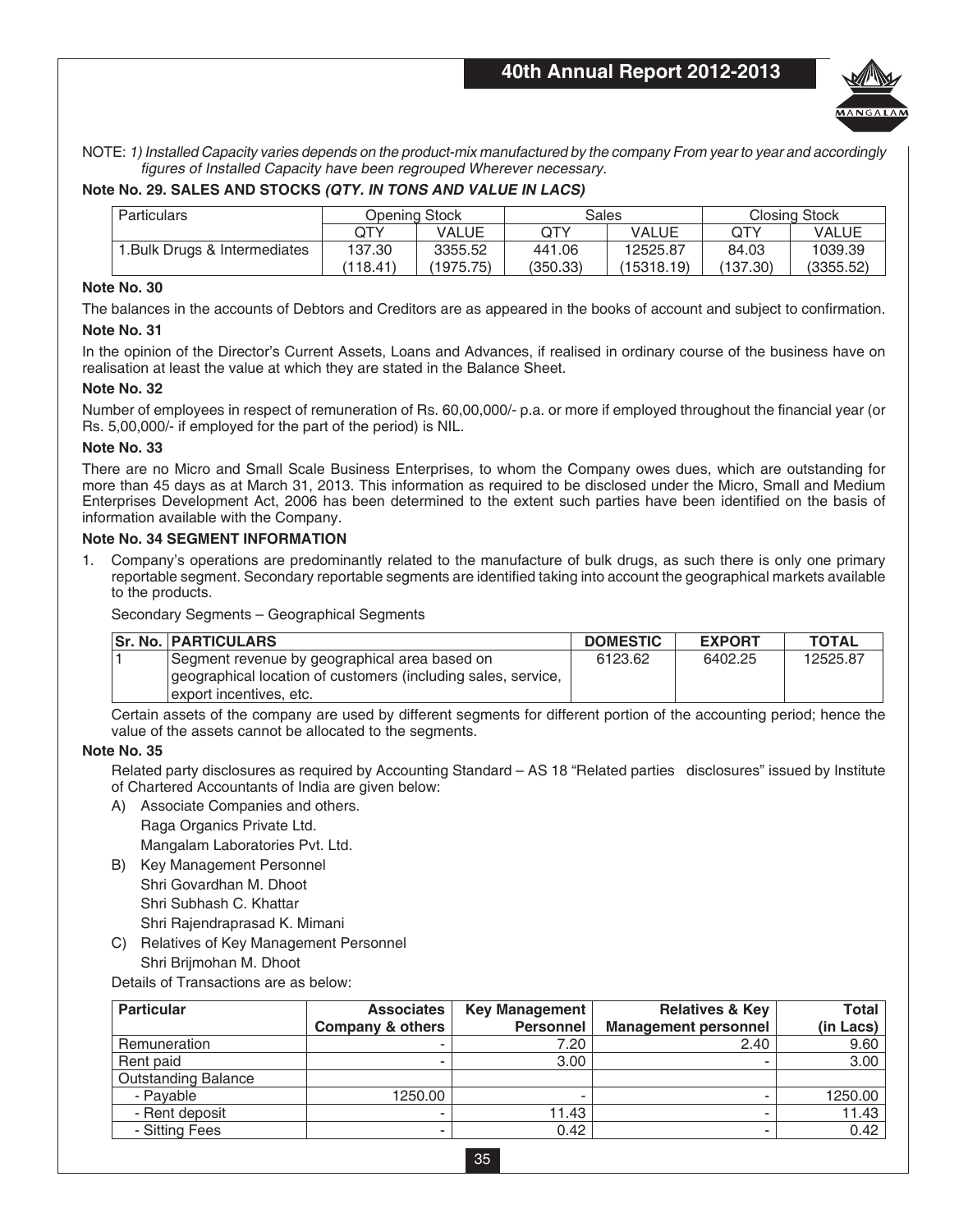

#### **Note No. 36 Employee Benefits:-**

Defined benefit plan as per actuarial valuation on March 31, 2013

| L              | Expense recognized in the statement of Profit & Loss for the year<br>ended March 31,2013 | <b>Current year</b> | Previous year    |  |
|----------------|------------------------------------------------------------------------------------------|---------------------|------------------|--|
| 1              | <b>Current Service Cost</b>                                                              | 7,13,343.00         | 6,29,009.00      |  |
| $\overline{c}$ | interest Cost                                                                            | 4,84,222.00         | 4,19,392.00      |  |
| 3              | Expected return on plan assets                                                           | (4,75,111.00)       | (3, 28, 953.00)  |  |
| 4              | Net Auctorial gain/loss recognized in the year                                           | 12,82,581.00        | 1,78,801.00      |  |
| 5              | Expenses Recognized in statement of P & L                                                | 20,05,035.00        | 8,98,249.00      |  |
| $\mathbf{I}$   | Net Asset/(Liability) recognised in the Balance Sheet as at March<br>31,2013             |                     |                  |  |
| 1              | Present value of obligations as at the end of year                                       | 81,23,436.00        | 60,52,768.00     |  |
| 2              | Fair value of plan assets as at the end of the year                                      | 75,38,208.00        | 46,47,929.00     |  |
| 3              | <b>Funded status</b>                                                                     | (5,85,228.00)       | (14, 04, 839.00) |  |
| $\overline{4}$ | Net asset/liability recognized in balance sheet                                          | (5,85,228.00)       | 14,04,839.00     |  |
| Ш              | Change in obligation during the year ended March 31,2013                                 |                     |                  |  |
| $\mathbf{1}$   | Present value of obligation as at beginning of year                                      | 60,52,768.00        | 52,42,405.00     |  |
| $\overline{c}$ | interest Cost                                                                            | 4,84,222.00         | 4,19,392.00      |  |
| 3              | <b>Current Service Cost</b>                                                              | 7,14,243.00         | 6,29,009.00      |  |
| $\overline{4}$ | Benefits paid                                                                            | 4,09,478.00         | 4,16,839.00      |  |
| 5              | Actuarial gain /loss on obligations                                                      | 12,82,581.00        | 1,78,801.00      |  |
| 6              | Present value of obligation as at end of year                                            | 81,23,436.00        | 60,52,768.00     |  |
| IV             | Change in assets during the year ended March 31,2013                                     |                     |                  |  |
| $\mathbf{1}$   | Fair value of plan assets at beginning of year                                           | 46,47,929.00        | 32,02,795.00     |  |
| $\overline{c}$ | Expected return on plan assets                                                           | 4,75,111.00         | 3,28,953.00      |  |
| $\overline{3}$ | Contributions                                                                            | 28,24,646.00        | 15,33,020.00     |  |
| $\overline{4}$ | Benefits paid                                                                            | (4.09, 478.00)      | (4, 16, 839.00)  |  |
| 5              | Actuarial gain /loss on Plan Assets                                                      |                     |                  |  |
| 6              | Fair value of plan assets at the end of year                                             | 75,38,208.00        | 46,47,929.00     |  |
| V              | The major categories of plan assets as a percentage of total plan                        |                     |                  |  |
|                | Qualifying Insurance Policy                                                              | 100%                | 100%             |  |
| VI             | <b>Actuarial Assumptions</b>                                                             |                     |                  |  |
| $\mathbf{1}$   | <b>Discount Rate</b>                                                                     | 8.00% p.a.          | 8.00% p.a.       |  |
| 2              | <b>Salary Escalation</b>                                                                 | 6.00% p.a           | 6.00% p.a        |  |
| 3              | Employee Turnover rate                                                                   |                     |                  |  |

#### **Note No. 37**

Previous year figures have been regrouped/restated wherever necessary to confirm with this periods classification.

**(CA Rakesh K. Milwani) Shri Govardhan M. Dhoot Proprietor Milwani Associates** Chartered Accountants Membership No: 36099 Firm Registration No: 106405W

Place : Mumbai Date : 23rd May, 2013

In terms of our report attached. For and on behalf of the Board of Directors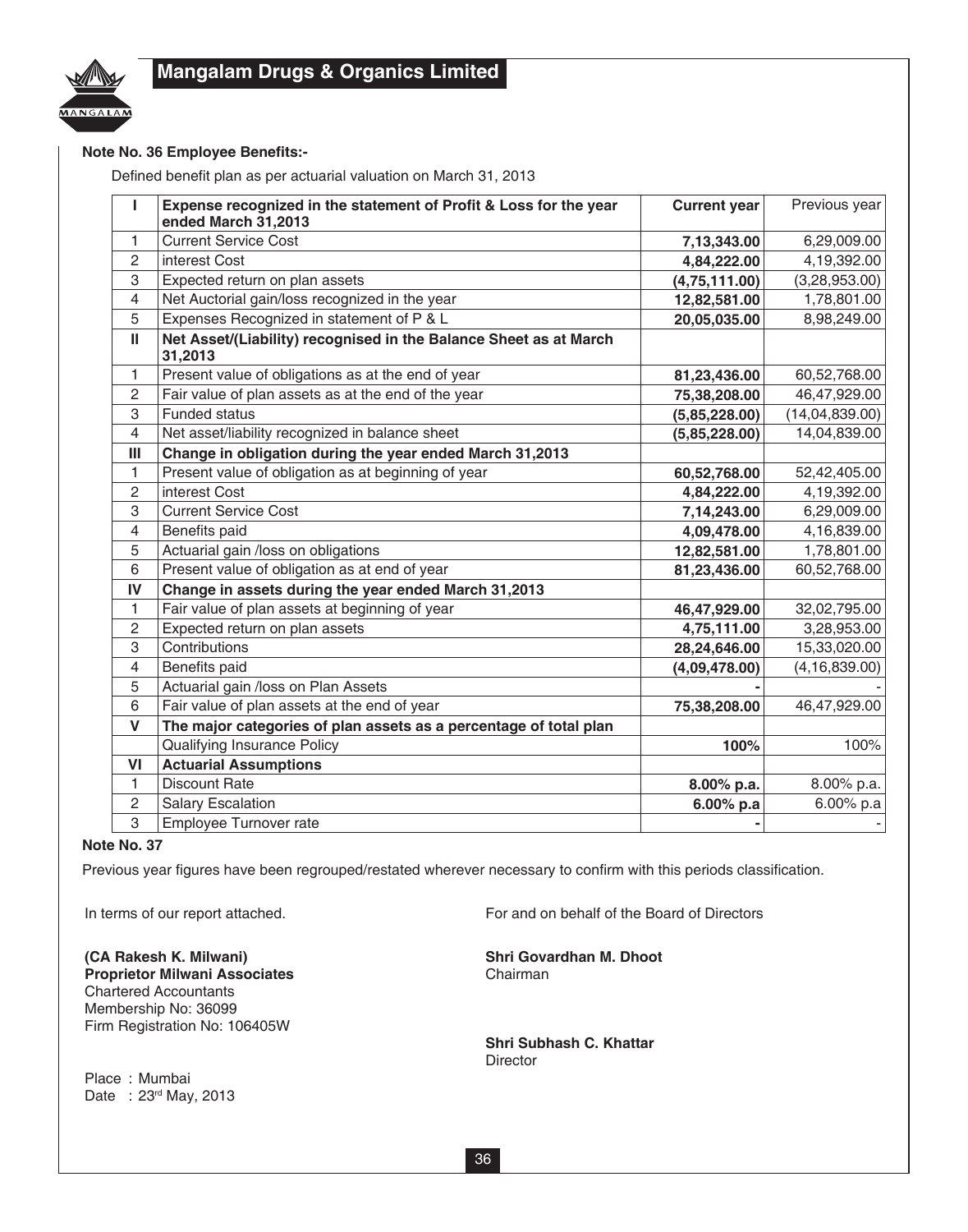

**MANGALAM DRUGS & ORGANICS LIMITED**

**Registered Office :** 292, Princess Street, 2nd Floor, Near Flyover, Marine Lines, Mumbai 400 002

### **ATTENDANCE SLIP 40th Annual General Meeting**

Please fill in Attendance Slip and hand it over at the entrance of the meeting hall. Joint Shareholders may obtain additional Attendance Slips on request. Please bring your copy of the Annual Report for reference at the Meeting.

#### **NAME AND ADDRESS OF THE SHAREHOLDER**

\_\_\_\_\_\_\_\_\_\_\_\_\_\_\_\_\_\_\_\_\_\_\_\_\_\_\_\_\_\_\_\_\_\_\_\_\_\_\_\_\_\_\_\_\_\_\_\_\_\_\_\_\_\_\_ \_\_\_\_\_\_\_\_\_\_\_\_\_\_\_\_\_\_\_\_\_\_\_\_\_\_\_\_\_\_\_\_\_\_\_\_\_\_\_\_\_\_\_\_\_\_\_\_\_\_\_\_\_\_ \_\_\_\_\_\_\_\_\_\_\_\_\_\_\_\_\_\_\_\_\_\_\_\_\_\_\_\_\_\_\_\_\_\_\_\_\_\_\_\_\_\_\_\_\_\_\_\_\_\_\_\_\_\_\_ \_\_\_\_\_\_\_\_\_\_\_\_\_\_\_\_\_\_\_\_\_\_\_\_\_\_\_\_\_\_\_\_\_\_\_\_\_\_\_\_\_\_\_\_\_\_\_\_\_\_\_\_\_\_\_

| Folio No.          |  |
|--------------------|--|
| I DP ID.           |  |
| Client ID.         |  |
| No. of Shares held |  |

I hereby record my presence at the 40<sup>th</sup> ANNUAL GENERAL MEETING of the Company to be held at the Registered Office on Thursday, 26<sup>th</sup> September, 2013 at 11.00 a.m.

SIGNATURE OF THE SHAREHOLDER/PROXY \*

\* Strike out whichever is not applicable

 $---$  - TEAR HERE  $-- -- -- ---$ 

# **MANGALAM DRUGS & ORGANICS LIMITED**

**Registered Office :** 292, Princess Street, 2nd Floor, Near Flyover, Marine Lines, Mumbai 400 002

### **PROXY FORM 40th Annual General Meeting**

|                                                                                                                                     | Client ID. |       |
|-------------------------------------------------------------------------------------------------------------------------------------|------------|-------|
|                                                                                                                                     |            |       |
|                                                                                                                                     |            |       |
| being a member / members of MANGALAM DRUGS & ORGANICS LIMITED                                                                       |            |       |
|                                                                                                                                     |            |       |
| as my/our proxy to vote for me/us and on my/our behalf at the                                                                       |            |       |
| 40 <sup>th</sup> ANNUAL GENERAL MEETING of the Company to be held at the Registered Office on Thursday, 26 <sup>th</sup> September, |            |       |
| 2013 at 11.00 a.m. or at any adjournment thereof.                                                                                   |            | Affix |
|                                                                                                                                     |            | ₹ 1/- |

NOTES : The Proxy Form must be returned so as to reach the Registered Office of the Company not less than 48 hours before the commencement of the meeting.

The Proxy need not be a member of the Company.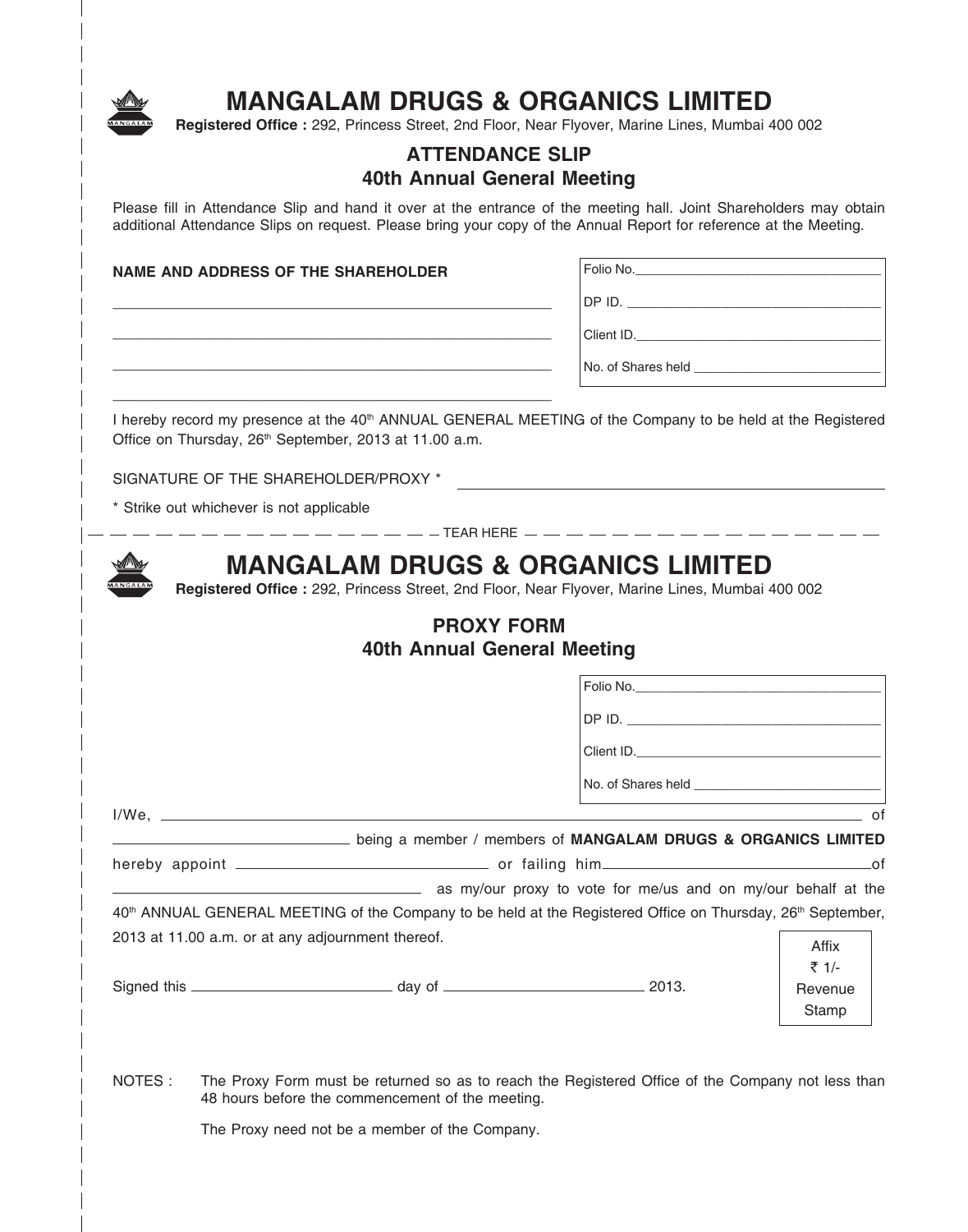### **BOOK - POST**

**If undelivered, please return to:**

INDIA PVT LTD **LINK INTIME** (Formerly INTIME SPECTRUM REGISTRY LTD)

**M/s. Link Intime India Private Limited** C-13, Pannalal Silk Mills Compound, L B S Marg, Bhandup (West), Mumbai – 400 078